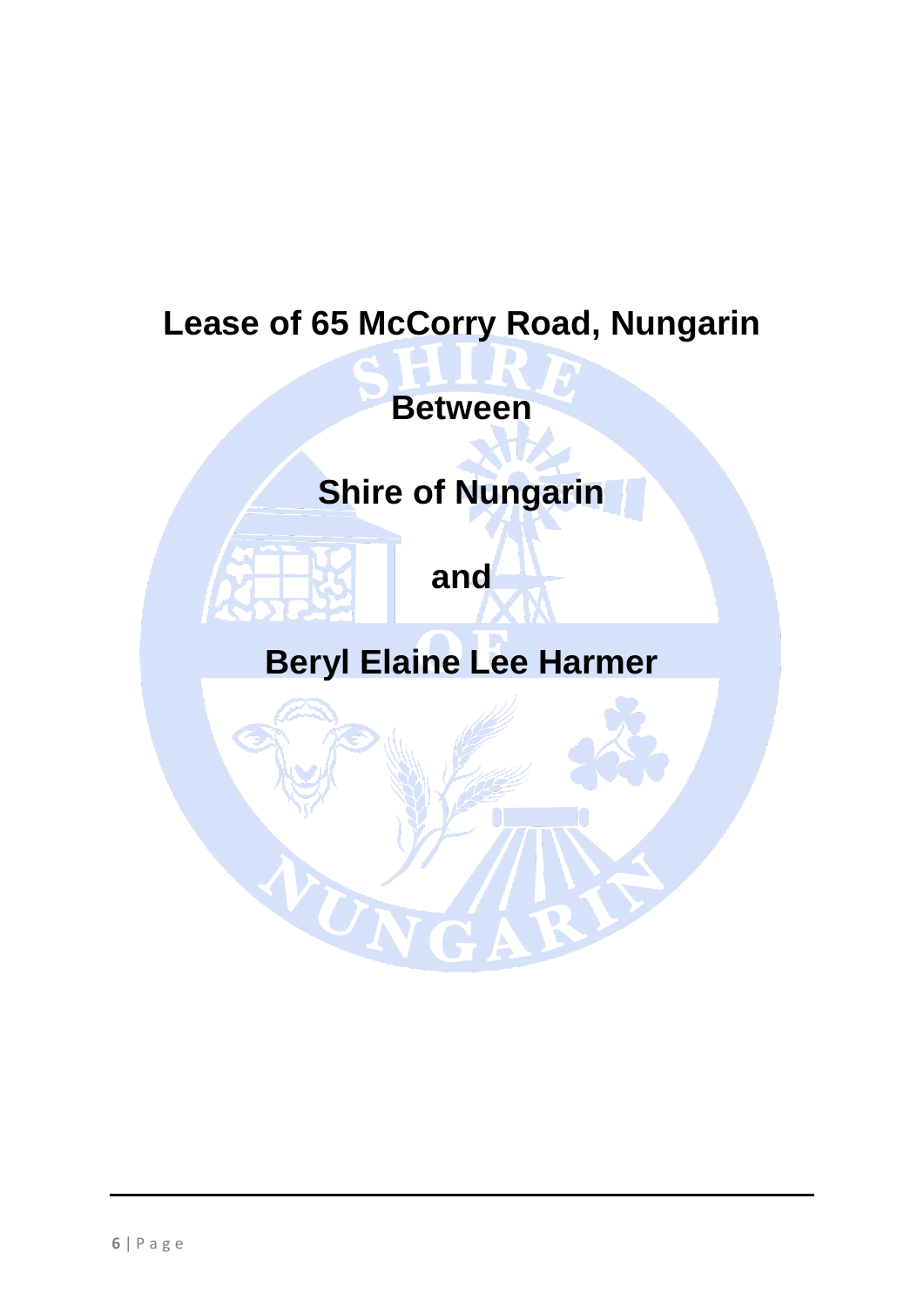# Contents

| 1.  |                    |  |
|-----|--------------------|--|
| 2.  |                    |  |
| 3.  |                    |  |
| 3.1 |                    |  |
| 3.2 |                    |  |
| 3.3 |                    |  |
| 3.4 |                    |  |
| 4.  |                    |  |
| 4.1 |                    |  |
| 4.2 |                    |  |
| 4.3 |                    |  |
| 4.4 |                    |  |
| 4.5 |                    |  |
| 5.  |                    |  |
| 5.1 |                    |  |
| 5.2 |                    |  |
| 6.  |                    |  |
| 6.1 | Insurance required |  |
| 6.2 |                    |  |
| 6.3 | Not to invalidate. |  |
| 6.4 | $\sim$<br>------   |  |
| 6.5 |                    |  |
| 6.6 |                    |  |
| 6.7 |                    |  |
| 6.8 |                    |  |
| 7.  |                    |  |
| 7.1 |                    |  |
| 7.2 |                    |  |
| 7.3 |                    |  |
| 7.4 |                    |  |
| 7.5 |                    |  |
| 8.  |                    |  |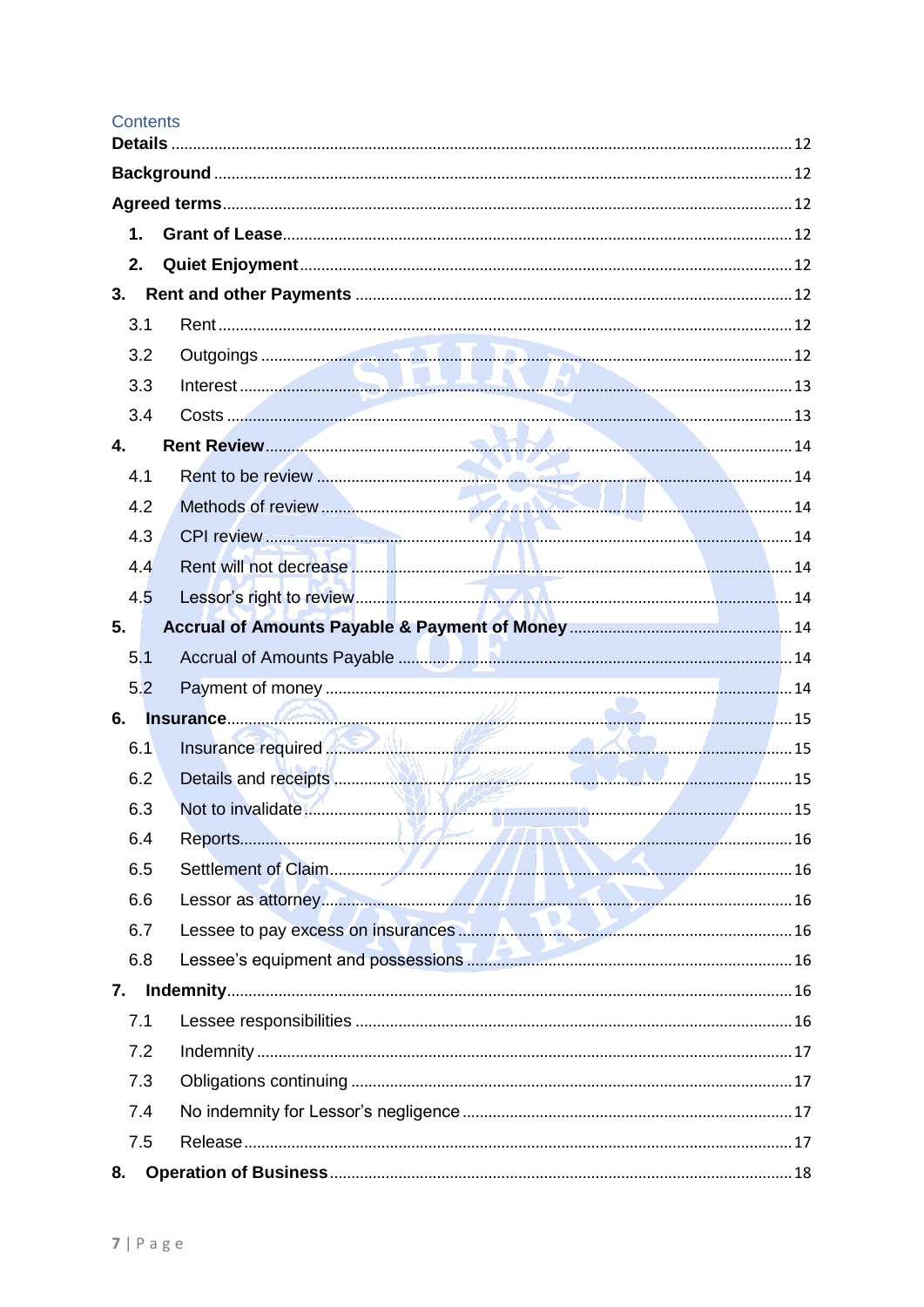| 8.1   |            |  |
|-------|------------|--|
| 8.2   |            |  |
| 8.3   |            |  |
| 9.    |            |  |
| 9.1   |            |  |
| 9.2   |            |  |
| 9.3   |            |  |
| 9.4   |            |  |
| 10.   |            |  |
| 10.1  |            |  |
| 10.2  |            |  |
| 10.3  |            |  |
| 10.4  |            |  |
| 10.5  |            |  |
| 10.6  |            |  |
| 10.7  |            |  |
| 10.8  |            |  |
| 10.9  |            |  |
| 10.10 |            |  |
| 11.   |            |  |
| 11.1  |            |  |
| 11.2  | Consent 24 |  |
| 11.3  |            |  |
|       |            |  |
| 12.   |            |  |
| 13.   |            |  |
|       |            |  |
|       |            |  |
|       |            |  |
| 14.3  |            |  |
| 14.4  |            |  |
| 14.5  |            |  |
| 14.6  |            |  |
| 15.   |            |  |
| 15.1  |            |  |
| 15.2  |            |  |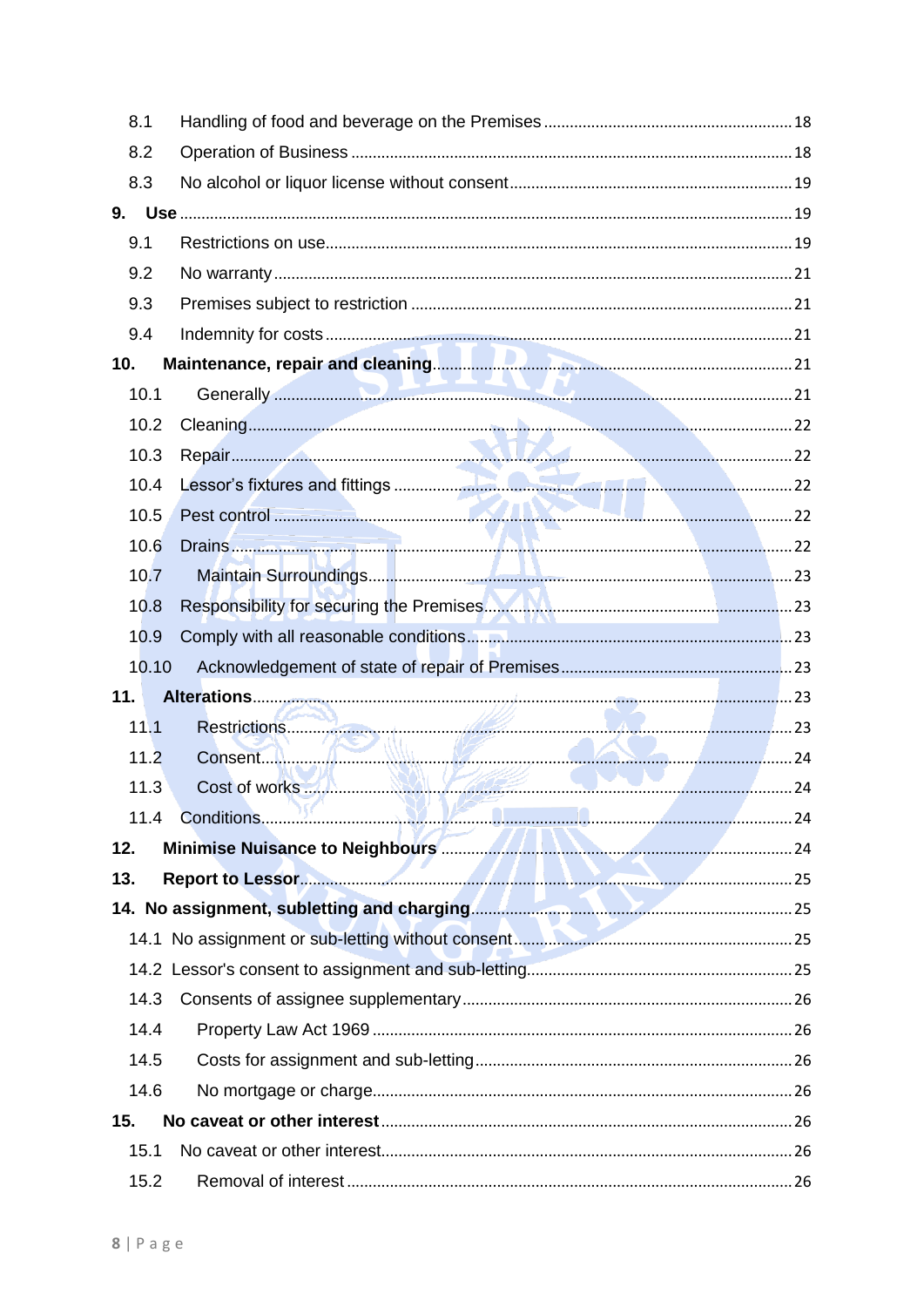| 15.3 |                    |  |
|------|--------------------|--|
| 16.  |                    |  |
| 16.1 |                    |  |
| 16.2 |                    |  |
|      |                    |  |
|      |                    |  |
| 17.1 |                    |  |
| 17.2 |                    |  |
| 17.3 |                    |  |
|      |                    |  |
|      |                    |  |
| 17.6 |                    |  |
| 18.  |                    |  |
| 18.1 |                    |  |
| 18.2 |                    |  |
| 19.  |                    |  |
| 19.1 |                    |  |
| 19.2 |                    |  |
|      |                    |  |
| 20.  |                    |  |
| 21.  |                    |  |
| 21.1 |                    |  |
|      |                    |  |
| 22.  | Option to Renew 30 |  |
| 23.  |                    |  |
| 24.  |                    |  |
|      |                    |  |
| 24.2 |                    |  |
| 24.3 |                    |  |
| 24.4 |                    |  |
| 24.5 |                    |  |
| 24.6 |                    |  |
| 25.  |                    |  |
| 25.1 |                    |  |
| 25.2 |                    |  |
| 25.3 |                    |  |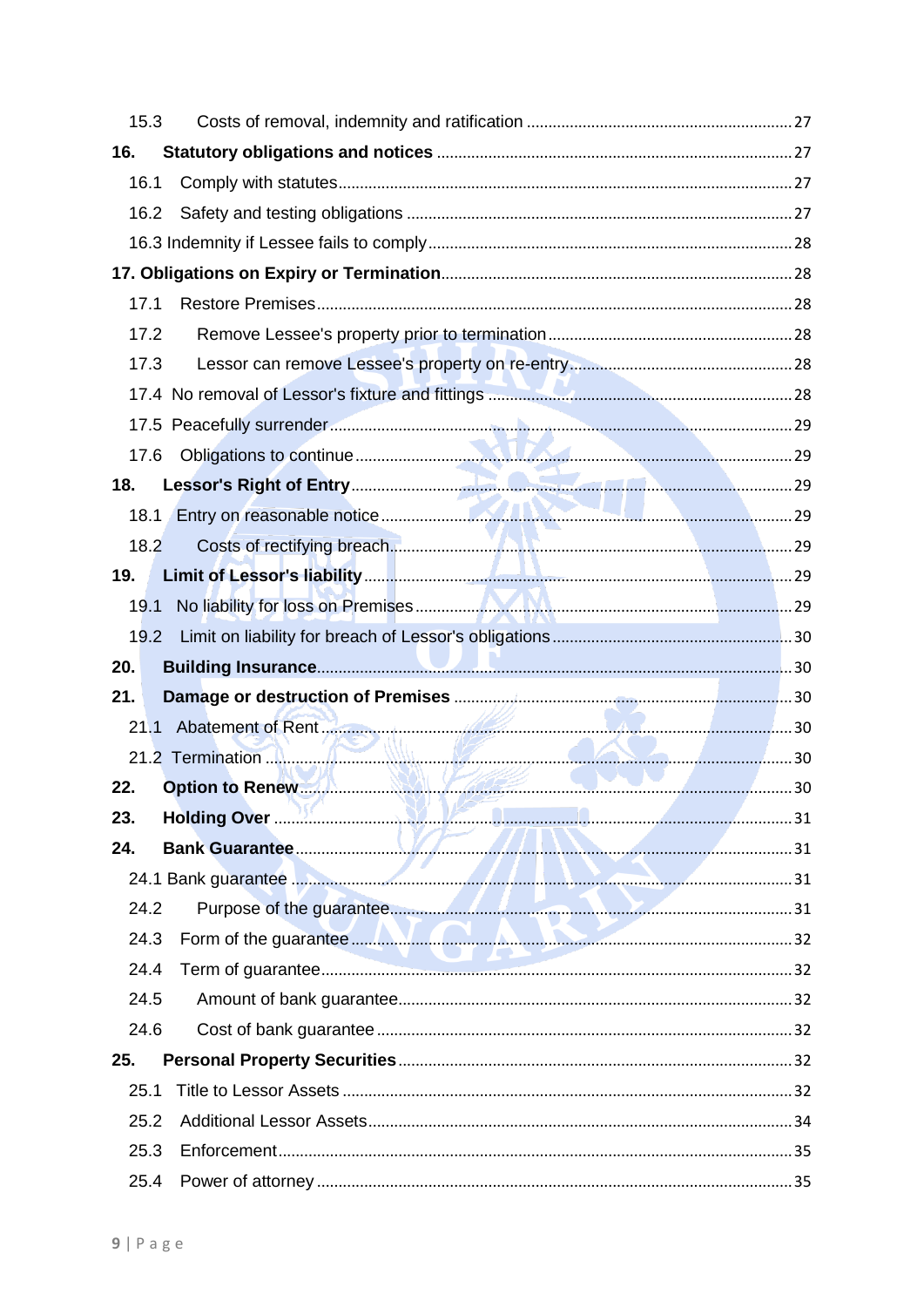| 26.  |                                                                                   |  |
|------|-----------------------------------------------------------------------------------|--|
| 26.1 |                                                                                   |  |
| 26.2 |                                                                                   |  |
| 26.3 |                                                                                   |  |
| 26.4 |                                                                                   |  |
| 26.5 |                                                                                   |  |
| 26.6 |                                                                                   |  |
| 27.  |                                                                                   |  |
| 28.  | Dispute Resolution                                                                |  |
| 29.  |                                                                                   |  |
| 29.1 |                                                                                   |  |
| 29.2 |                                                                                   |  |
| 29.3 |                                                                                   |  |
| 29.4 |                                                                                   |  |
| 29.5 |                                                                                   |  |
| 29.6 |                                                                                   |  |
| 29.7 |                                                                                   |  |
| 30.  | Additional terms and conditions. 2008. The Continuum of the Additional Leonard 40 |  |
| 31.  |                                                                                   |  |
| 31.1 |                                                                                   |  |
| 31.2 |                                                                                   |  |
| 31.3 | Signing of notice 1.1 40                                                          |  |
| 32.  |                                                                                   |  |
| 33.  |                                                                                   |  |
| 34.  |                                                                                   |  |
| 34.1 |                                                                                   |  |
| 34.2 |                                                                                   |  |
| 35.  | Acts by agents 41                                                                 |  |
| 36.  |                                                                                   |  |
| 37.  |                                                                                   |  |
| 38.  |                                                                                   |  |
| 39.  |                                                                                   |  |
| 40.  |                                                                                   |  |
| 40.1 |                                                                                   |  |
| 40.2 |                                                                                   |  |
| 40.3 |                                                                                   |  |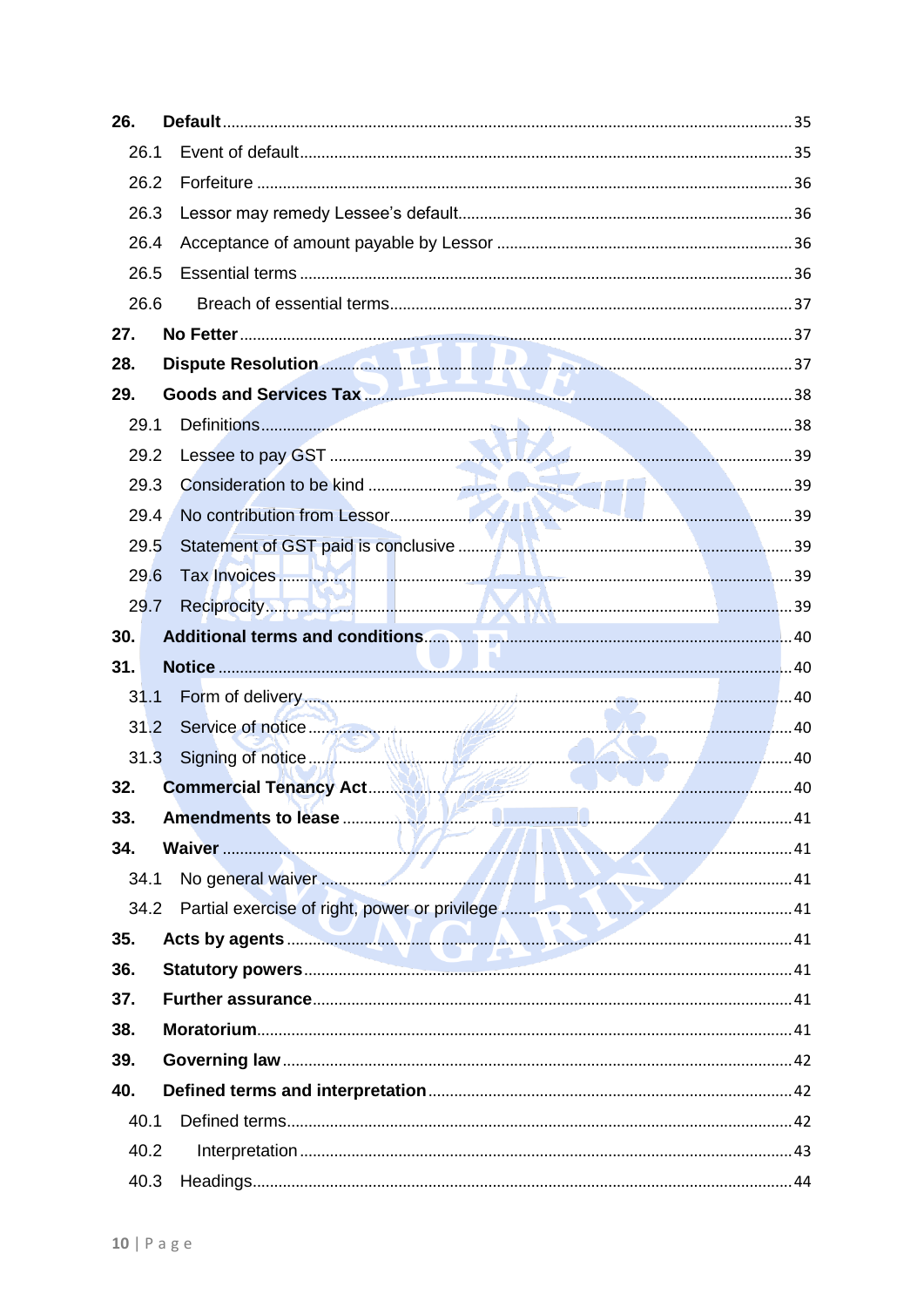| 40.4 |  |  |
|------|--|--|
|------|--|--|

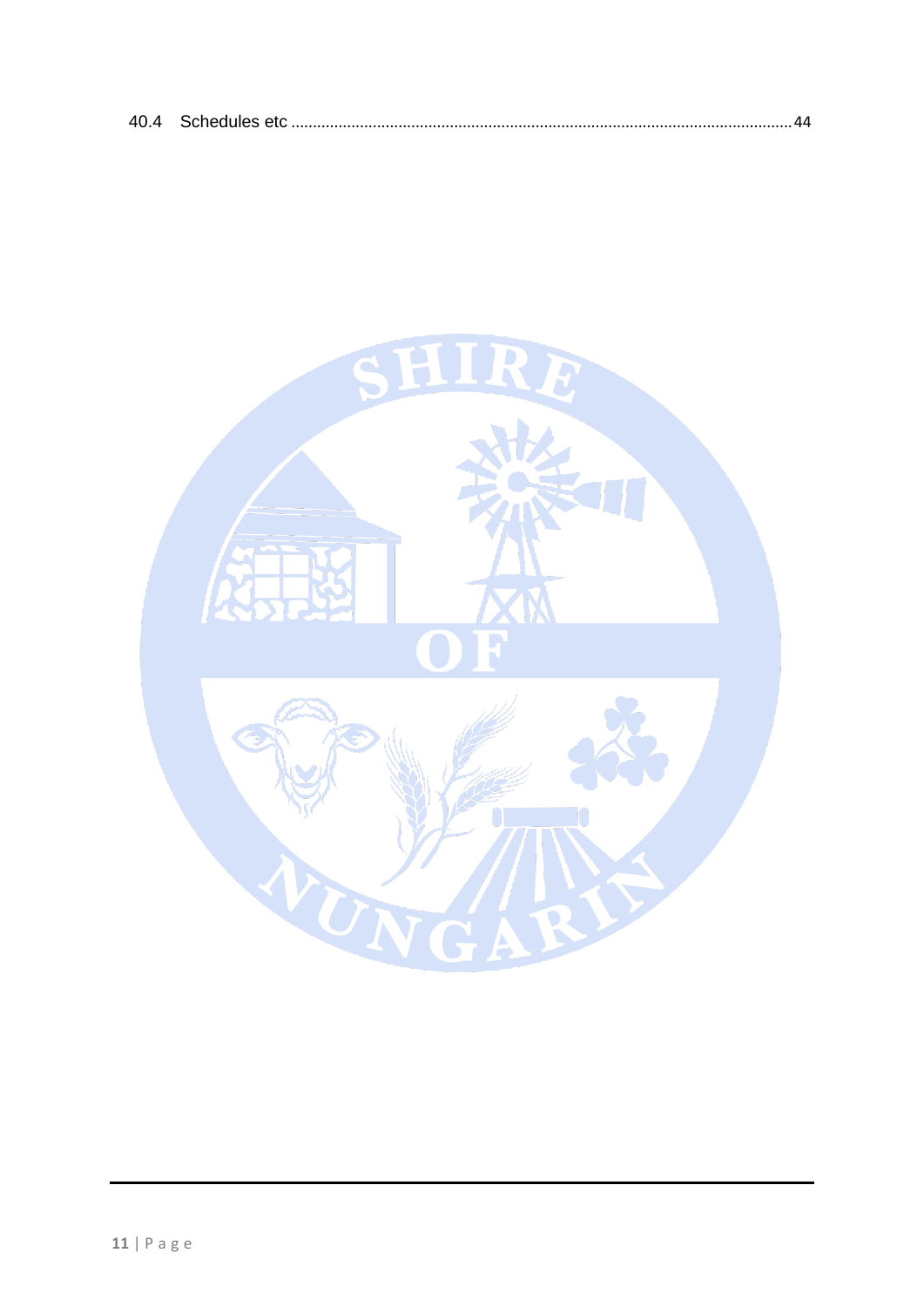# <span id="page-6-0"></span>**Details**

**Parties Shire of Nungarin** of PO Box 8, Nungarin, Western Australia **(Lessor)**

# **Beryl Elaine Harmer** of Lot 188 Danberrin Road, Nungarin, Western Australia (ABN 38 967 629 841) **(Lessee)**

# <span id="page-6-1"></span>**Background**

- A The lessor is the registered proprietor of the Land
- B The lessor has agreed to lease and the Lessee has agreed to take a lease o the premises upon the terms and conditions contained in this Lease.

# <span id="page-6-2"></span>**Agreed terms**

<span id="page-6-3"></span>**1. Grant of Lease**

The lessor leases to the Lessee the Premises for the term subject to:

- (a) All Encumbrances;
- (b) the payment of Amount Payable; and
- (c) the performance of the Lessee's obligations.

# <span id="page-6-4"></span>**2. Quiet Enjoyment**

Except as provided in the lease, subject to the performance of the Lessee's obligations the Lessee may quietly hold and enjoy the Premises during the Term without any interruption or disturbance from the Lessor or persons lawfully claiming through or under the Lessor.

# <span id="page-6-6"></span><span id="page-6-5"></span>**3. Rent and other Payments**

3.1 Rent

The lessee agrees with the Lessor to pay the Lessor rent in the manner set out in **Item 5** of the schedule and from the Commencement date clear of any deductions whatsoever.

- <span id="page-6-7"></span>3.2 Outgoings
	- (1) The lessee agrees with the lessor to pay to the Lessor or to such person as the Lessor may from time to time direct punctually all the following outgoings or charges (If applicable), assessed or incurred in respect of the Premises.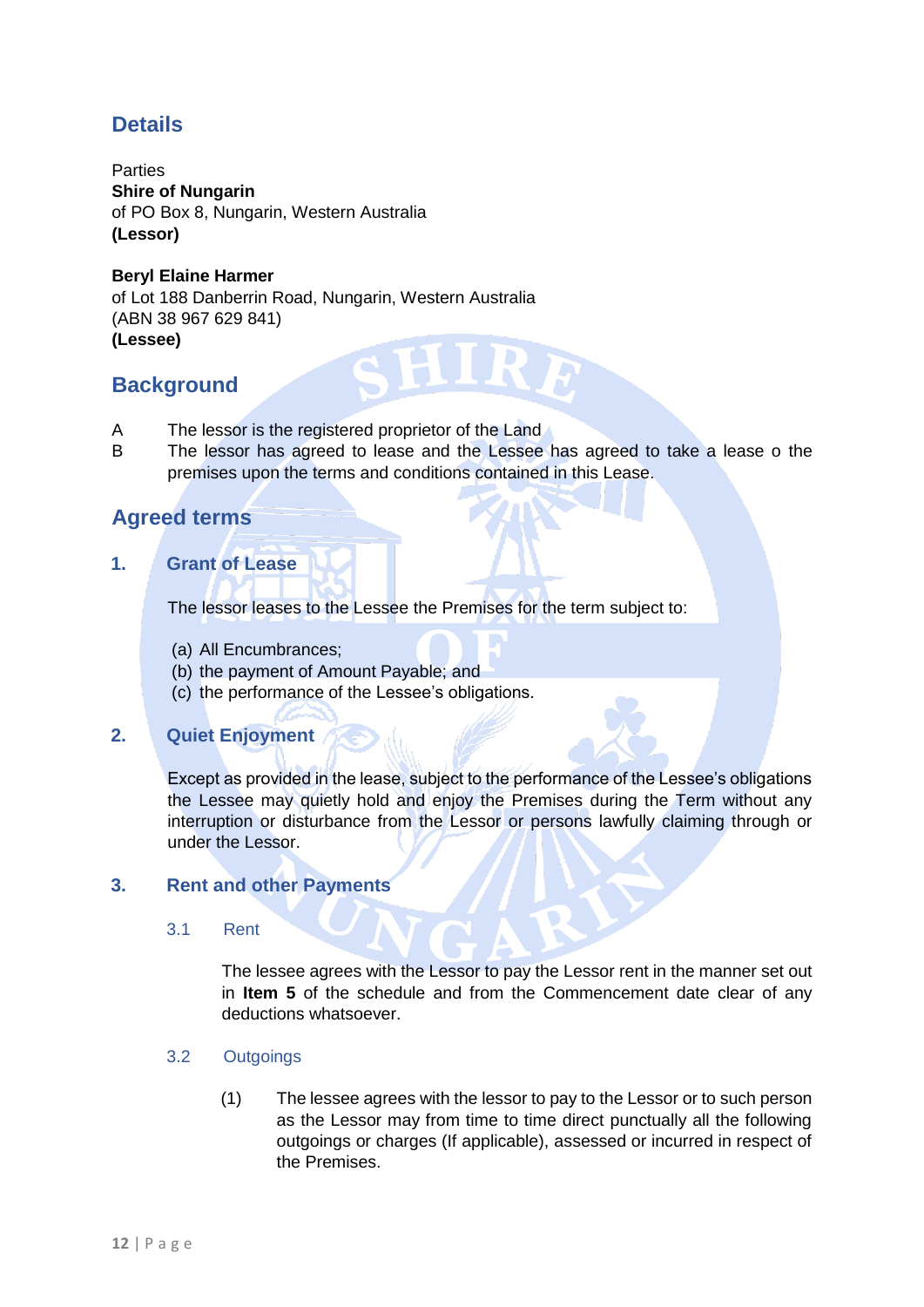- (a) charges for rubbish or garbage removal;
- (b) telephone, electricity, water, gas and other power and light charges including the installation of any internet connections or telephone connections AND the Lessee shall ensure any accounts for all charges and outgoings in respect of telephone, electricity, water, gas and other power and light charges taken out and issued in the name of the Lessee;
- (c) Department of Fire and Emergency Services (**DFES)** levies (if applicable);
- (d) any other consumption charge or cost, statutory impost or other obligation incurred or payable by reason of the Lessee's use and occupation of the Premises.

#### <span id="page-7-0"></span>3.3 Interest

Without affecting the rights, powers and remedies of the Lessor under this Lease, the Lessee agrees with the Lessor to pay to the Lessor interest on demand on any Amounts Payable which are paid for fourteen (14) days computed from the due date or the payment until payment is made and any interest payable under this paragraph will be charged at the Interest Rate.

# <span id="page-7-1"></span>3.4 Costs

(1) The Lessee agrees with the Lessor to pay to the Lessor on demand:

- (a) all duty, fines and penalties payable under the *Duties Act 2008* and other statutory duties or taxes payable on or in the connection with this Lease; and
- (b) all registration fees in connection with this Lease.
- (2) The Lessee agreed with the Lessor to pay to the Lessor all costs, legal fees, disbursements and payments incurred by or for which the Lessor is liable in connection with or incidental to:
	- (a) the Amounts Payable or obtaining or attempting to obtain payment of the Amounts Payable under this Lease;
	- (b) any breach of an obligation or agreement by the Lessee or an Authorised person;
	- (c) the preparation and service of a notice under section 81 of the *Property Law Act 1969* requiring the Lessee to remedy a breach even though forfeiture for the breach may be avoided in a manner other than by relief granted by a court;
	- (d) any work done at the Lessee's request; and
	- (e) any action or proceedings arising out of an incidental to any matters referred to in this clause **3.4** or any matter arising out of this Lease.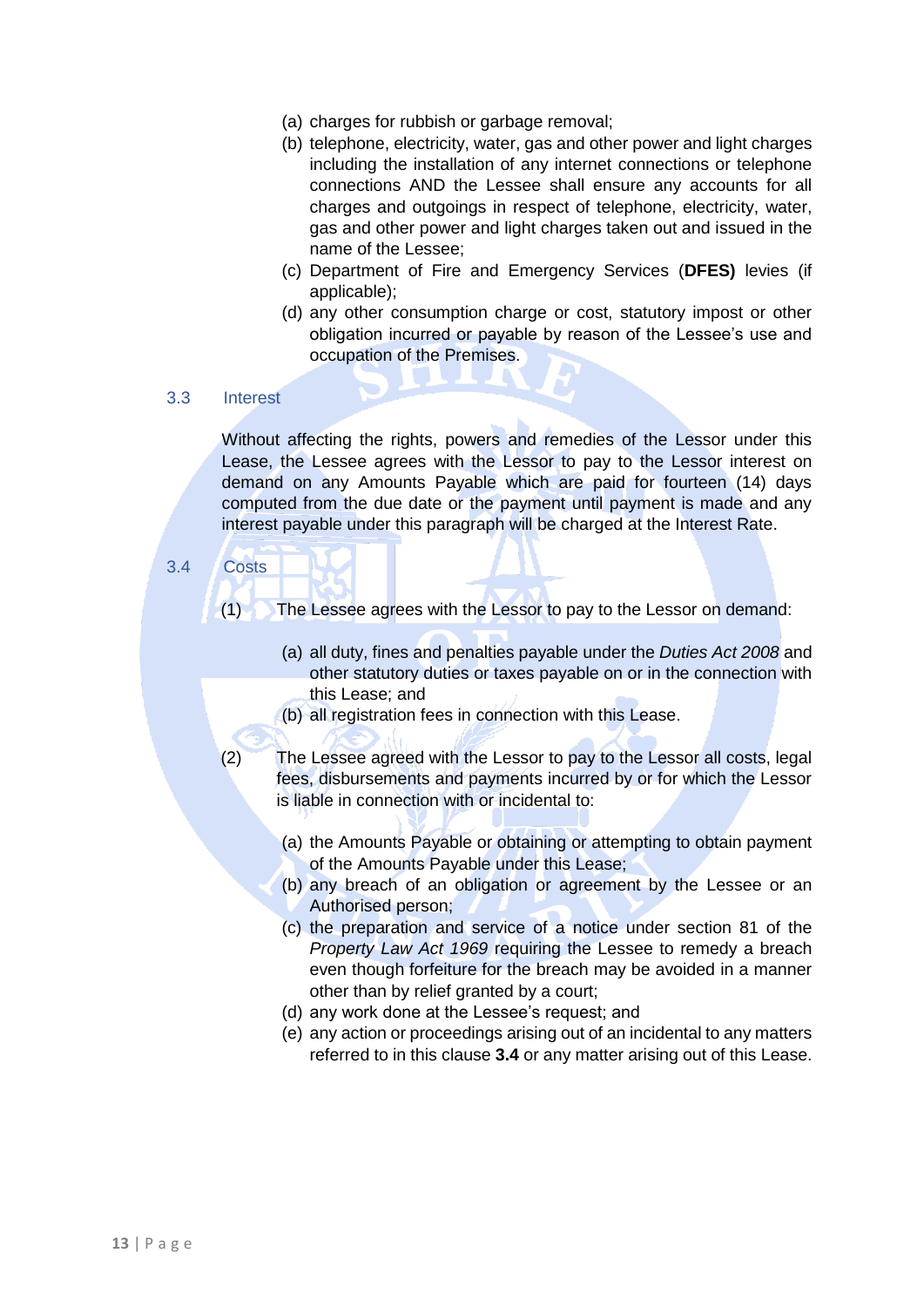# <span id="page-8-1"></span><span id="page-8-0"></span>**4. Rent Review**

# 4.1 Rent to be review

The rent will be reviewed on and from each Rent Review Date to determine the Rent to be paid by the Lessee until the next Rent Review Date.

#### <span id="page-8-2"></span>4.2 Methods of review

The review will be based on CPI for each Rent Review Date in **Item 8** of the schedule.

#### <span id="page-8-3"></span>4.3 CPI review

A rent review based on CPI will increase the amount of Rent payable during the immediately preceding period by the percentage of any increase in CPI having regard to the quarterly CPI published immediately prior to the later of the Commencement Date or the last Rent Review date as the case may be and the quarterly CPI published immediately prior to the relevant Rent Review date. If there is a decrease in CPI having regard to the relevant publications the Rent payable from the relevant Rent Review Date will be the same as the Rent payable during the immediately preceding period. Should the CPU be discontinued or suspended at any time or its method of computation substantially altered, the parties shall endeavor to agree upon the substitution of the CPU with an equivalent index.

# <span id="page-8-4"></span>4.4 Rent will not decrease

Notwithstanding the provisions in this clause, the Rent payable from any Rent Review based on CPI Review will not be less than the Rent payable in the period immediately preceding such Rent Review Date.

# <span id="page-8-5"></span>4.5 Lessor's right to review

The lessor may institute a rent review notwithstanding the Rent Review Date has passed and the Lessor did not institute a rent review on or prior to that Rent Review Date, and in which case the Rent agreed or determined shall date back and be payable from the Rent Review Date for which such review is made.

# <span id="page-8-7"></span><span id="page-8-6"></span>**5. Accrual of Amounts Payable & Payment of Money**

#### 5.1 Accrual of Amounts Payable

Amounts Payable accrue on a daily basis.

## <span id="page-8-8"></span>5.2 Payment of money

Any amount Payable to the Lessor under this Lease must be paid to the Lessor at the address of the Lessor referred to in the Lease or as otherwise directed by the Lessor by Notice from time to time.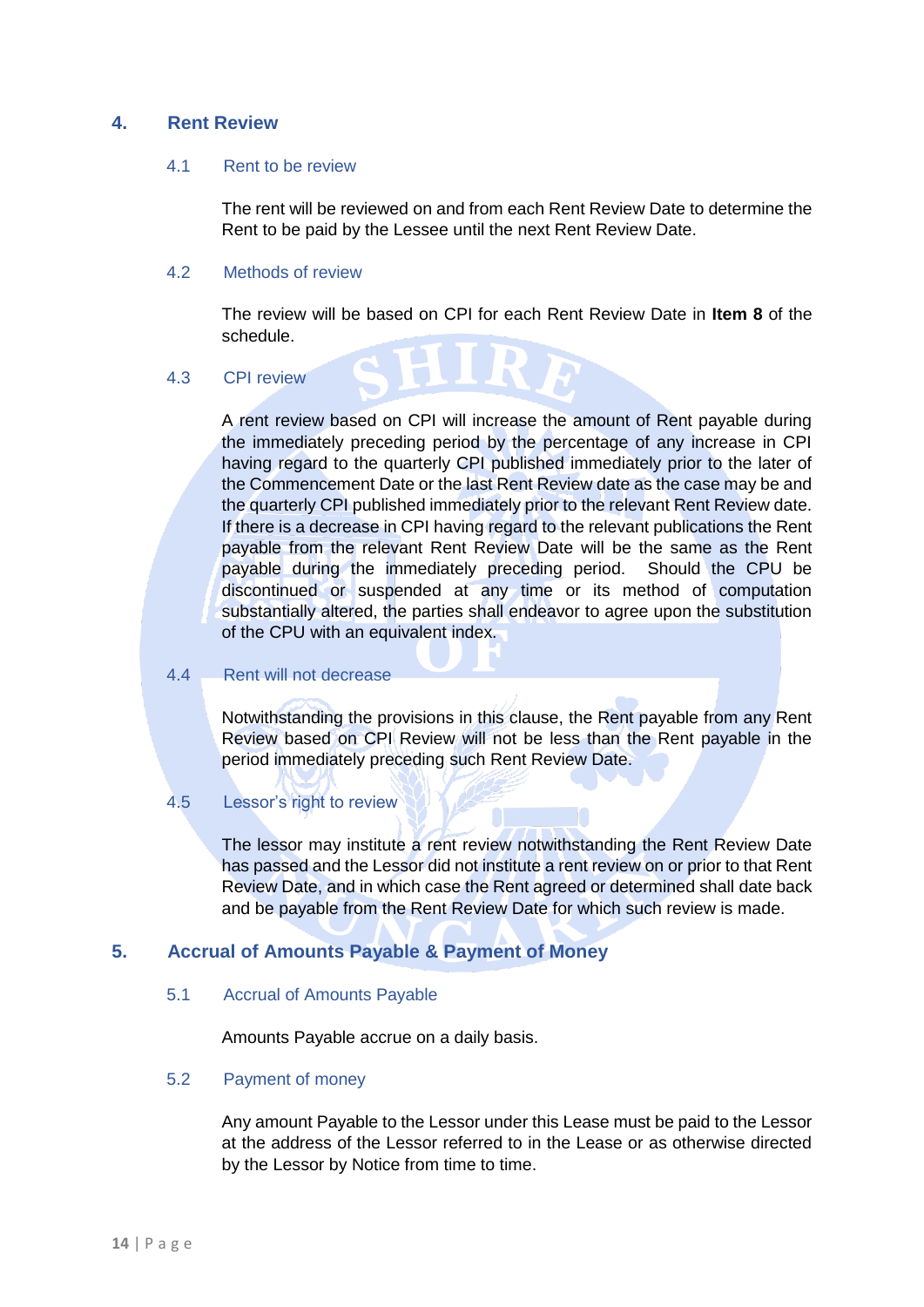#### <span id="page-9-1"></span><span id="page-9-0"></span>**6. Insurance**

#### 6.1 Insurance required

The lessee must effect and maintain with insurers approved by the Lessor (noting the Lessor's and the Lessee's respective rights and interest in the Premises) for the time being:

- (a) adequate public liability insurance for a sum not less than the sum set out at **Item 6** of the schedule in respect of any one claim or such greater amount as the Lessor may from time to time reasonably require;
- (b) a policy of employers' indemnity insurance including workers compensation insurance in respect of all employees of the Lessee employed in, about or from the Premises.
- (c) insurance against all risks as the Lessor may require, of all plate glass windows, doors and display show cases forming part of or within the Premises for a sum which is not less than its full insurable value; and
- (d) insurance to cover the Lessee's fixture's, fittings equipment and stock against loss or damage by fire, fusion, smoke, lighting, flood, storm, earthquake, sprinkler leakage, water damage and other usual risks against which a lessee can and does ordinarily insure in their full replacement value, and loss from theft or burglary.

## <span id="page-9-2"></span>6.2 Details and receipts

In respect of the insurances required by **clause 6.1** the Lessee must:

- (a) on demand supply to the Lessor details of the insurance and give to the Lessor copies of the certificates of currency in relation to those insurances;
- (b) promptly pay all premiums and produce to the Lessor each policy or certificate of currency and each receipt for premiums or certificate of currency issues by the insurers; and
- (c) notify the Lessor immediately:
	- i. when an event occurs, which gives rise or might give rise to a claim under or which could prejudice policy or insurance; or
	- ii. when a policy of insurance is cancelled.

# <span id="page-9-3"></span>6.3 Not to invalidate

The lessee must not do or omit to do any act or thing or bring or keep anything on the premises which might:

- (a) render any insurance effected under **clause 6.1** or **clause 20** on the Premises, or any adjoining premises, void or voidable: and
- (b) cause the rate of a premium to be increased for the Premises or any adjoining premises (except insofar as an approved development may lead to an increased premium).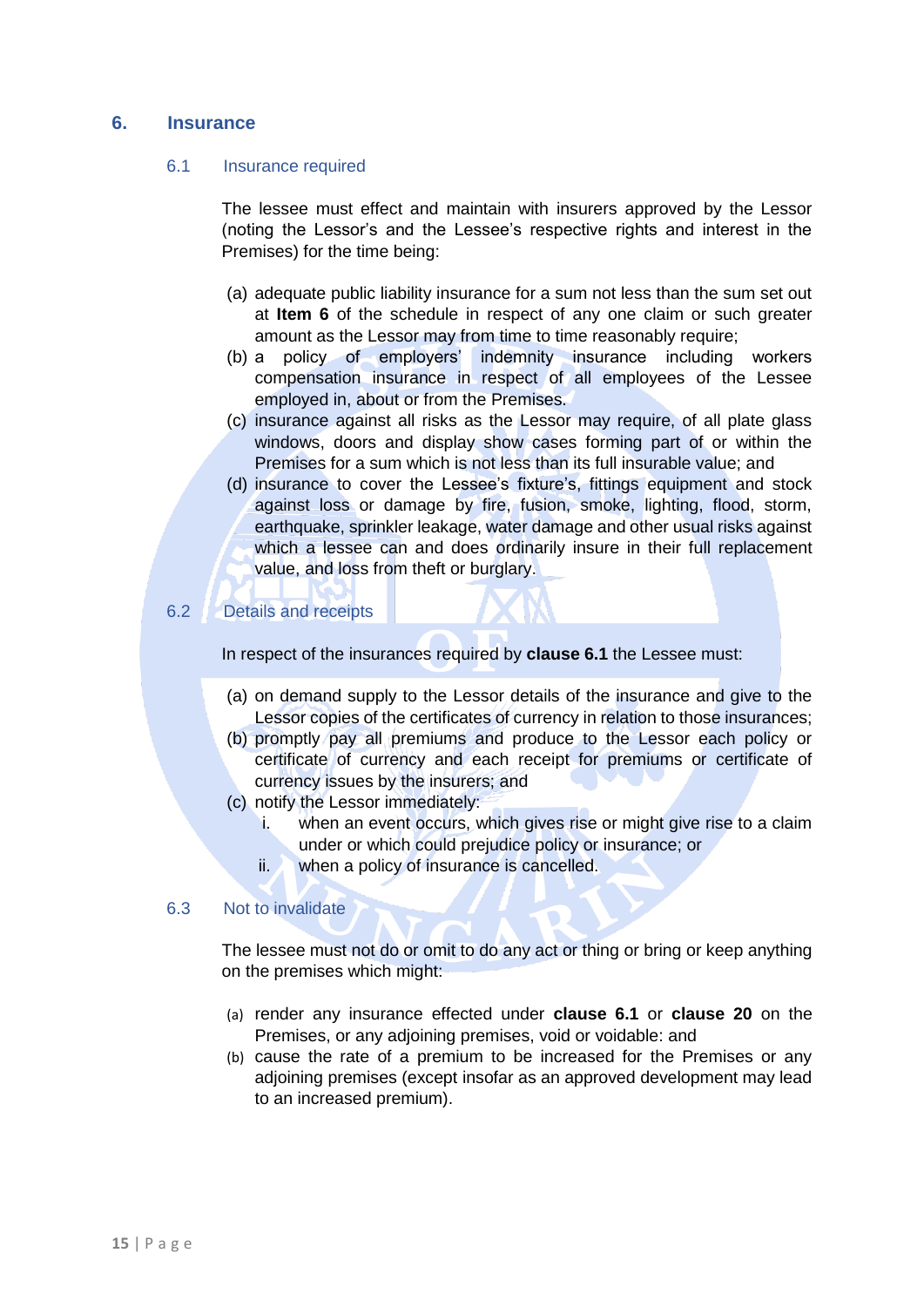#### <span id="page-10-0"></span>6.4 Reports

The lessee must report to the Lessor promptly in writing and in an emergency verbally:

- (a) any damage to the Premises of which it is or might be aware; and
- (b) any circumstances of which it is aware and which are likely to be a danger or cause any damage or danger to the Premises or to any person who is lawfully using or may lawfully use the Premises.

#### <span id="page-10-1"></span>6.5 Settlement of Claim

The lessor may, but the Lessee may not without prior written consent of the Lessor, settle or compromise any claims under any insurance required by **Clause 6.1.**

#### <span id="page-10-2"></span>6.6 Lessor as attorney

The lessee appoints the Lessor as the lessee's attorney during the term:

- (a) in respect to all matters and questions which may arise in relation to any insurance required in **Clause 6.1.**
- (b) with full power to demand, sue for and recover and receive from any insurance company or society or person liable to pay the insurance money as are payable for the risks covered by the insurances required in **Clause 6.1**
- (c) to give good and effectual receipts and discharges for the insurance; and
- (d) to settle, adjust, arbitrate and compromise all claims and demands and generally to exercise all powers of absolute owner.
- <span id="page-10-3"></span>6.7 Lessee to pay excess on insurances

The Lessee AGREES with the Lessor that it shall be responsible to pay any excess payable in connection with the insurances referred to in **clause 6.1**.

#### <span id="page-10-4"></span>6.8 Lessee's equipment and possessions

The Lessee ACKNOWLEDGES it is responsible to obtain all relevant insurances to cover any damage and/or theft to its property. The Lessor does not take any responsibility for the loss or damage of the Lessee's property.

# <span id="page-10-6"></span><span id="page-10-5"></span>**7. Indemnity**

#### 7.1 Lessee responsibilities

The Lessee is subject to the same responsibilities relating to persons and property to which the Lessee would be subject if during the Term the lessee were the owner and occupier of the freehold of the Premises.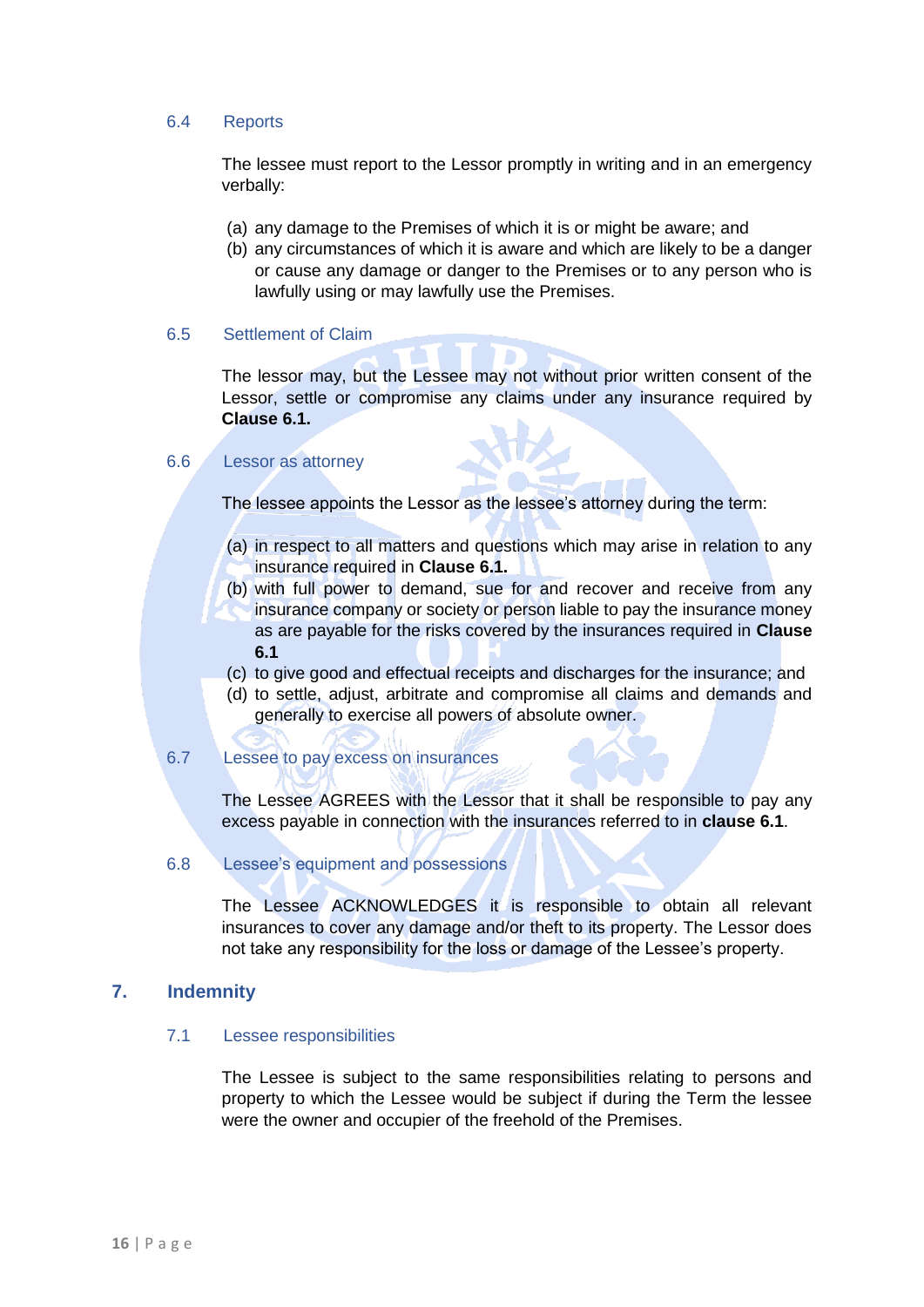## <span id="page-11-0"></span>7.2 Indemnity

The Lessee indemnifies, and shall keep indemnified, the Lessor from and against all actions, claims, costs, proceedings, suits and demands whatsoever which may at any time be incurred or suffered by the Lessor, or brought, maintained or made against the Lessor, in respect of:

- (a) any loss whatsoever (including loss of use)
- (b) Injury or damage of, or to, any kind of property or thing; and
- (c) the death of, or injury suffered by, any person,

Caused by, contributed to, or arising out of, or in connection with, whether directly or indirectly:

- i. the use or occupation of the Premises by the Lessee or Authorised Persons;
- ii. any work carried out by or on behalf of the Lessee on the Premises.
- $iii.$  the Lessee's activities, operations or business on, or other use of any kind of, the Premises;
- iv. the presence of any contamination, pollution or environmental harm in on or under the premises or adjoining land caused or contributed to by the act, neglect or omission of the Lessee or an Authorised person;
- v. any default by the lessee in the due and punctual performance, observance and compliance with any of the Lessee's covenants or obligations under this Lease; or
- vi. an act or omission of the Lessee

### <span id="page-11-1"></span>7.3 Obligations continuing

The obligations of the Lessee under this clause:

- (a) are unaffected by the obligations of the lessee to take out insurance, and the obligations of the Lessee to indemnify are paramount, however if insurance money is received by the Lessor for any of the obligations set out in this clause then the Lessee's obligations under **clause 7.2** will be reduced by the extent of such payment; and
- (b) continue after the expiration or earlier determination of this Lease in respect of any act, deed, matter or thing occurring or arising as a result of an event which occurs before the expiration or earlier determination of this Lease.

#### <span id="page-11-2"></span>7.4 No indemnity for Lessor's negligence

The Parties agree that nothing in this clause shall require the Lessee to indemnify the Lessor against any loss, damage, expense, action or claim to the extent caused by a negligence or wrongful act or omission of the Lessor or an Authorised Officer.

#### <span id="page-11-3"></span>7.5 Release

(1) The lessee: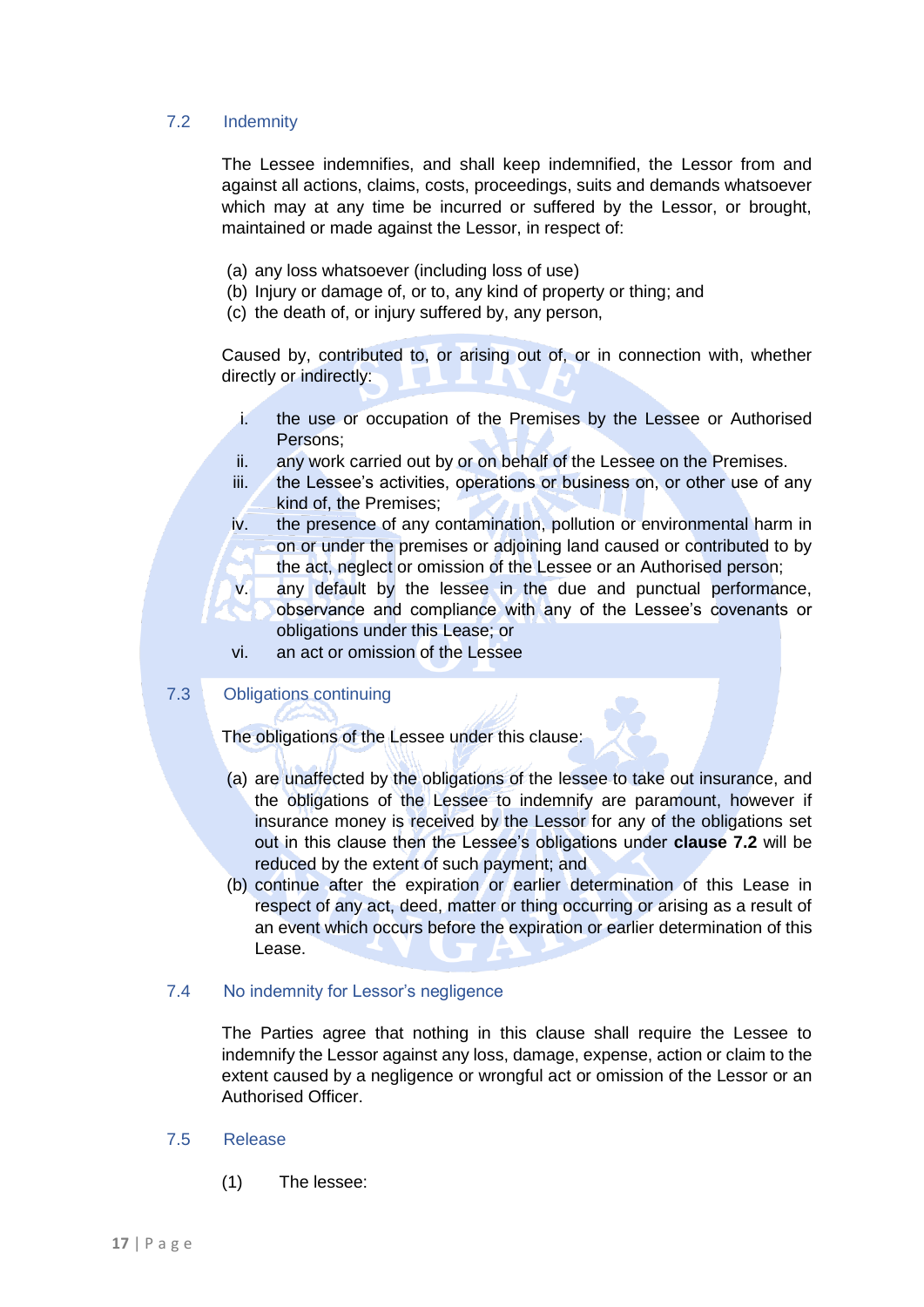- (a) agrees to occupy and use the Premises at the risk of the Lessee; and
- (b) releases to the full extent permitted by law, the Lessor from:
	- i. any liability which may arise in respect of any accident or damage to property, the death or any person, injury to any person or illness suffered to aby person occurring on the Premises or arising from the Lessee's use or occupation of the Premises; and
	- ii. loss or damage to the Premises or personal property of the Lessee;

Except to the extent that such loss or damage is caused by a negligent or wrongful act of omission of the Lessor or an Authorised Officer.

(2) The release by the Lessee continues after the expiration or earlier determination of this Lease in respect of ay act, deed, matter or thing occurring or arising as a result of an event which occurs before the expiration or earlier determination of this Lease.

# <span id="page-12-1"></span><span id="page-12-0"></span>**8. Operation of Business**

8.1 **Handling of food and beverage on the Premises** 

Where food and/or beverage is sold or handled in any way on the Premises, the Lessee shall:

- (a) provide adequate facilities for the hygiene handling of such food and/or beverage including facilities for the washing or hands and utensils;
- (b) notwithstanding any other provision of this Lease, not permit or allow a food and/or beverage vendor or handler to breach the provisions of the *Food Act 2008* or any order, regulation or other by-law or local law or directions made relating to food and/or beverage or its preparation or handling.
- (c) without limiting the generality of the obligations in the foregoing paragraphs the Lessee will take adequate measures at al times to the satisfaction of the Lessor to safeguard any food and/or beverage being sold or distributed on the premises from flies and dust; and
- (d) obtain all necessary permits and approvals under the provisions of the *Food act 2008* and any associated legislation or any equivalent or reenactment thereof.

# <span id="page-12-2"></span>8.2 Operation of Business

The Lessee must:

- (a) conduct its business on the Premises at all times in a proper efficient and reputable manner and must not use the premises nor permit the premises to be used for any illegal, immoral or improper use or purpose.
- (b) not conduct nor permit to the conducted in the premises any auction, fire, bankruptcy or liquidation sale without the prior written consent of the Lessor.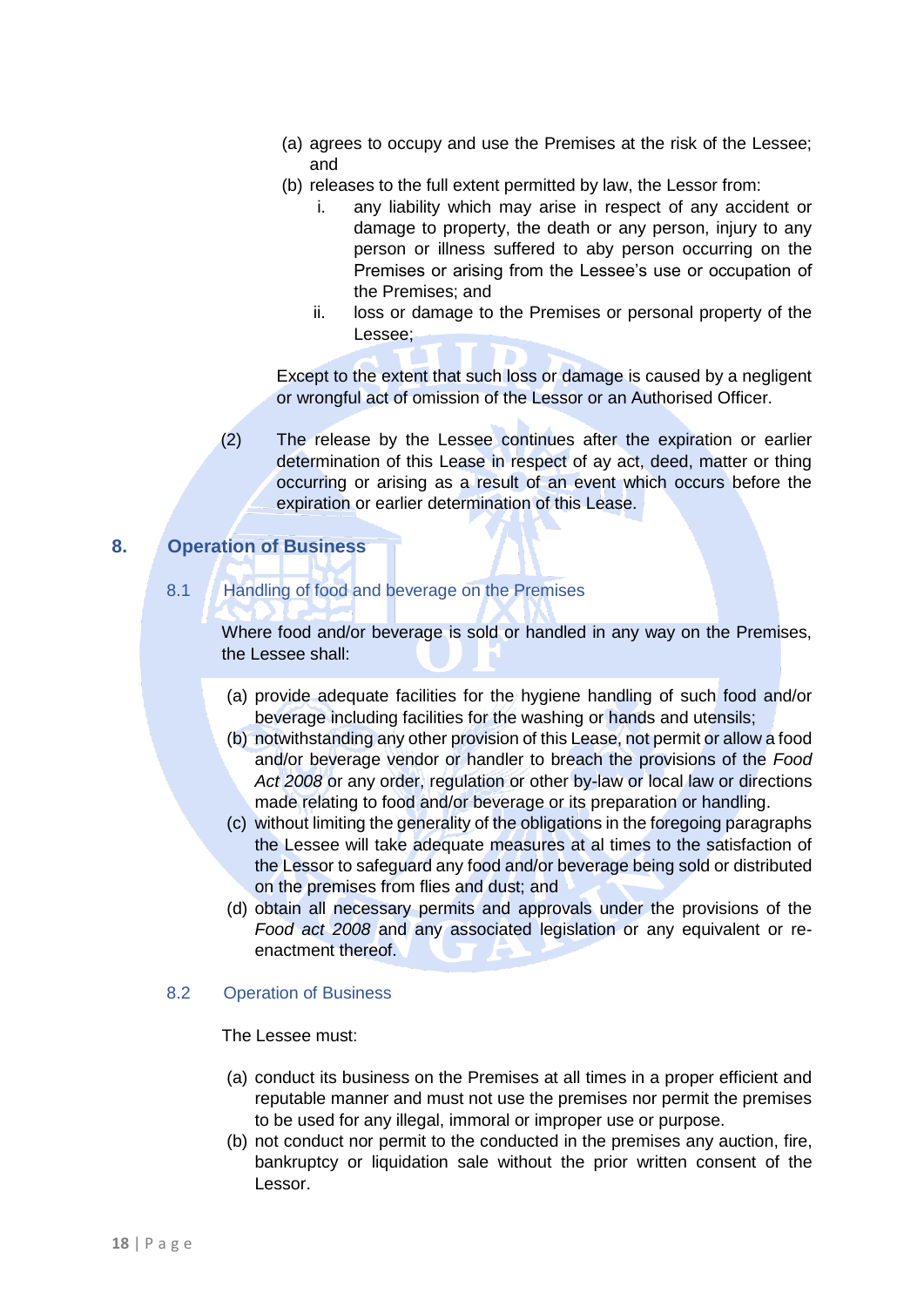- (c) take all proper precautions to keep the Premises free of rodents, vermin, inspects and pests and must, if so required by the Lessor but at the cost of the Lessor, employ from time to time or periodically pest exterminators for that purpose.
- (d) not without the prior written consent of the lessor use or permit to be used any other method in lighting the Premises other than by electricity and will not use or permit or suffer to be used any method of heating other than by electricity or gas.
- (e) not without prior written consent of the Lessor use or permit to be used any mobile or temporary unit for cooking.
- (f) keep in force all licenses and permits require for the carrying on of any business conducted by it in or upon the Premises; and
- (g) deliver to the lessor any notices or orders served on or received by the Lessee in respect of the Premises or the conduct of the Lessee's business on the premises.
- <span id="page-13-0"></span>8.3 No alcohol or liquor license without consent
	- 1. The lessor must not suffer or permit a person to use or allow the Premises to be used for the consumption of alcohol, without first obtaining the written consent of the Lessor.
	- 2. The Lessee will not sell or supply liquor from the Premises or allow liquor to be sold or supplied from the Premise without prior written consent from the Lessor and then only in accordance with the provisions of the *Liquor Control Act 198, Liquor Control regulations 1989, Liquor Licensing Regulations 1989, Food Act 2008, Food Regulations 2009* and any other relevant written law that may be in force from time to time.
- <span id="page-13-2"></span><span id="page-13-1"></span>**9. Use**
	- 9.1 Restrictions on use
		- (1) Generally

The Lessee must not and must not suffer or permit a person to:

- (a) use the Premises or ay part of it for any purpose other than for the Permitted Purpose; or
- (b) use the Premises for any purpose which is not permitted under any local or town planning scheme, local laws, Acts, Statutes or any law relating to health.
- (2) No offensive or illegal acts

The Lessee must not and must not suffer or permit a person to do or carry out on the Premises any harmful, offensive or illegal act, manner or thing.

(3) No Nuisance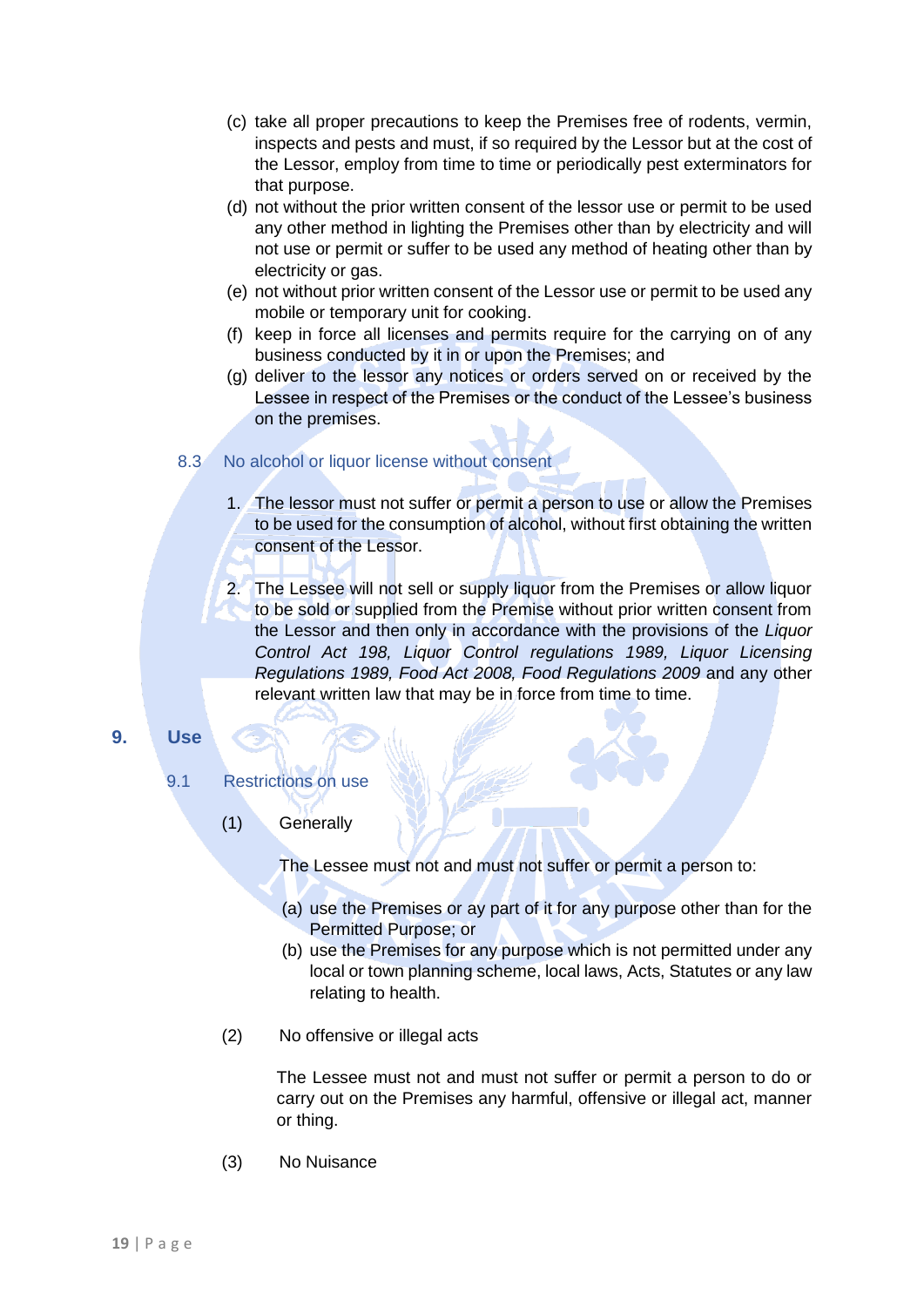The Lessee must not and must not suffer or permit a person to do or carry out on the Premises anything which causes a nuisance, damage or disturbance to the lessor or to owners or occupiers of adjoining properties.

#### (4) No dangerous substances

The Lessor must not and must not suffer or permit a person to store any dangerous compound or substance on o in the premises, otherwise than in accordance with the following provisions:

- (a) any such storage must comply with all relevant statutory provisions;
- (b) all applications for the approval or renewal of any license necessary for such storage must be first referred to the lessor;
- (c) The Lessor may within its absolute discretion refuse to allow the storage of any particular dangerous compound or substance on the Premises; and
- (d) upon the request of the Lessor, the Lessee will provide a list of all dangerous compounds or substances stored on the Premises.

# (5) No harm or distress

The Lessee must not and must not suffer or permit a person to do any act or thing which might result in excessive stress or harm to any part of the Premises.

(6) Nothing to be affixed to the walls

The lessee must not and must not suffer or permit a person to attach nor affix, anything whatsoever to the walls (both interior and exterior) of the Premises without the prior written consent of the Lessor.

(7) No Signs

The Lessee must not and must not suffer or permit a person to display from or affix any signs, notices or advertisements on the Premises without the prior written consent of the Lessor.

(8) No Smoking

The Lessee must not suffer or permit a person to smoke inside any building or other enclosed area on the premises.

(9) Removal of rubbish

The Lessee must keep the Premises free from dirt and rubbish and store and keep all garbage, trade and medical waste in proper receptacles.

(10) No pollution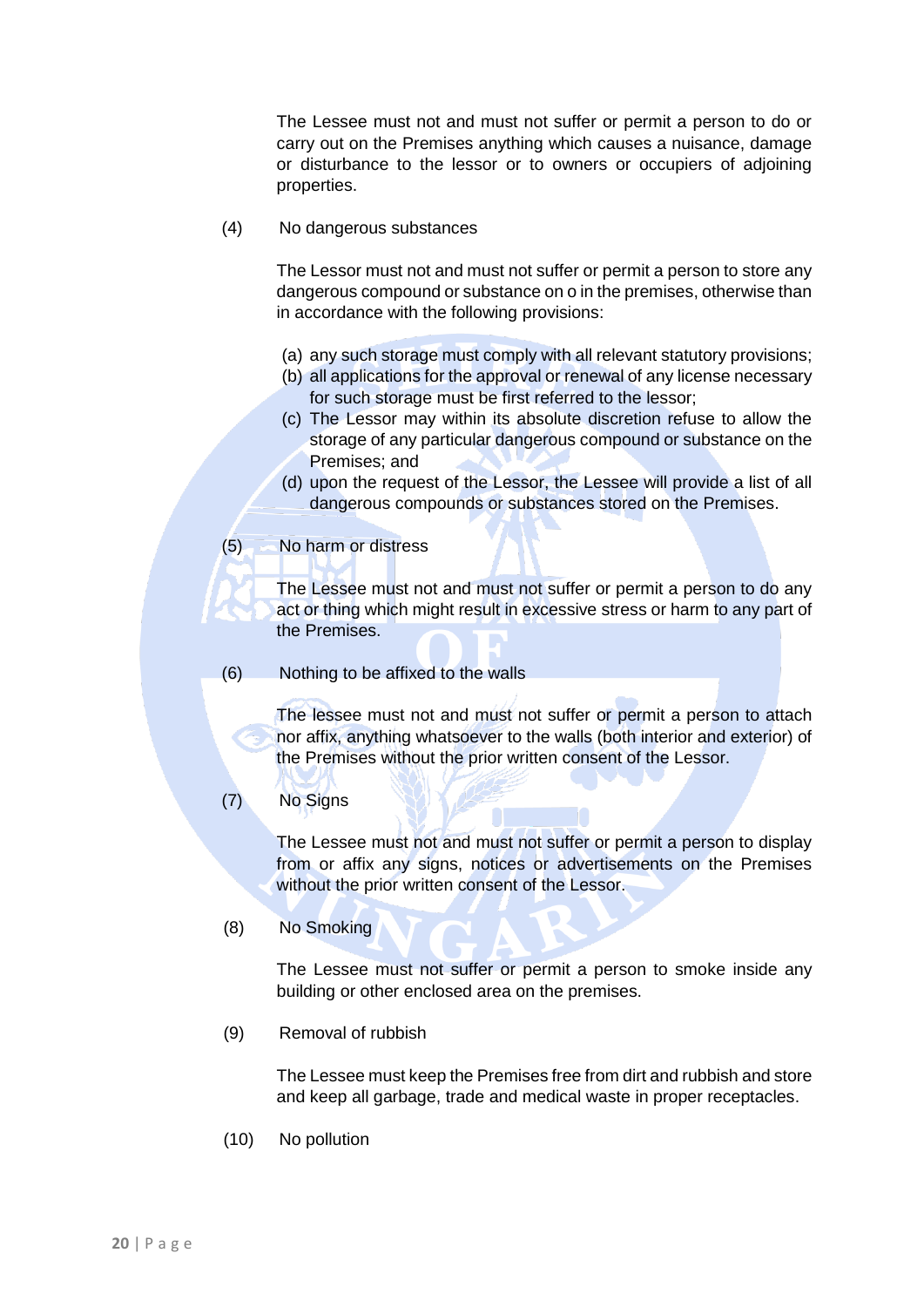The lessee must do all things necessary to prevent pollution or contamination of the Premises by garbage, refuse, waste matter, oil and other pollutants.

#### <span id="page-15-0"></span>9.2 No warranty

The lessor gives no warranty:

- (a) as to the use to which the Premises may be put; or
- (b) that the Lessor will issue any consents, approvals, authorities, permits or licenses required by the Lessee under any statute for its use of the Premises.
- <span id="page-15-1"></span>9.3 Premises subject to restriction

The Lessee accepts the Premises for the term subject to any existing prohibition or restriction on the use of the Premises.

# <span id="page-15-2"></span>9.4 Indemnity for costs

The Lessee indemnifies the Lessor against any claims or demands for all costs, on a solicitor client basis, incurred by the Lessor by reason of any claim in relation to any matters set out in this **clause 9.** 

# <span id="page-15-4"></span><span id="page-15-3"></span>**10. Maintenance, repair and cleaning**

# 10.1 Generally

- (1) The Lessor AGREES during the Term and for so long as the Lessee remains in possession or occupation of the Premises to maintain, replace, repair, clean and keep the Premises (which for the avoidance of doubt includes the lessor's Fixtures and Fittings) and appurtenances in Good Repair having regard to the age and condition of the Premises at the Commonwealth Date PROVIDED THAT this subclause shall not impose on the Lessee any obligation.
	- (a) to carry out repairs or replacement that are necessary as a result of fair and reasonable wear and tear, EXCEPT when such repair or replacement is necessary because of any act or omission of or on the part of the Lessee (or any Authorised Person); and
	- (b) in respect of any structural maintenance, replacement or repair EXCEPT when such maintenance, repair or replacement is necessary because:
		- i. of any act or omission of or on the part of the Lessee (or any Authorised Person);
		- ii. of the Lessee's particular use or occupancy of the Premises; or
		- iii. the Lessor's insurances are invalidated by any act, neglect or default by the Lessee (or any Authorised Person).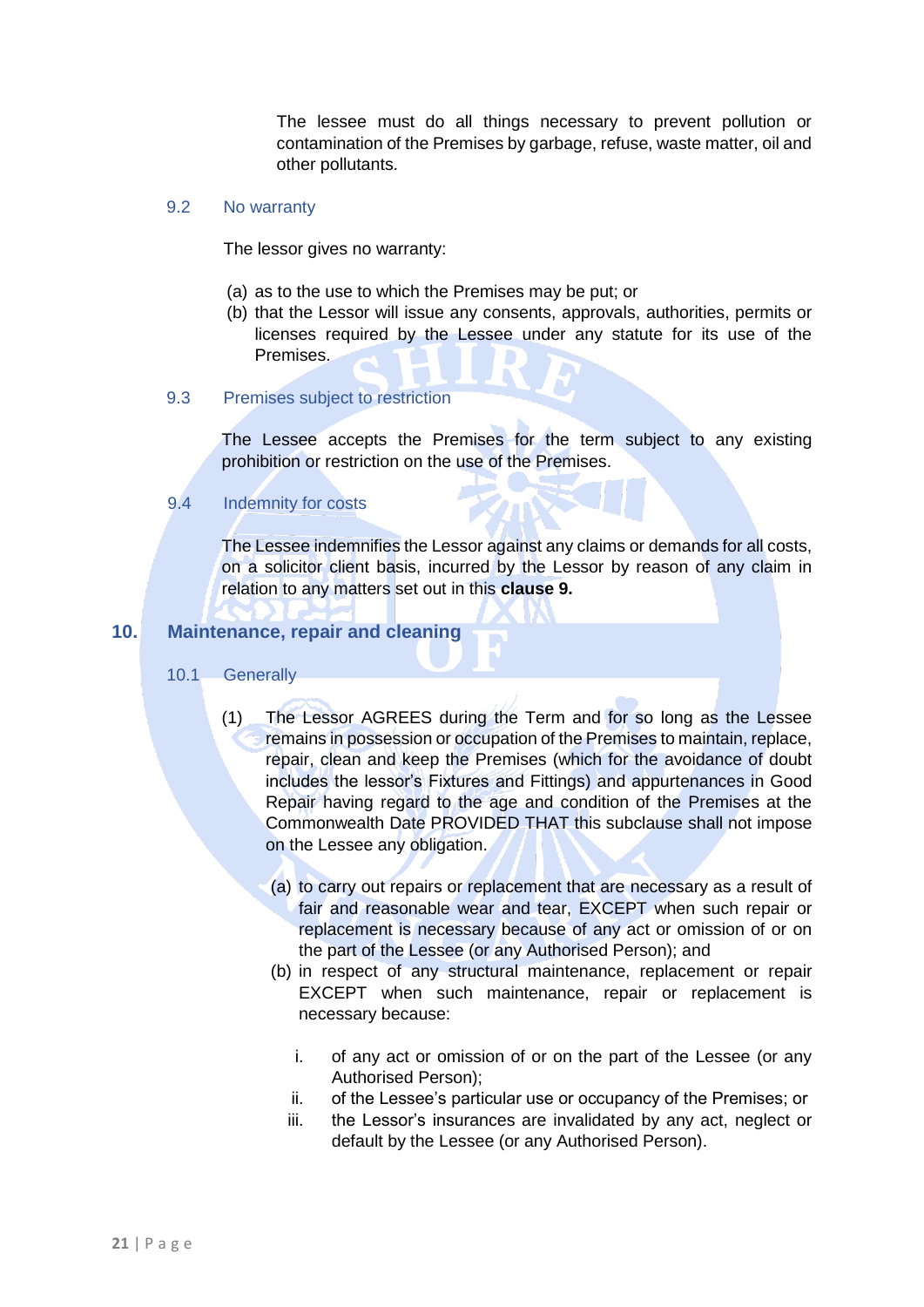- (2) In discharging the obligations imposed on the Lessee under this subclause, the Lessee shall where maintaining, replacing, repairing or cleaning:
	- (a) any electrical fittings and fixtures;
	- (b) any plumbing;
	- (c) any air-conditioning fittings and fixtures; or
	- (d) any gas fittings and fixtures,

In or on the Premises use only licensed trades persons, or such trades persons as may be approved by the Lessor and notified to the Lessee, approval shall not be unreasonably withheld.

## <span id="page-16-0"></span>10.2 Cleaning

The Lessee must at all times keep the Premises clean, tidy, unobstructed and free from dirt and rubbish.

#### <span id="page-16-1"></span>10.3 Repair

Unless such damage is the Lessor's responsibility pursuant to the terms of the Lease, the Lessee must promptly repair at its own expense to the satisfaction of the Lessor, any damage to the Premises, regardless of how the damage is caused and replace any of the Lessor's Fixtures and Fittings which are or which become damaged.

# <span id="page-16-2"></span>10.4 Lessor's fixtures and fittings

The Lessee covenants and agrees that the Lessor's Fixtures and Fittings will remain the property of the Lessor and must not be removed from the Premises at any time.

# <span id="page-16-3"></span>10.5 Pest control

The Lessee must keep the Premises free of any pests and vermin and the cost of extermination will be borne by the Lessor.

#### <span id="page-16-4"></span>10.6 Drains

- (1) The Lessee must keep and maintain the waste pipes, drains and conduits originating in the Premises or connected thereto in a clean, clear and free flowing condition and must pay to the Lessor upon demand the cost to the Lessor of clearing any blockage which may occur in such waste pipes, drains and conduits between the external boundaries of the Premises and the point of entry thereof into any trunk drain unless such blockage has been caused without neglect or default on the part of the Lessee.
- (2) The Lessee must not permit the drains, toilets, grease traps (if any) and other sanitary appliances on the Premises to be used for any purpose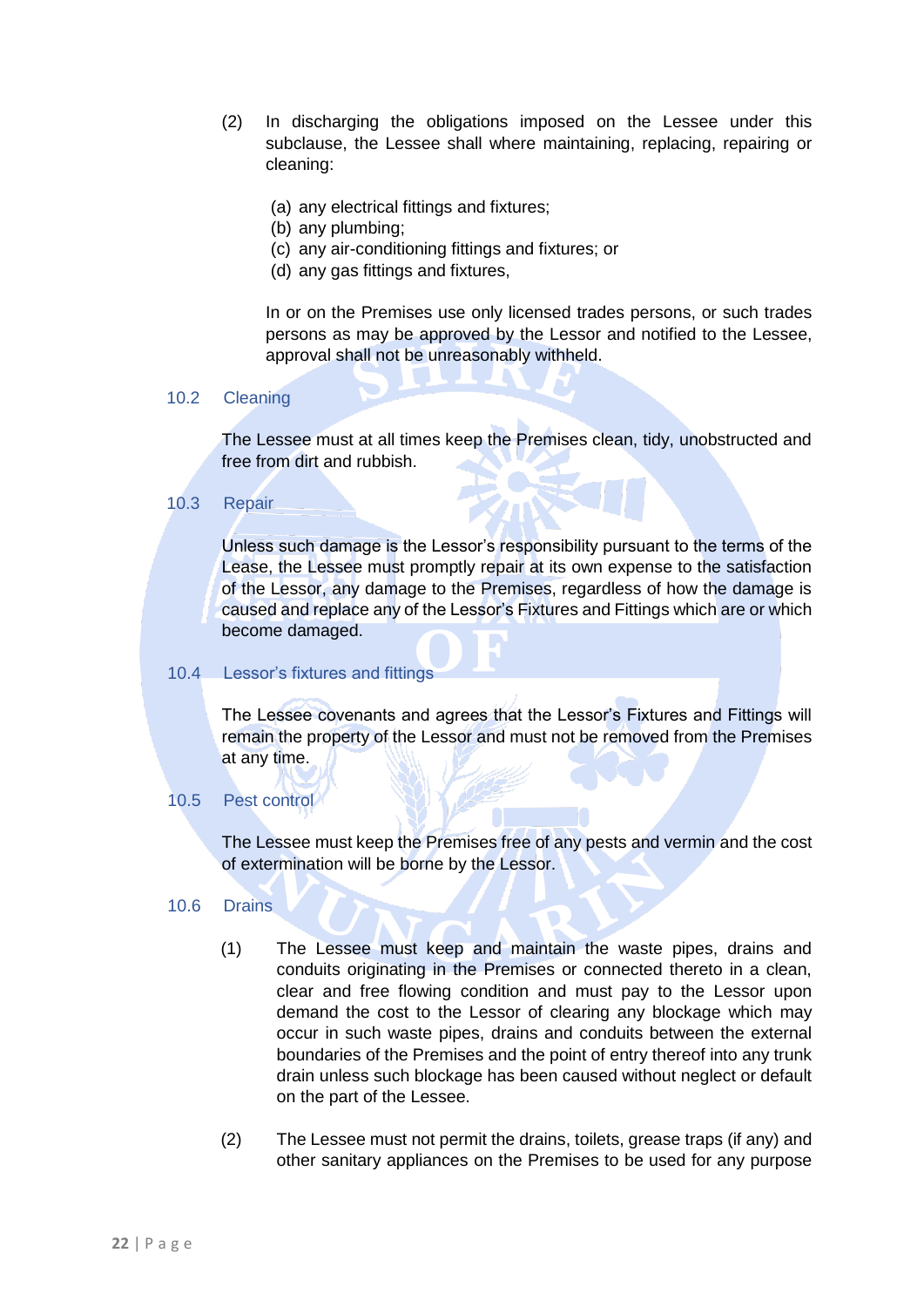other than that for which they were constructed and must not allow any foreign matter or substance to be thrown therein.

# <span id="page-17-0"></span>10.7 Maintain Surroundings

- (1) The Lessor must regularly inspect and maintain a good condition any part of the Premises which surrounds any buildings including but not limited to any flora, gardens, lawns, shrubs, hedges and trees.
- (2) The Lessee may not remove any trees, shrubs or hedges without first consulting with and obtaining the approval of the Lessor, except where necessary for urgent safety reasons.

#### <span id="page-17-1"></span>10.8 Responsibility for securing the Premises

- (1) The Lessee must ensure the Premises, including the Lessor's and Lessee's fixtures and fittings are appropriately secured at all times.
- (2) Subject to prior written approval from the Lessor, the Lessee may install a security system to the Premises, PROVIDED the Lessee:
	- (a) pays for all costs associated with the installation and ongoing monitoring of the security system; and
	- (b) provides the lessor with access keys or alarm codes.

#### <span id="page-17-2"></span>10.9 Comply with all reasonable conditions

The Lessee must comply with all reasonable conditions that may be imposed by the Lessor from time to time in relation to the Lessee's maintenance of the Premises.

# <span id="page-17-3"></span>10.10 Acknowledgement of state of repair of Premises

The Lessee acknowledges that it has inspected the structure of the Premises internally and externally prior to the execution of this Lease and enters into the lease with full knowledge of the structural state and state of repair of the Premises.

#### <span id="page-17-5"></span><span id="page-17-4"></span>**11. Alterations**

#### 11.1 Restrictions

- (1) The Lessee must without prior written consent:
	- (a) from the Lessor;
	- (b) from any other person from whom consent is required under this Lease;
	- (c) required under statute in force from time to time, including but not limited to the planning approval of the lessor under a local or town planning scheme of the Lessor;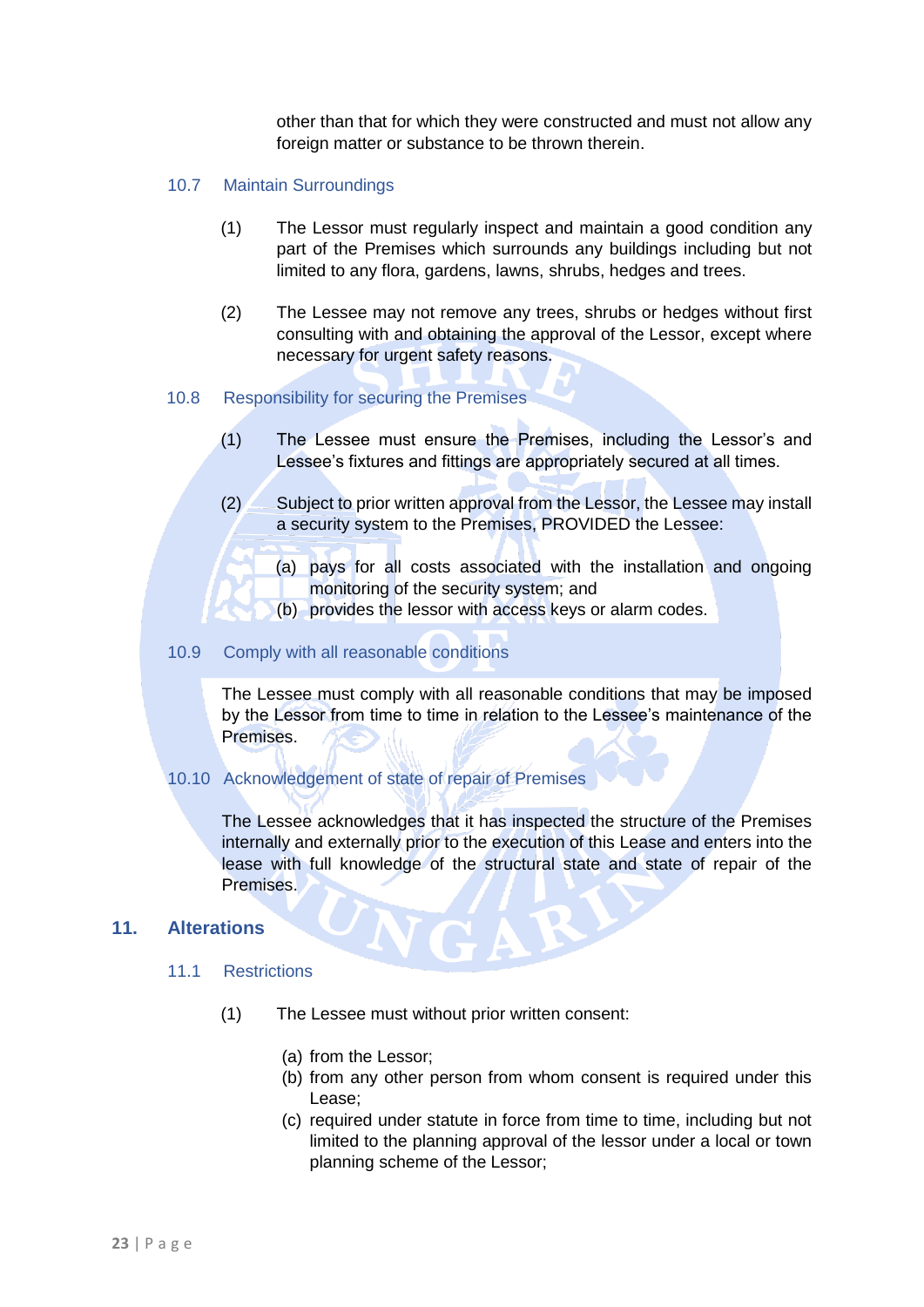- i. install any new signage
- ii. make or allow to be made any alteration, addition or improvement to or demolish any part of the Premises; or
- iii. subject to the performance of the Lessee's obligations to **clause 10.9,** remove any flora or fauna, alter or cut down any flora, or sell remove or otherwise dispose of any flora, sand, gravel, timber or other materials from the Premises.

## <span id="page-18-0"></span>11.2 Consent

- (1) If the Lessor and any other person whose consent is required under this Lease or at law consents to any matter referred to in **clause 11.1** the Lessor may:
	- (a) consent subject to conditions:
		- i. require that the works be carried out in accordance with plans and specifications approved by the Lessor or any other person giving consent; and
		- ii. require that any works be carried out to the satisfaction of the Lessor under the supervision of an engineer or other consultant.
- (2) If the Lessor consents to any matter referred to in **clause 11.1**
	- (a) The Lessor gives no warranty that the Lessor will issue ay consents, approvals, authorities, permits or politics under any written law for such matters; and
	- (b) the Lessee must apply for and obtain all such consents, approvals, authorities, permits or policies as are required by law before undertaking any alterations, additions, improvements or demolitions.

#### <span id="page-18-1"></span>11.3 Cost of works

All works undertaken under this **clause 11** will be carried out at the Lessor's expense.

<span id="page-18-2"></span>11.4 Conditions

If any of the consents given by the Lessor or other persons whose consent is required under this Lease or at law require other works to be done by the Lessee as a condition of giving consent, then the Lessee must carry out those other works at the lessee's expense.

# <span id="page-18-3"></span>**12. Minimise Nuisance to Neighbours**

(1) The Lessee must take all reasonable action to minimise and prevent disruption, nuisance and disturbance to surrounding premises.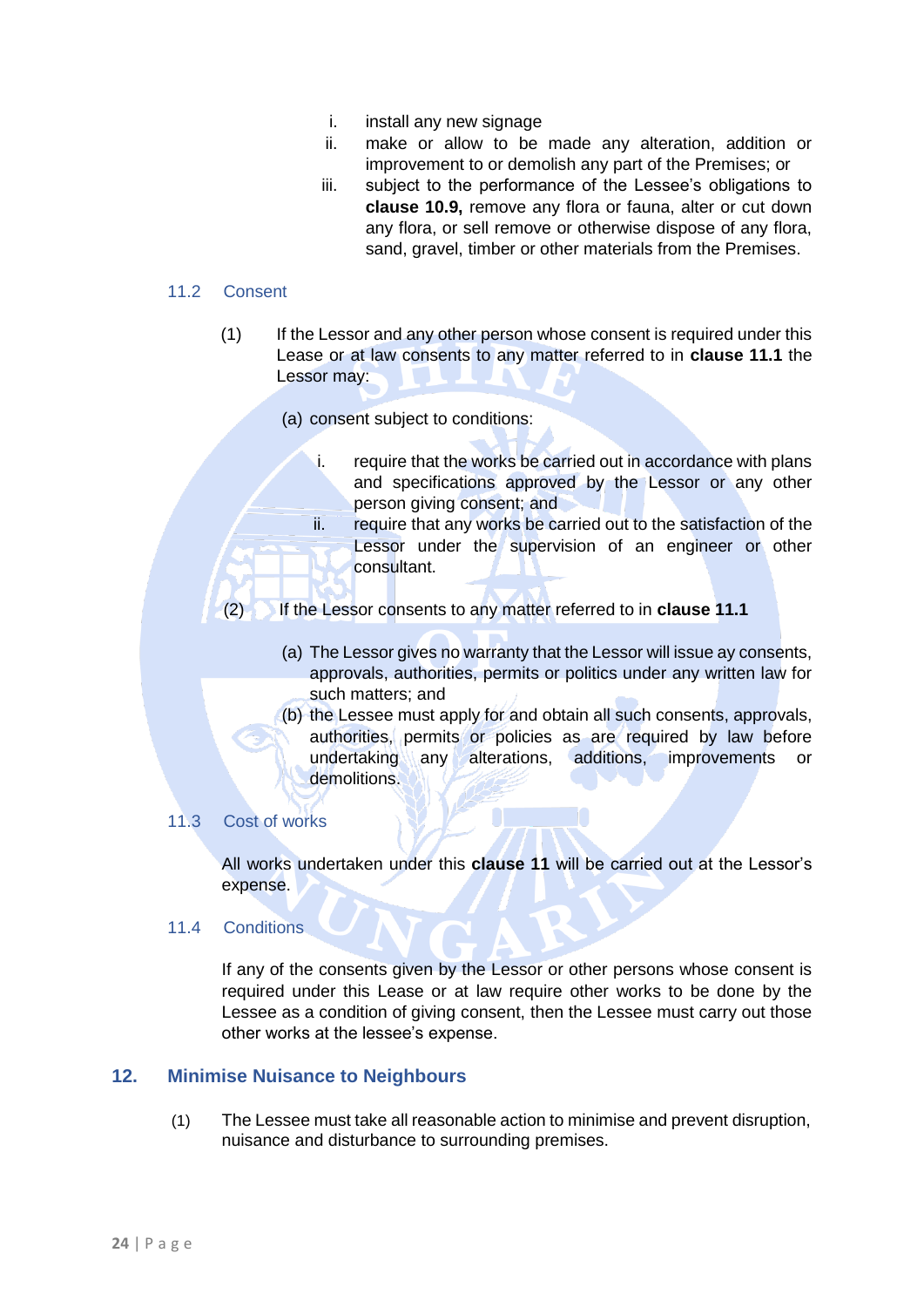(2) The Lessee must comply with all reasonable conditions and directions that may be imposed by the Lessor from time to time in relation to the minimisation and prevention of disruption, nuisance and disturbance to surrounding premises.

# <span id="page-19-0"></span>**13. Report to Lessor**

The Lessee must immediately report to the Lessor:

- (a) **Vandalism -** Any act of vandalism or any incident which occurs on or near the Premises which involves or is likely to involve a breach of the peace or become the subject of a report or complaint to the police and of which the Lessee is aware or should be aware.
- (b) **Pollution -** Any occurrence or circumstances in or near the Premises of which it becomes aware, which might reasonably be expected to cause, in or on the Premises, pollution of the environment.
- (c) **Notices, etc -** All notices, orders and summonses received by the Lessee and which affect the Premises and immediately deliver them to the Lessor.
- (d) **Defects -** Any accident to or defect or wants of repair in any services or fixtures, fittings, plant or equipment in the Premises and of any circumstances known to the Lessee that may be or may cause a risk or hazard to the Premises or to any person on the Premises.

# <span id="page-19-1"></span>**14. No assignment, subletting and charging**

<span id="page-19-2"></span>14.1 No assignment or sub-letting without consent

The Lessee must not assign the leasehold estate in the Premises nor sub-let, part with possession, or dispose of the Premises or any part of the Premises without the prior written consent of the Lessor and any other persons whose consent is required under the terms of this Lease or at law.

<span id="page-19-3"></span>14.2 Lessor's consent to assignment and sub-letting

Provided all parties whose consent is required, under this Lease or at law, to an assignment or sub-letting, give their consent and any assignment or sublease is for a purpose consistent with the use of the Premises permitted by this Lease then the Lessor may not unreasonably withhold its consent to the assignment or sub-letting of the leasehold estate created by this Lease if:

- (a) the proposed assignee or sublessee is a respectable and responsible person of good financial standing capable of continuing the permitted use;
- (b) all Amounts Payable due and payable have been paid and there is no existing unremedied breach, whether notified to the Lessee or not, of any of the Lessee's Obligations;
- (c) the Lessee procures the execution by:
	- i. the proposed assignee of a deed of assignment; or
	- ii. the proposed sublessee,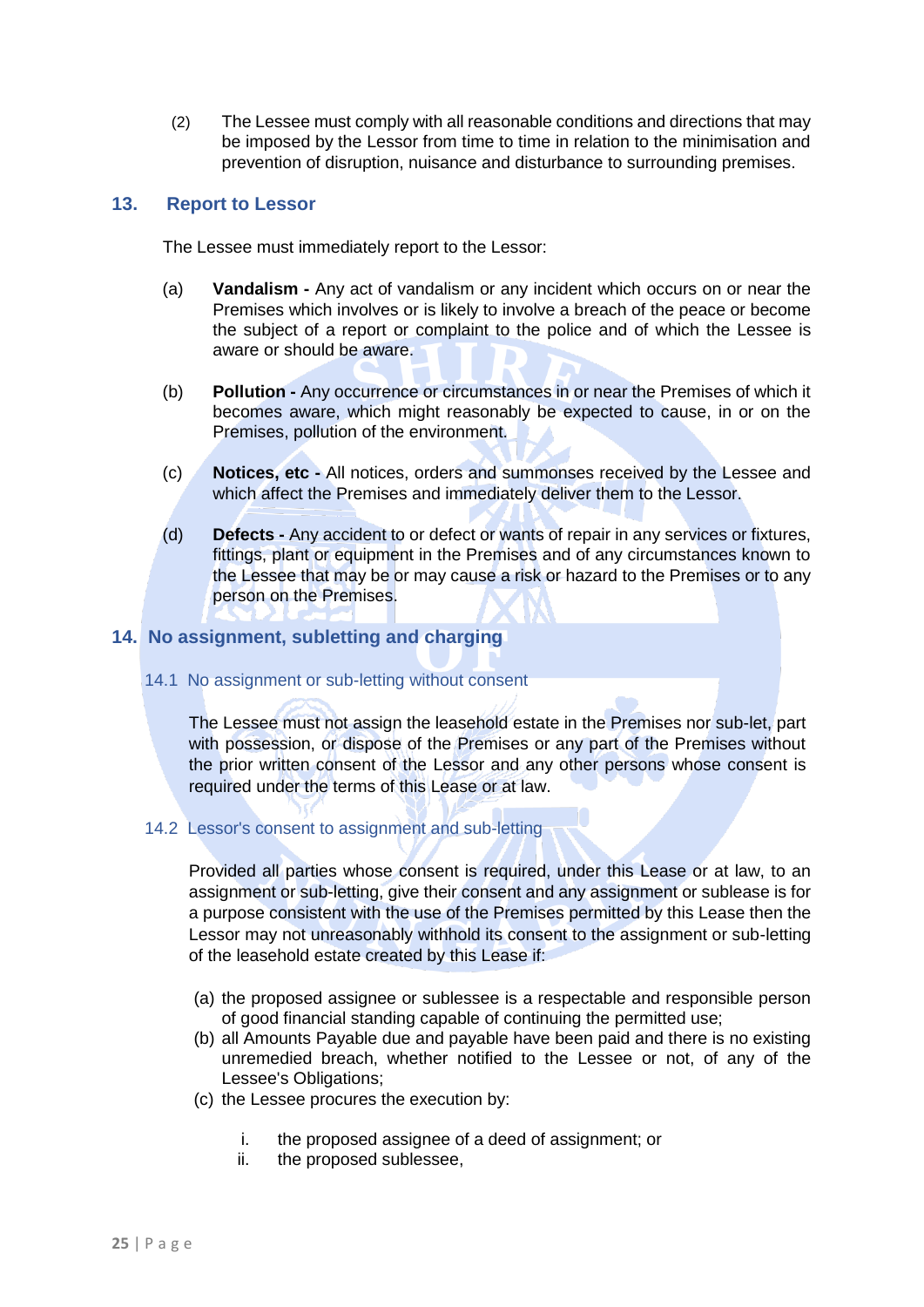to which the Lessor is a party and which deed is prepared and completed by the Lessor's solicitors and the assignment contains a covenant by the assignee or sublessee with the Lessor to pay all Amounts Payable and to perform and observe all the Lessee's Obligations.

#### <span id="page-20-0"></span>14.3 Consents of assignee supplementary

The covenants and agreements on the part of any assignee will be supplementary to the Lessee's Obligations and will not release the assigning lessee from the Lessee's Obligations.

#### <span id="page-20-1"></span>14.4 Property Law Act 1969

Sections 80 and 82 of the *Property Law Act 1969* are excluded.

<span id="page-20-2"></span>14.5 Costs for assignment and sub-letting

If the Lessee wishes to assign or sub-let the leasehold estate created by this Lease the Lessee must pay all reasonable professional and other costs, charges and expenses, incurred by the Lessor or other person whose consent is required under this Lease, of and incidental to:

- (a) the enquiries made by or on behalf of the Lessor as to the respectability, responsibility and financial standing of each proposed assignee or sublessee;
- (b) any consents required under this Lease or at law; and
- (c) all other matters relating to the proposed assignment or sub-letting whether or not the assignment or sub-letting proceeds.

#### <span id="page-20-3"></span>14.6 No mortgage or charge

The Lessee must not mortgage nor charge:

- (a) the Premises; or
- (b) the leasehold interest in the Premises.

### <span id="page-20-4"></span>**15. No caveat or other interest**

#### <span id="page-20-5"></span>15.1 No caveat or other interest

The Lessee nor any person on behalf of the Lessee must not lodge any absolute caveat or any other interest including any lease, sublease, mortgage or charge over the Land or the Premises or part thereof, without the prior written consent of the Lessor.

#### <span id="page-20-6"></span>15.2 Removal of interest

If any caveat or other interest is lodged without the consent of the Lessor, the Lessee irrevocably appoints the Lessor (or any person authorised by the Lessor for that purpose) jointly and severally: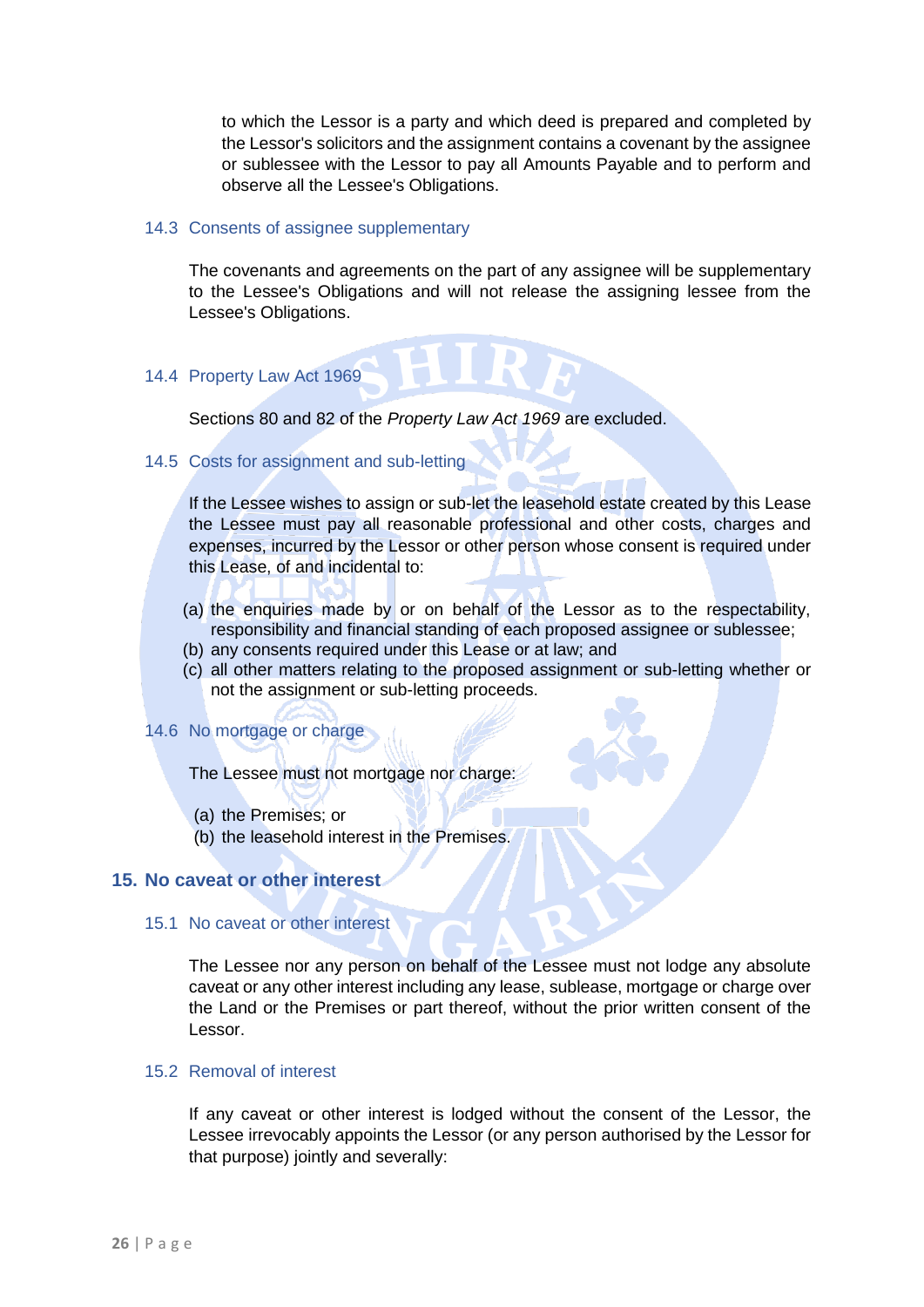- (a) for the Term;
- (b) for any holding over under this Lease; and
- (c) for a period of six (6) months after Termination of this Lease,

to be the agent and attorney of the Lessee in its name and on its behalf to sign and lodge at Landgate:

- (d) a withdrawal of any absolute caveat lodged by or behalf of the Lessee;
- (e) a withdrawal of any caveat lodged by on or behalf of the Lease and not withdrawn on Termination; and
- (f) a surrender of the estate granted by this Lease.
- <span id="page-21-0"></span>15.3 Costs of removal, indemnity and ratification
	- (1) The Lessee undertakes to ratify all the acts performed by or caused to be performed by the Lessor, its agent or attorney under this clause.
	- (2) The Lessee indemnifies the Lessor against any loss arising from any act done under this clause 15.

# <span id="page-21-1"></span>**16. Statutory obligations and notices**

<span id="page-21-2"></span>16.1 Comply with statutes

The Lessee must:

- (a) comply promptly with all statutes and local laws from time to time in force relating to the Premises;
- (b) apply for, obtain and maintain in force all consents, approvals, authorities, licences and permits required under any statute for the Permitted Purpose;
- (c) ensure that all obligations in regard to payment for copyright or licensing fees are paid to the appropriate person for all performances, exhibitions or displays held on the Premises; and
- (d) comply promptly with all orders, notices, requisitions or directions of any competent authority relating to the Premises or to the business the Lessee carries on at the Premises.

#### <span id="page-21-3"></span>16.2 Safety and testing obligations

- (1) The Lessee acknowledges and agrees that it is fully responsible at its cost for ensuring that the Premises, and any fixtures or fittings within the Premises, are regularly tested, maintained and inspected to ensure that the Premises and such fixtures and fittings comply with all statutory requirements and are safe for use.
- (2) To comply with its obligation pursuant to clause 16.2(1) above, the Lessee acknowledges that it will be required to, amongst other things:
	- (a) comply with the requirements of the Occupational Safety and Health Act 1984, including without limitation the requirement for all portable plug-in electrical equipment and residual current devices to be safe and appropriately inspected, tested and maintained by a competent person;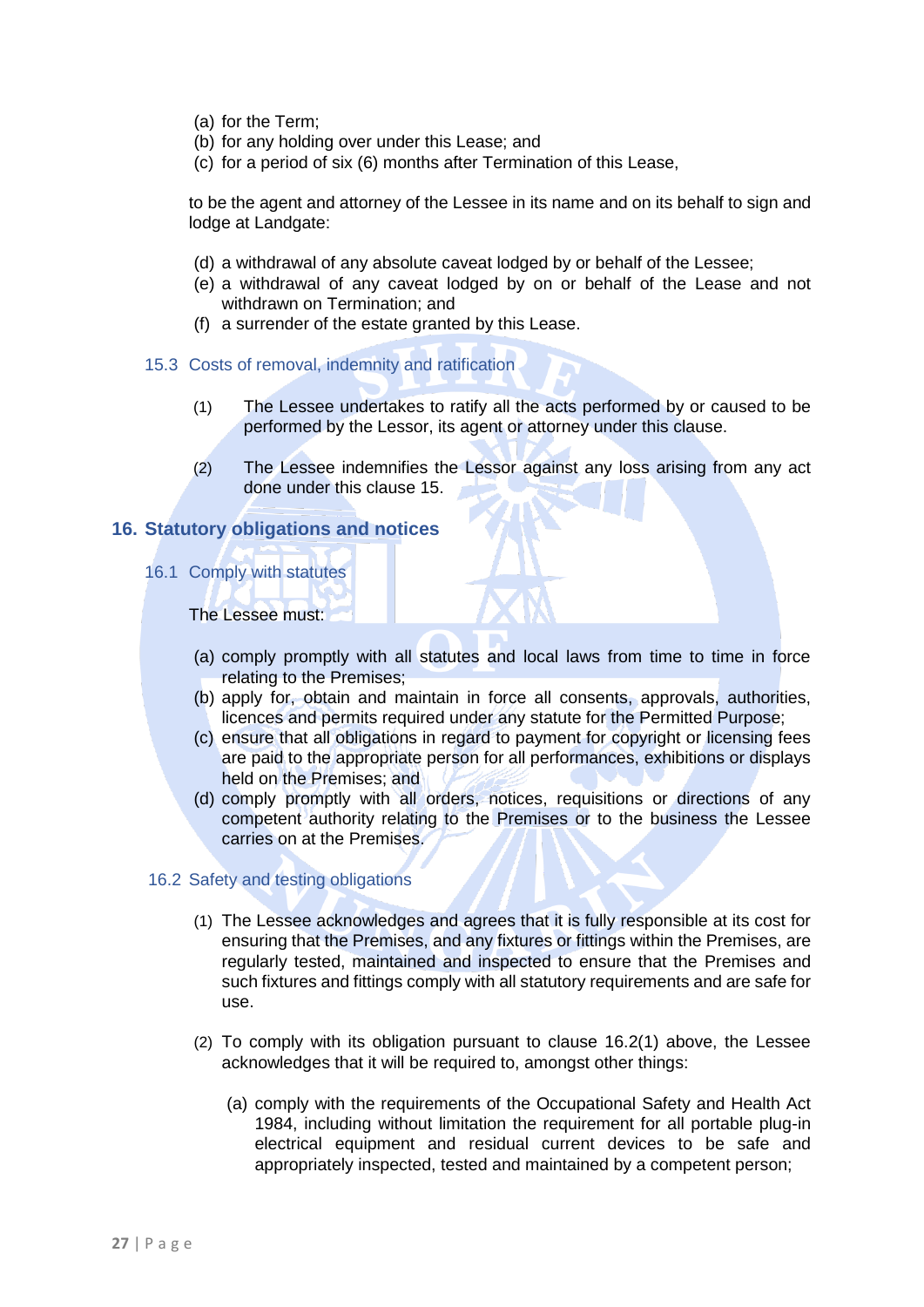- (b) comply with all relevant requirements of the DFES, including without limitation the requirement to ensure that all fire protection and firefighting equipment located, or installed at the Premises, is tested regularly for compliance with Australian Standards and DFES's requirements; and
- (c) ensure that the emergency/exit lighting systems in the Premises are adequately maintained in accordance with the requirements of the Building Code of Australia and Australian Standards.

#### <span id="page-22-0"></span>16.3 Indemnity if Lessee fails to comply

The Lessee indemnifies the Lessor against:

- (a) failing to perform, discharge or execute any of the items referred to in clause 16.1 or clause **16.2**; and
- (b) any claims, demands, costs or other payments of or incidental to any of the items referred to in clause **16.1** or clause **16.2**.

## <span id="page-22-1"></span>**17. Obligations on Expiry or Termination**

<span id="page-22-2"></span>17.1 Restore Premises

Prior to Termination, the Lessee at the Lessee's expense must restore the Premises to a condition consistent with the observance and performance by the Lessee of the Lessee's Covenants under this Lease.

<span id="page-22-3"></span>17.2 Remove Lessee's property prior to termination

Prior to Termination, unless otherwise mutually agreed between the Parties, the Lessee must remove from the Premises all property of the Lessee which is not a fixture (other than air-conditioning, plant and fire equipment, security alarms and security systems and other fixtures and fittings which in the opinion of the Lessor form an integral part of the Premises) and promptly make good to the satisfaction of the Lessor any damage caused by the removal.

<span id="page-22-4"></span>17.3 Lessor can remove Lessee's property on re-entry

On re-entry the Lessor will have the right to:

- (a) remove from the Premises any property of the Lessee and the Lessee indemnifies the Lessor against all damage caused by the removal of and the cost of storing such property; or
- (b) take ownership of any property of the Lessee which has not been removed from the Premises within thirty (30) days of the expiry or Termination of this Lease.

#### <span id="page-22-5"></span>17.4 No removal of Lessor's fixture and fittings

The Lessee must not remove from the Premise, destroy, alter or otherwise dispose of (without the prior written consent of the Lessor), at any time during the Term or on determination of the Term, any appurtenance or the Lessor's Fixtures and Fittings, which will remain the property of the Lessor at all times.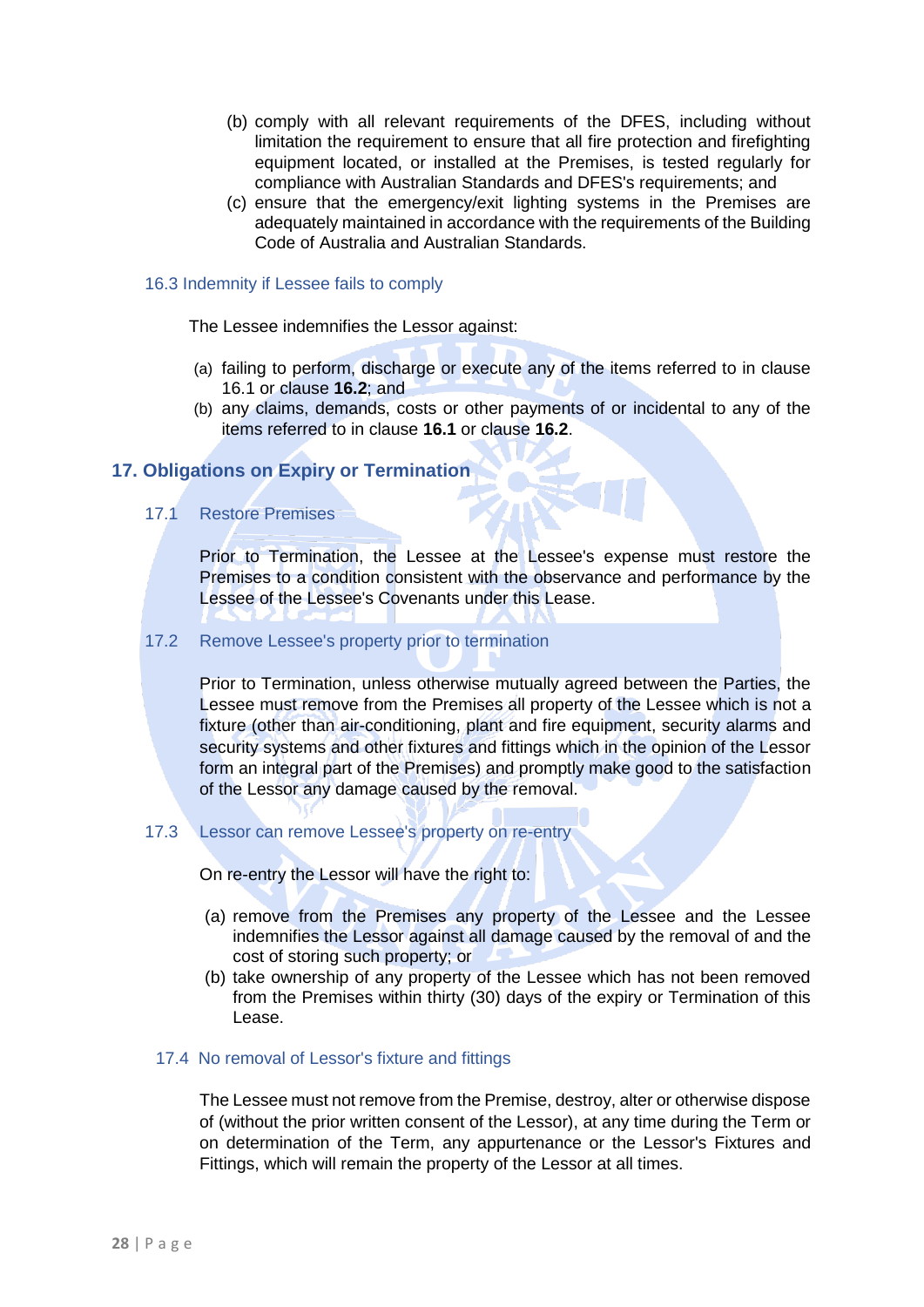#### <span id="page-23-0"></span>17.5 Peacefully surrender

On Termination the Lessee must:

- (a) peacefully surrender and yield up to the Lessor the Premises in a condition consistent with the observance and performance of the Lessee's Covenants under this Lease; and
- (b) surrender to the Lessor all keys and security access devices and combination for locks providing an access to or within the Premises held by the Lessee whether or not provided by the Lessor.
- <span id="page-23-1"></span>17.6 Obligations to continue

The Lessee's obligations under this clause will survive Termination.

# <span id="page-23-2"></span>**18. Lessor's Right of Entry**

#### <span id="page-23-3"></span>18.1 Entry on reasonable notice

The Lessee must permit entry by the Lessor or any Authorised Officer onto the Premises without notice in the case of an emergency, and otherwise upon reasonable notice:

- (a) at all reasonable times;
- (b) with or without workmen and others; and
- (c) with or without plant, equipment, machinery and materials, for each of the following purposes:
- (d) to undertake property inspections to inspect the state of repair of the Premises and to ensure compliance with the terms of this Lease;
- (e) to carry out any survey or works which the Lessor considers necessary, however the Lessor will not be liable to the Lessee for any compensation for such survey or works provided they are carried out in a manner which causes as little inconvenience as is reasonably possible to the Lessee;
- (f) to comply with the Lessor's Obligations or to comply with any notice or order of any authority in respect of the Premises for which the Lessor is liable; and
- (g) to do all matters or things to rectify any breach by the Lessee of any term of this Lease but the Lessor is under no obligation to rectify any breach and any rectification under this clause is without prejudice to the Lessor's other rights, remedies or powers under this Lease.

#### <span id="page-23-4"></span>18.2 Costs of rectifying breach

All costs and expenses incurred by the Lessor as a result of any breach referred to at clause 18.1(g) together with any interest payable on such sums will be a debt due to the Lessor and payable to the Lessor by the Lessee on demand.

#### <span id="page-23-5"></span>**19. Limit of Lessor's liability**

#### <span id="page-23-6"></span>19.1 No liability for loss on Premises

The Lessor will not be liable for loss, damage or injury to any person or property in or about the Premises however occurring.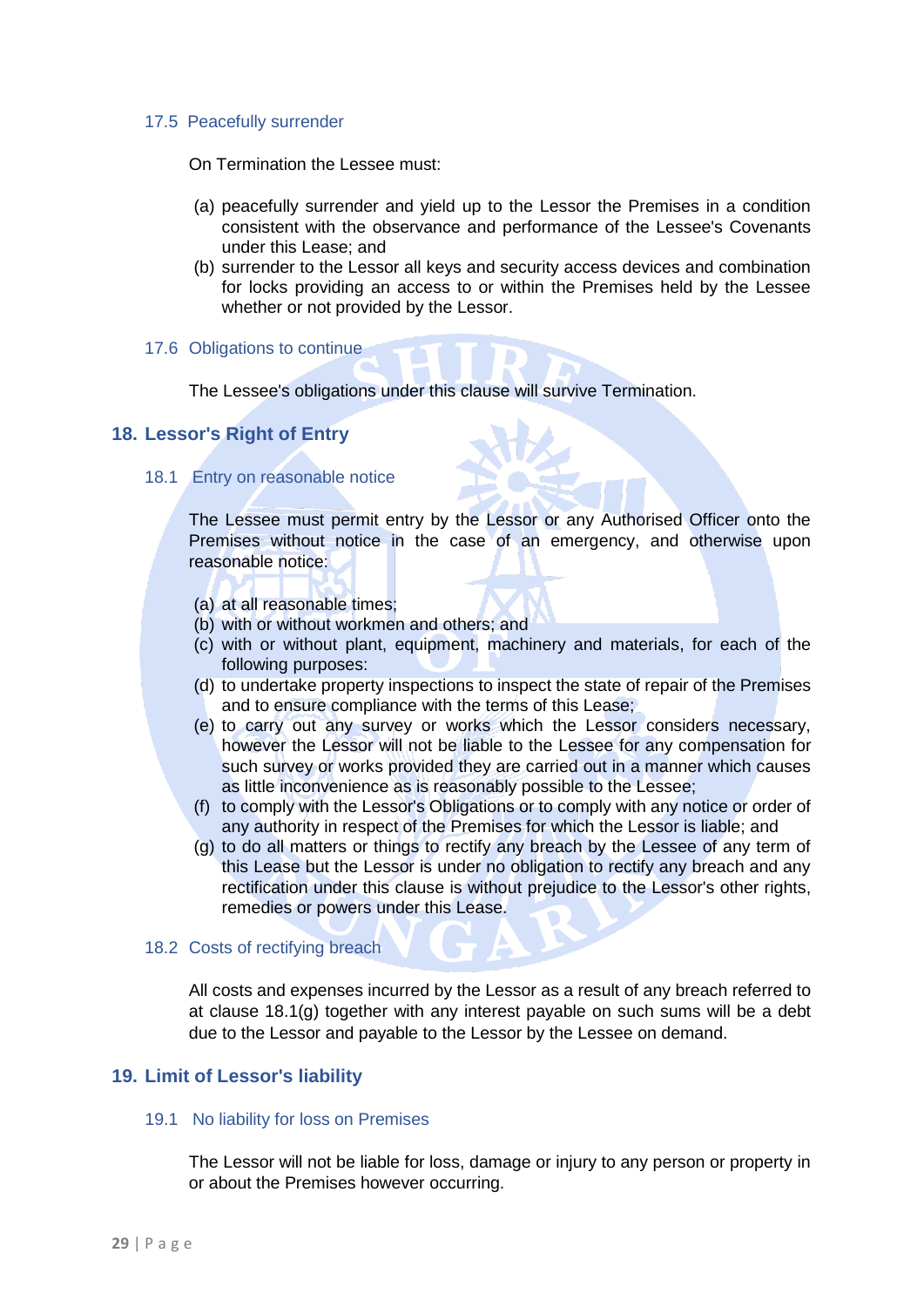#### <span id="page-24-0"></span>19.2 Limit on liability for breach of Lessor's obligations

- (1) The Lessor is only liable for breaches of the Lessor's Obligations set out in this Lease which occur while the Lessor is the registered proprietor of the Land.
- (2) The Lessor will not be liable for any failure to perform and observe any of the Lessor's Obligations due to any cause beyond the Lessor's control.

#### <span id="page-24-1"></span>**20. Building Insurance**

The Lessor shall effect and keep effected insurance to the full insurable value on a replacement or reinstatement value basis of the Premises against damage arising from any standard insurable risks as determined by the Lessor's insurers from time to time which may include (without limitation) fire, tempest, storm, earthquake, explosion, aircraft, or other aerial device including items dropped from any device, riot, commotion, flood, lightning, act of God, fusion, smoke, rainwater, leakage, impact by vehicle, machinery breakdown and malicious acts or omissions HOWEVER in the event that any excess is payable in respect of a claim the Lessee shall be responsible to pay the excess on any claim made on the policy of insurance.

## <span id="page-24-2"></span>**21. Damage or destruction of Premises**

## <span id="page-24-3"></span>21.1 Abatement of Rent

If the Premises are at any time during the Term, without neglect or default of the Lessee, destroyed or damaged by fire or other risk covered by insurance so as to render the same unfit for the occupation and use of the Lessee, then the Rent or a proportionate part thereof (according to the nature and extent of the damage) shall abate until the Premises have been rebuilt or made fit for the occupation and use of the Lessee.

# <span id="page-24-4"></span>21.2 Termination

In the event that fifty per cent (50%) or more of the gross lettable area of the Premises are damaged or destroyed by fire or any like casualty the Lessor will have the option to be exercised by Notice in writing delivered to the Lessee within sixty (60) days of such occurrence, to elect to cancel and terminate this Lease. The Term will terminate upon the third date after such Notice is given and the Lessee must vacate the Premises and surrender the same to the Lessor but such termination will be without prejudice to the Lessor's rights in respect of any antecedent breach of this Lease.

#### <span id="page-24-5"></span>**22. Option to Renew**

If the Lessee at least one month, but not earlier than 6 months, prior to the date for commencement of the Further Term gives the Lessor a Notice to request a grant of the Further Term as specified in Item 3 of the Schedule and:

(a) all consents and approvals required by the terms of this Lease or at law have been obtained;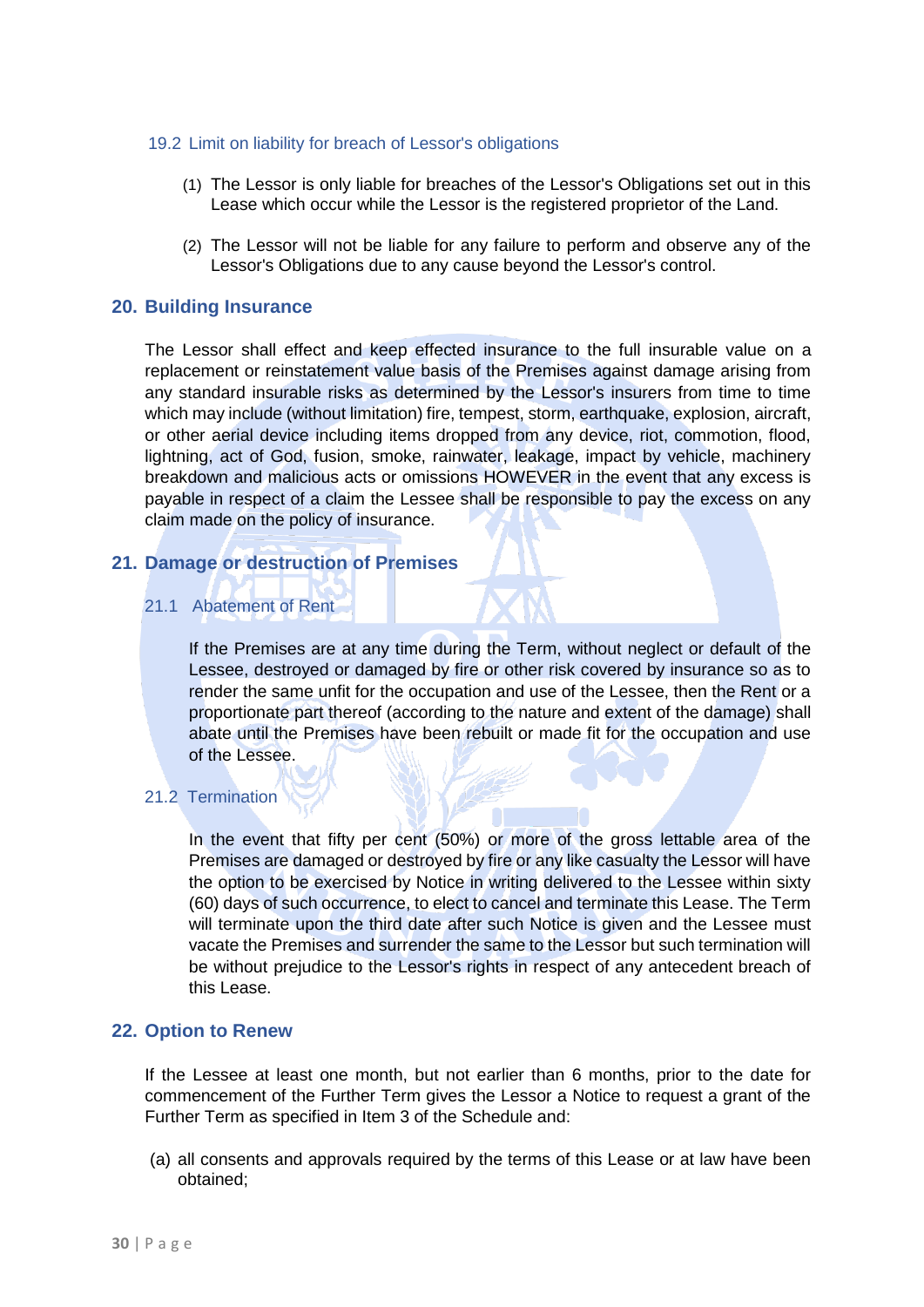- (b) there is no subsisting default by the Lessee at the date of service of the Notice in:
	- i. the payment of Amounts Payable; or
	- ii. the performance or observance of the Lessee's obligation; and
- (c) the Lessor agrees to the grant,

the Lessor may, in its sole discretion, grant to the Lessee a lease for the Further Term at the Rent and on the same terms and conditions other than this clause 22 in respect of any Further Term previously taken or the subject of the present exercise and on such other terms and conditions as the Lessor may consider appropriate.

# <span id="page-25-0"></span>**23. Holding Over**

- (1) If the Lessee remains in possession of the Premises after the expiry of the Term with the consent of the Lessor, the Lessee will be a monthly tenant of the Lessor at a rent equivalent to one twelfth of the Rent for the period immediately preceding expiry of the Term and subject to paragraph (2) below otherwise on the same terms and conditions of this Lease provided that all consents required under this Lease or at law have been obtained to the Lessee being in possession of the Premises as a monthly tenant.
- (2) In the event that the Lessee is permitted to hold over the Premises pursuant to paragraph (l) above, the parties acknowledge and agree that the Rent will be continued to be reviewed in accordance with **clause 4.**
- (3) Either the Lessee or Lessor may give notice to the other, at any time, to terminate the monthly tenancy and termination will take effect one month after the date of service of that notice.
- (4) If the Lessee is granted a new lease of the Premises following the expiration of the Term of this Lease, the parties acknowledge and agree that the Lessee will as a condition of the grant of the new lease be required to pay the new rental amount payable under the new lease from the date of expiration of this Lease, and in that regard the Lessee must pay to the Lessor any difference or shortfall between the rental amounts paid under the holding over provision of this Lease and the new rental amount payable under the new lease, at the time of executing the new lease.

# <span id="page-25-1"></span>**24. Bank Guarantee**

#### <span id="page-25-2"></span>24.1 Bank guarantee

The Lessee must give the Lessor an unconditional and irrevocable undertaking (Bank Guarantee) from a bank or financial institution authorised to carry on banking in Australia under the Banking Act 1959 in the terms provided in clauses 24.2 to 24.6.

#### <span id="page-25-3"></span>24.2 Purpose of the guarantee

The Bank Guarantee will authorise the Lessor to draw on the money guaranteed: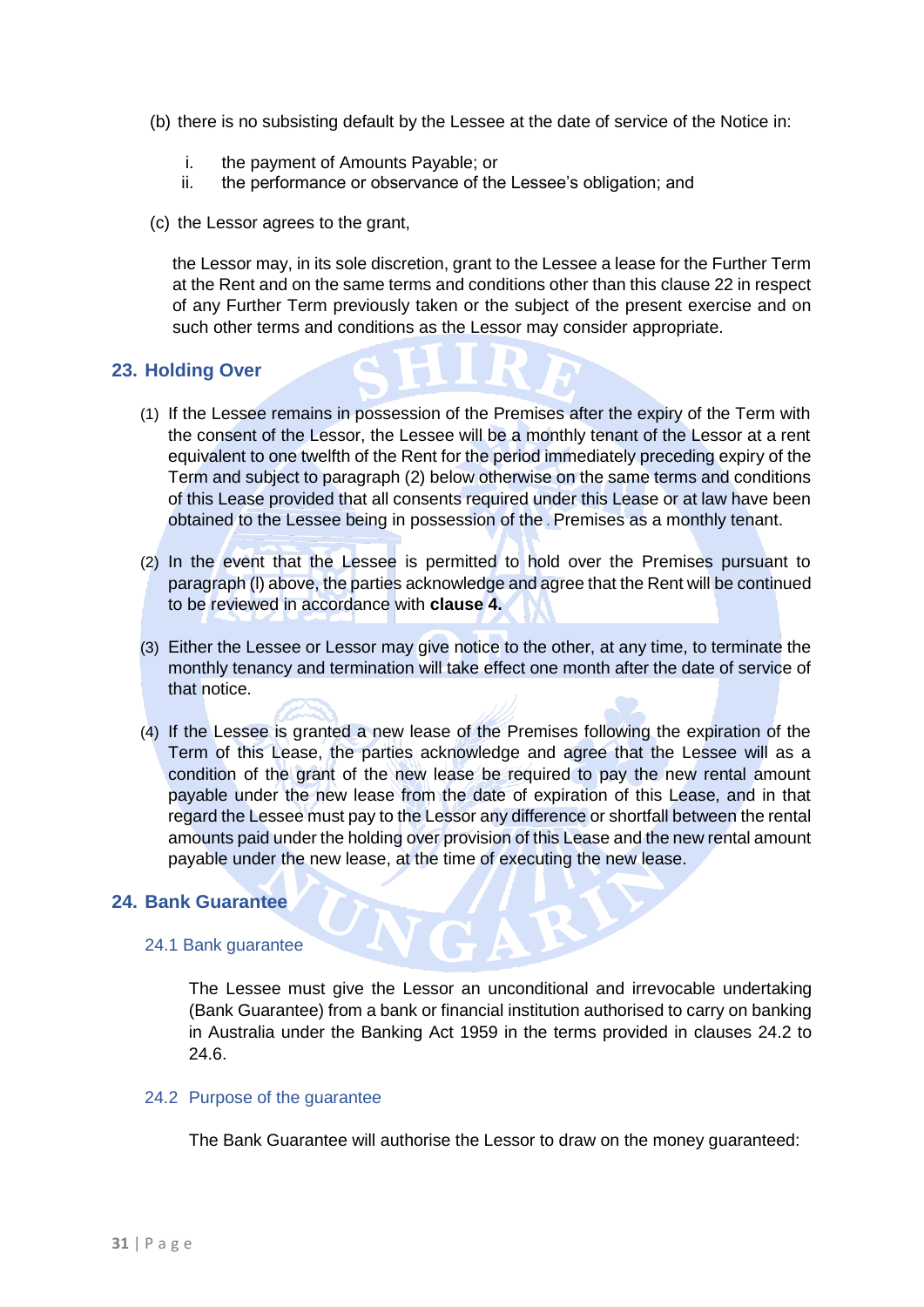- (a) if any Amounts Payable remain unpaid for fourteen (14) days after becoming due whether or not a demand or Notice has been given to the Lessee; or
- (b) to recover the cost to the Lessor of rectifying any breach of any of the Lessee's Covenants (other than the covenant to pay the Amounts Payable) which has not been rectified by the Lessee within fourteen (14) days of being notified of the breach.

#### <span id="page-26-0"></span>24.3 Form of the guarantee

The Bank Guarantee must be in favour of the Lessor and in a form that is reasonably satisfactory to the Lessor.

#### <span id="page-26-1"></span>24.4 Term of guarantee

The Bank Guarantee must be enforceable at all times for:

- (a) the Term of the Lease;
- (b) any further term, extension or holding over; and
- (c) a period of three (3) months after termination of the Lease.

#### <span id="page-26-2"></span>24.5 Amount of bank guarantee

The amount of the Bank Guarantee shall be at any point in time during the Term or any Further Term be equal to the sum specified in Item 10 of the Schedule.

#### <span id="page-26-3"></span>24.6 Cost of bank guarantee

Any costs associated with meeting this obligation will be paid by the Lessee.

# <span id="page-26-4"></span>**25. Personal Property Securities**

#### <span id="page-26-5"></span>25.1 Title to Lessor Assets

- (1) Despite anything to the contrary expressed or implied in this Lease, the parties agree that the Lessor retains full title to the Lessor's Assets and title will not at ay time pass to the Lessee despite:
	- (a) The delivery or collection of the Lessor's Asset by the Lessee (as the care may be);
	- (b) The possession and use of the Lessor's Assets by the Lessee.
- (2) The Lessee acknowledges that the Lessee has the right to possess the Lessor Assets as a mere bailee only and will deal with the Lessor Assets in such a manner which enables it to be clearly identified as Lessor Assets belonging to the Lessor and does not have any right to pledge the Lessor's credit in connection with the Lessor Assets and agrees not to do so.
- (3) The Lessee acknowledges and agrees that:
	- (a) it will not agree, attempt, offer or purport to sell, assign, sub-let, lend, pledge, mortgage, let, hire or otherwise part or attempt to part with personal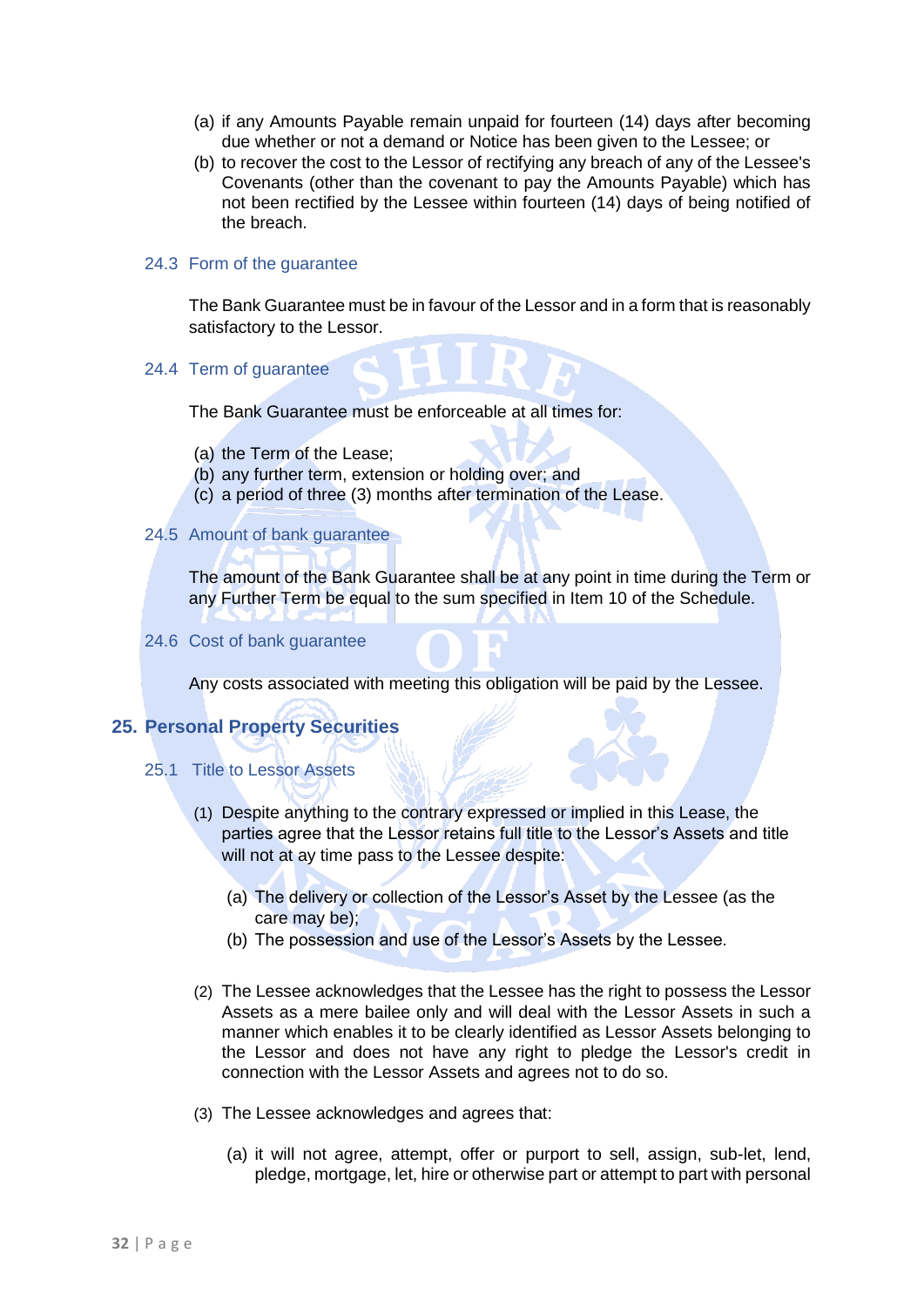possession of or otherwise deal with the Lessor Assets without the express written consent of the Lessor;

- (b) it will, if requested by the Lessor, return the Lessor Assets to the Lessor following nonfulfillment of any obligation of the Lessee (including payment of moneys) without limiting any other right the Lessor may have;
- (c) it will deliver up the Lessor Assets at the end of the term and give the Lessor or its agents or authorised representatives the right to enter any premises occupied by the Lessee and any premises where the Lessor believes any Lessor Assets may be stored (without liability for trespass or any resulting damage) and to use the name of the Lessee and to act on its behalf, if necessary, to recover possession of the Lessor Assets and agrees to indemnify the Lessor and its agents and authorised representatives from any damage, injury, loss, claim or expense arising from such recovery or attempted recovery of the Lessor Assets from the Lessee's possession or control;
- (d) it holds the proceeds, book debts and accounts receivable arising from selling or hiring of the Lessor Assets on trust for and as agent for the Lessor immediately when they are receivable or are received; and
- (e) the Lessor may recover as a debt due and immediately payable by the Lessee all amounts owing by the Lessee to the Lessor in any respect even though title to the Lessor Assets has not passed to the Lessee.
- (4) The Lessee acknowledges and agrees that despite any other provision of this Lease:
	- (a) the PPSA applies to any provision of the Lessor Assets by the Lessor to the Lessee;
	- (b) the Lessor Assets are commercial property;
	- (c) by agreeing to, and accepting or adopting this Lease the Lessee grants a purchase money security interest to the Lessor in the Lessor Assets to secure the Lessor's interest in the Lessor Assets and all moneys owing or payable by the Lessee under this Lease and any other moneys payable by the Lessee to the Lessor from time to time on any account whatsoever;
	- (d) if a purchase money security interest is not able to be claimed on the Lessor Assets by the Lessor for any reason, the Lessor will have a security interest in the Lessor Assets;
	- (e) the Lessee agrees that the Lessor's security interest in the Lessor Assets covered by this Lease may be registered on the Register and the Lessee agrees to do all things necessary and required by the Lessor to effect registration of the Lessor's security interest on the Register in order to give the Lessor's security interest the best priority possible and anything else the Lessor requests the Lessee to do in connection with the PPSA without delay;
	- (f) the Lessee warrants that all information provided by the Lessee to the Lessor, including but not limited to the Lessee's details, including the entity name, ACN or ABN and address set out in this Lease is correct in all respects and must not change its name, address or other details set out in this Lease without providing the Lessor with at least 20 Business Days' prior written notice;
	- (g) the Lessee unconditionally and irrevocably appoints the Lessor as its attorney to do any of the acts and matters set out in this clause 25 in the event that the Lessee fails, delays or declines to execute such documents or do such acts;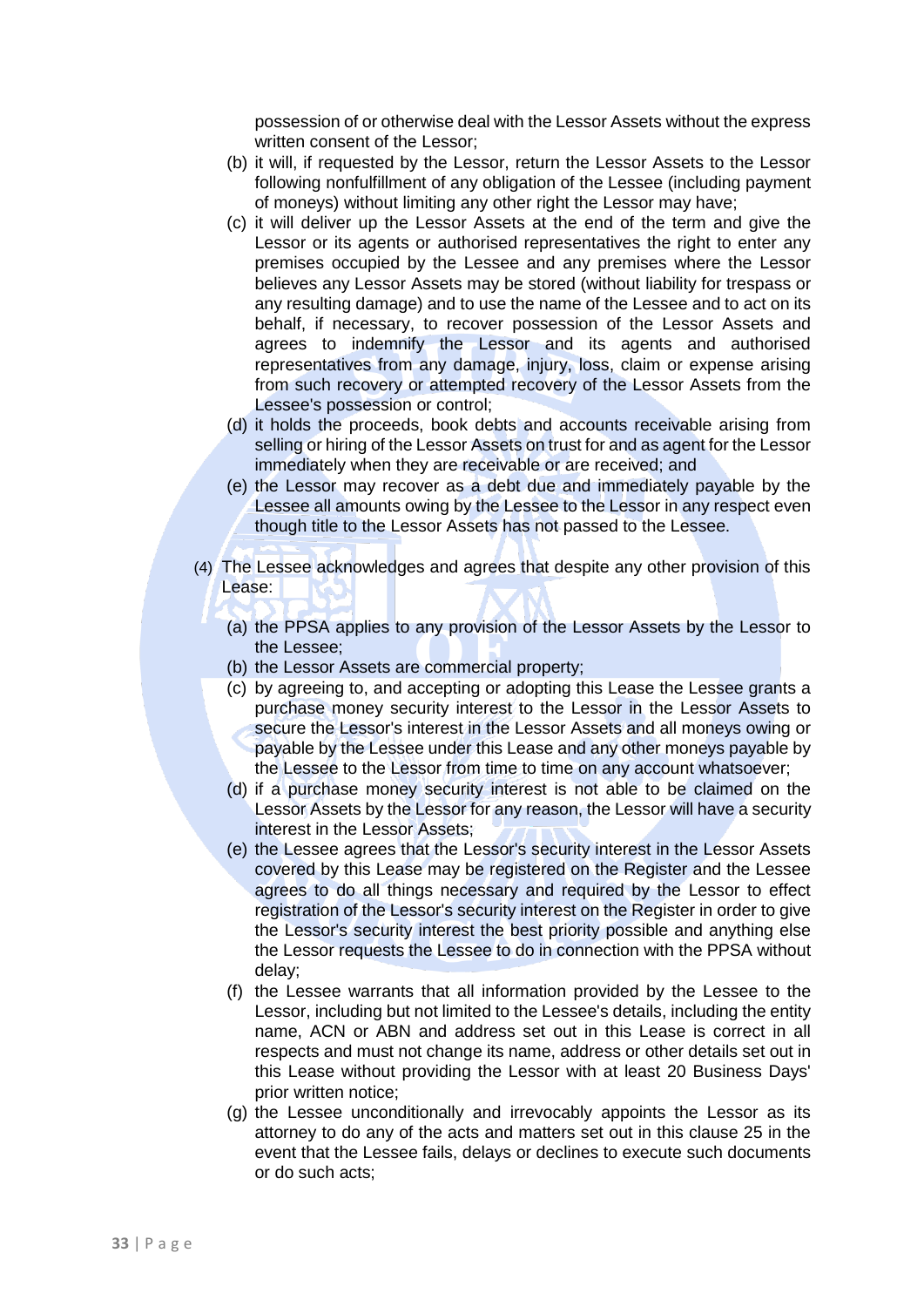- (h) the Lessee agrees that it will not grant a security interest or other encumbrance in the Lessor Assets whether under the PPSA or any other law to a third party unless it has obtained the prior written consent of the Lessor, which the Lessor may refuse to provide or grant in its absolute and unfettered discretion. The Lessor may request and the Lessee must provide any information that the Lessor requires, acting reasonably, in order to fully consider whether to grant its consent;
- (i) the Lessor's security interest in the Lessor Assets extends to any proceeds in all present and after acquired property including without limitation book debts and accounts receivable arising from the lessee dealing with the Lessor Assets;
- (j) it has received value as at the date of first delivery of the Lessor Assets and has not agreed to postpone the time for attachment of the security interest (as defined in the PPSA) granted to Lessor under this Lease;
- (k) the Lessor Assets are located in Australia at the date of the provision of the Lessor Assets and the Lessee warrants that the Lessor Assets will remain located in Australia for the term of the Lease;
- (l) neither the Lessor or the Lessee will disclose any information to any interested person unless required to do so under the PPSA;
- (m) the Lessee waives its right under the PPSA:
	- i. to receive a copy of any verification statement, financing change statement, or any notice that the Lessor intends to sell the Lessor Assets or to retain the Lessor Assets on enforcement of the security interest granted to the Lessor under this Lease or any other notice under the PPSA unless the notice is required to be given by the PPSA and cannot be contracted out of;
	- ii. to object to a proposal by the Lessor to dispose of or purchase or retain the Lessor Assets in satisfaction of any obligation owed by the Lessee to Lessor;
	- iii. to receive a statement of account following the sale of the Lessor Assets; and
	- iv. to redeem the Lessor Assets.
- (n) The Lessee will not give (or allow any person to give) to the Lessor a written demand requiring the Lessor to register a financing change statement under the PPSA or enter into (or allow any person to enter into) the Register a financing change statement under the PPSA; and
- (o) a default by the Lessee under any other security agreement of and under which a security interest has granted to any other party in respect to the Lessor Assets and any default under such security agreement which results in an exercise of rights under the PPSA is deemed to be a breach of this Lease.
- (5) The parties agree that the Lessor is not required to respond ti a request made under section 275 of the PPSA and that neither party will disclose information of any kind set out in section 275(1) of the PPSA.

#### <span id="page-28-0"></span>25.2 Additional Lessor Assets

The parties acknowledge and agree that any provision of any additional Lessor Assets made by the Lessor to the Lessee during the Term (and any further Term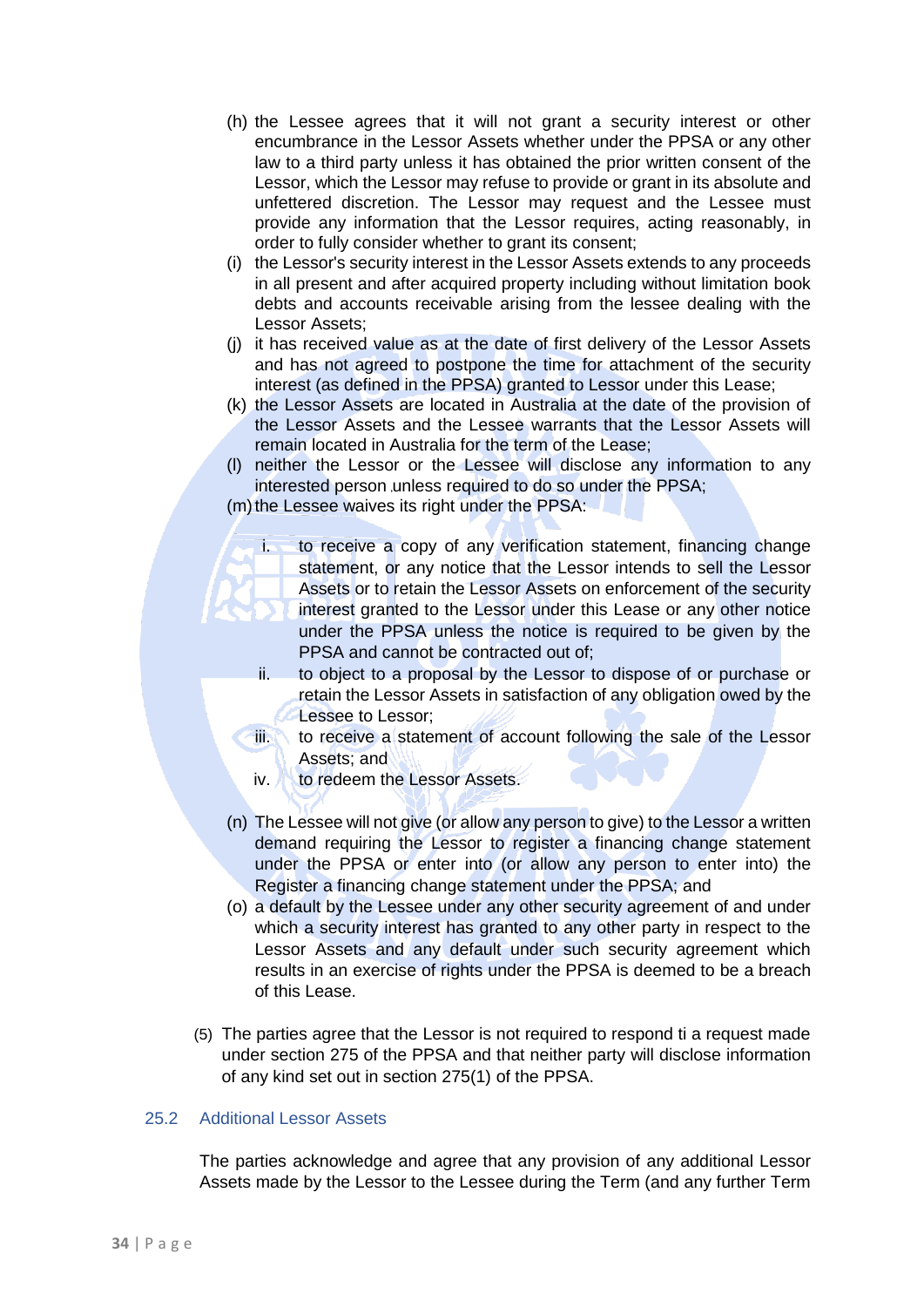or period of holding over if applicable) which is not specifically set out in his Lease is deemed to form part of this Lease and is subject to the terms of this Lease.

#### <span id="page-29-0"></span>25.3 Enforcement

- (1) the enforcement provisions contained in this Lease are in addition to any rights available to the Lessor under the PPSA and apply to the maximum extent permitted by law.
- (2) Without limitations to **clause 25.3 (1)** and any other provision of this Lease section 125, 129(2), 142 and 143 of the PPSA are contracted out of.

# <span id="page-29-1"></span>25.4 Power of attorney

The Lessee irrevocably nominates constitutes and appoints the Lessor, its officers or its nominees severally to be the true and lawful attorneys of the Lessee on behalf of and in the name of the Lessee to do all things necessary and sign all such documents as may be necessary to deal with the Lessor Assets in accordance with the enforcement provisions of this Lease, the PPSA or otherwise, if the Lessee is in default of this Lease.

# <span id="page-29-2"></span>**26. Default**

<span id="page-29-3"></span>26.1 Event of default

#### A default occurs if:

- (a) any Amounts Payable remains unpaid for fourteen (14) days after a Notice has been given to the Lessee to rectify the breach;
- (b) the Lessee is in breach of any of the Lessee's covenants other than the covenant to pay the Amounts Payable for fourteen (14) days after written notice has been given to the Lessee to rectify the breach;
- (c) where the Lessee is an association which is incorporated under the Associations *Incorporations Act 2015,* the associations is wound up whether voluntarily or otherwise;
- (d) an order is made or a resolution effectively passed for the winding up of the lessee unless the winding up is for the purpose of amalgamation or reconstruction;
- (e) a controller, as defined by the *Corporations Act 2001* is appointed in respect of the Lessee's interest in the Premises under this Lease;
- (f) a mortgage takes possession of the Lessee's interest in the Premises under this Lease;
- (g) the Premises are vacated;
- (h) the Premises are not used, in the Lessor's reasonable opinion, for the Permitted Purpose for a six-month period;
- (i) the registration of the Lessee is cancelled or dissolved under the *Corporation Act 2001*; or
- (j) a person other than the Lessee or a permitted sublessee is in occupation possession of the Premises or in receipt of a rent and profits.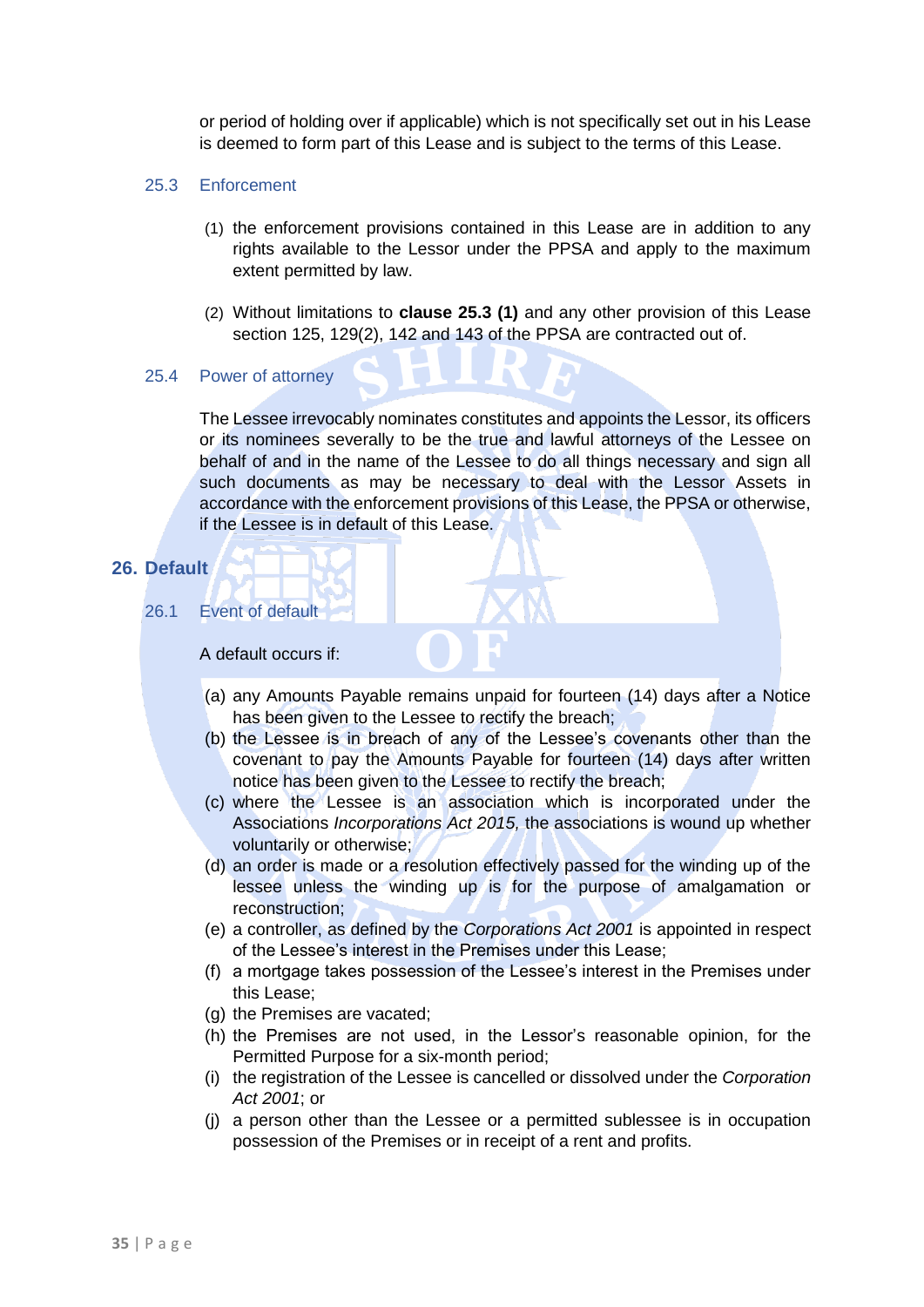#### <span id="page-30-0"></span>26.2 Forfeiture

On the occurrence of any of the events of default specified s **clause 26.1** the Lessor may:

- (a) without notice or demand at any time enter the Premises and on re-entry the Term will immediately determine;
- (b) by notice the Lessee determine this Lease and from the date of giving such notice this Lease will be absolutely determined; and
- (c) by notice to the Lessee elect to convert the unexpired portion of the Term into tenancy from month to month when this Lease will be determined as from the giving of the notice and until the tenancy is determined the Lessee will hold the Premises from the Lessor as a tenant from month to month under **clause 23,**

But without affecting the right of action or other remedy which the Lessor has in respect of any other breach by the Lessee of the Lessee's Obligations or releasing the Lessee from liability in respect of the Lessee's obligations.

#### <span id="page-30-1"></span>26.3 Lessor may remedy Lessee's default

If the lessee:

- (a) fails or neglects to pay the Amounts Payable by the Lessee under the Lease; or
- (b) does or fails to do anything which constitutes a breach of the Lessee's obligations,

Then, after the Lessor has given to the Lessee notice of the breach and the Lessee has failed to rectify the breach within a reasonable time, the Lessor may without affecting any right, remedy or power arising from that default pay the money due or so or cease the doing of the breach as if it were the Lessee and the Lessee must pay to the Lessor or demand the Lessor's cost and expenses of remedying each breach or default.

#### <span id="page-30-2"></span>26.4 Acceptance of amount payable by Lessor

Demand for or acceptance of the Amount Payable by the Lessor after an event of default has occurred will not affect the exercise by the Lessor of the rights and powers of the Lessor by the term of the Lease or at law and will not operate as an election by the Lessor to exercise or not to exercise any right or power.

# <span id="page-30-3"></span>26.5 Essential terms

Each of the Lessee's Obligations in **clause 3** (Rent and other Payments), **6 and 20**  (Insurance), **7** (Indemnity), **8** (Use), **10** (Maintenance, Repair and Cleaning), **14** (no Assignment, subletting and Charging) and **28** (Goods and Services Tax) is an essential term of this Lease but this **clause 26.5** does not mean or imply that there are no other essential terms in this Lease.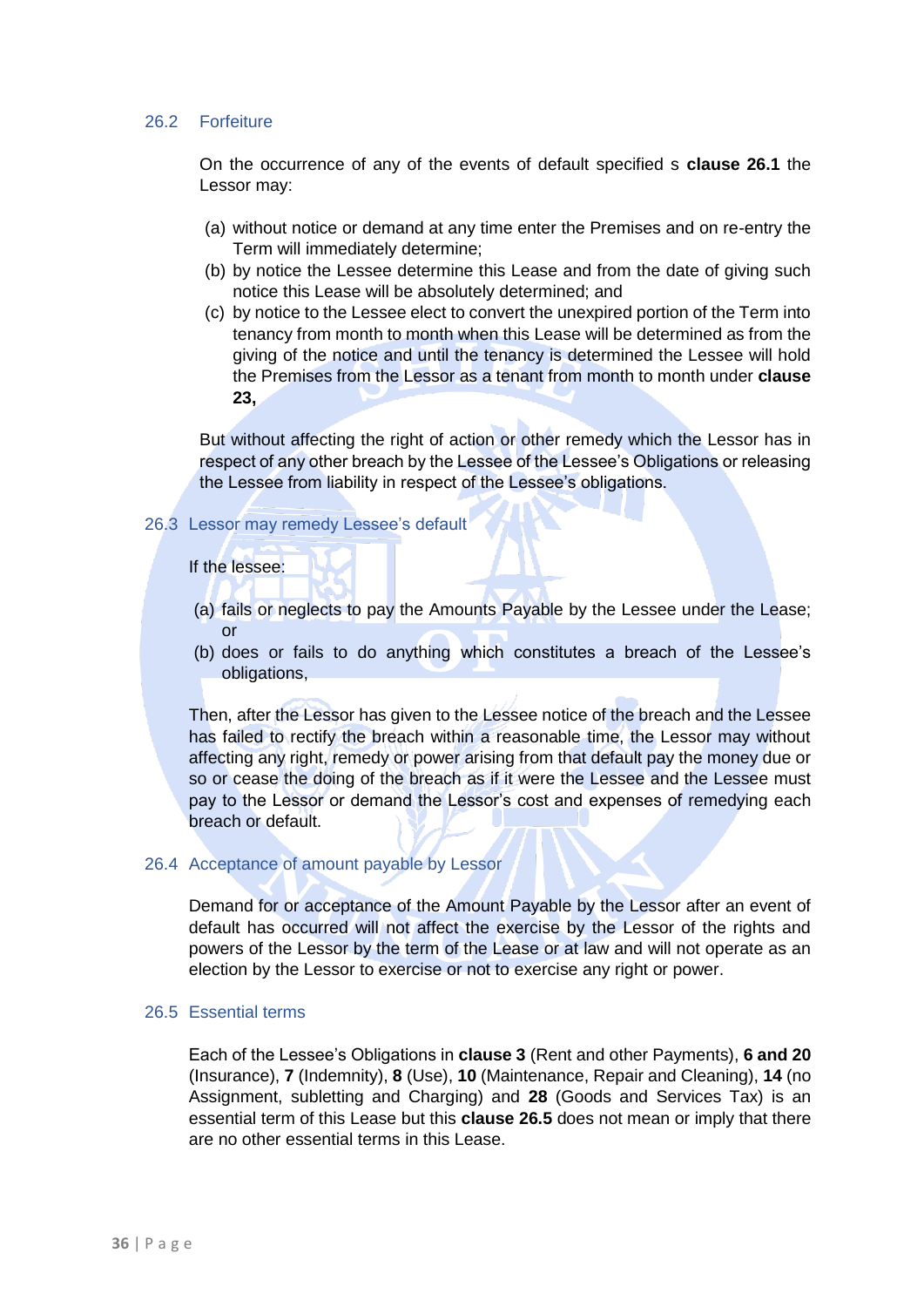#### <span id="page-31-0"></span>26.6 Breach of essential terms

If the Lessee breaches an essential term of this Lease then, in addition to any other remedy or entitlement of the Lessor:

- (a) the Lessee must compensate the Lessor for the loss or damage suffered by reason of the breach of that essential term;
- (b) the Lessor will be entitled to recover damages against the Lessee in respect of the breach of an essential term;
- (c) the Lessee AGREES with the Lessor that if the Term is determined:
	- i. for breach of an essential term or the acceptance by the Lessor of a repudiation of this Lease by the Lessee; or
	- ii. following the failure by the Lessee to comply with any notice given to the Lessee to remedy any default,

The Lessee must pay to the Lessor on demand the total of the Amounts Payable under this Lease which would have been payable by the Lessee for the unexpired balance of the Term as if the Term had expired by lapse of time together with the losses incurred or reasonably expected to be incurred by the Lessor as a result of the early determination including but not limited to the costs of re-letting or attempting to re-let the Premises.

- (d) the Lessee agrees that the obligation set out in this **clause 26.6(c)** will survive termination or any deemed surrender at law of the estate grated by this Lease;
- (e) the Lessee may deduct from the amounts referred to at **clause 26.6 (c)** the rent and other money which the Lessor reasonably expects to obtain by reletting the Premises between the date of termination and the date on which the Term would have expired by lapse of time; and
- (f) the lessor must take reasonable steps to mitigate its losses and endeavour to re-let the Premises at a reasonable rate and on reasonable terms but the Lessor is not required to offer or accept rent or terms which are the same or similar to the rent or terms contained or implied in this Lease.

# <span id="page-31-1"></span>**27. No Fetter**

Notwithstanding any other provision of this Lease, the Parties acknowledge that the Lessor is a local government established by the *Local Government Act 1995*, and in that capacity, the Lessor may be obliged to determine applications for consents, approvals, authorities, licenses and permits having regard to any written law governing such applications, including matters required to be taken into consideration and formal processes to be undertaken, and the Lessor shall not be taken to be in default under the Lease by performing its statutory obligations or exercising its statutory discretions, nor shall any provision of this Lease fetter the Lessor in performing its statutory obligations or exercising any discretion.

# <span id="page-31-2"></span>**28. Dispute Resolution**

(1) Until the parties have complied with this clause, a Party must not commence any action, bring any proceedings or seek any relief or remedy in a court, except seeking interlocutory or equitable relief from a court.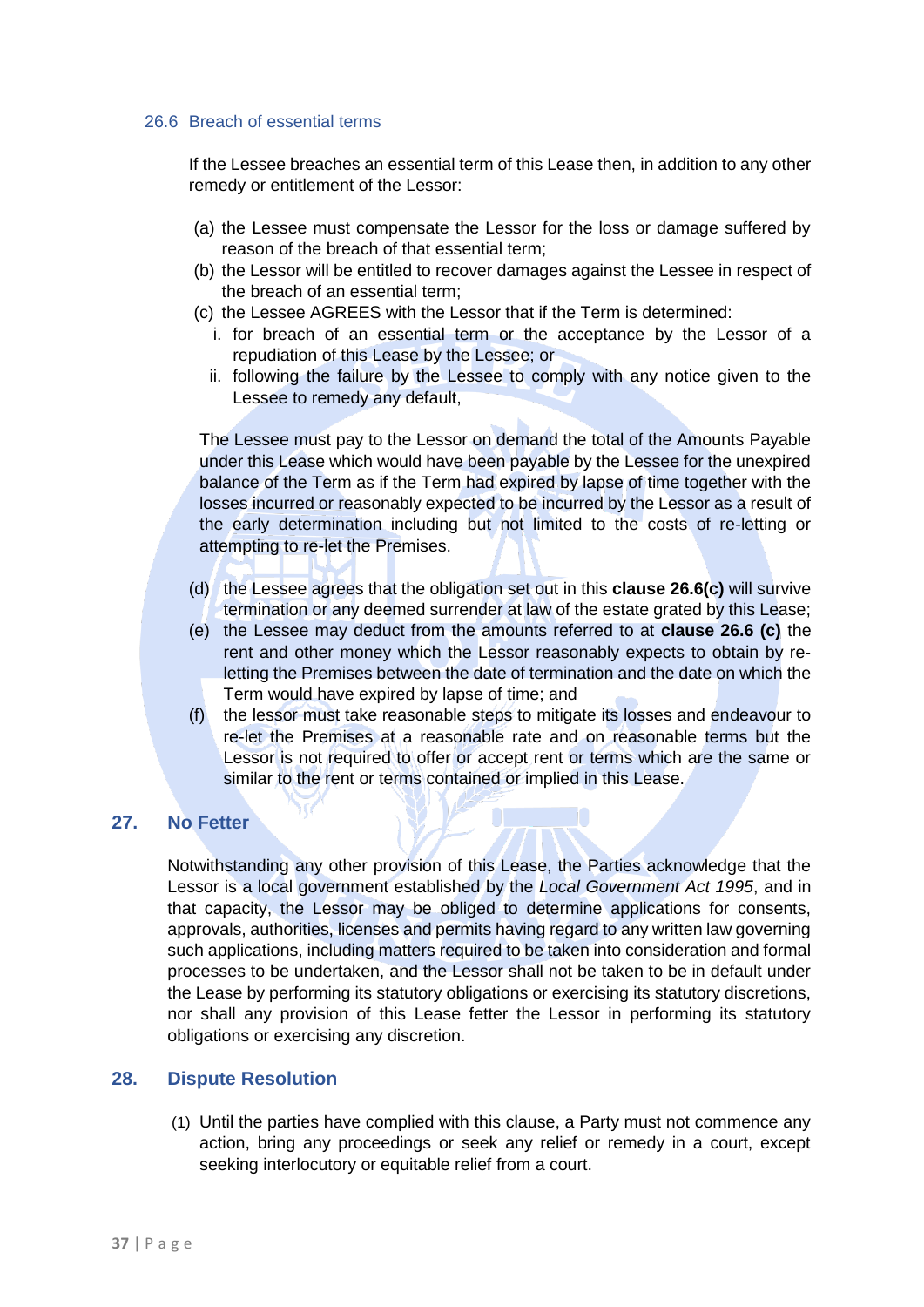- (2) Where any Dispute arises, a party may give notice in writing of the Dispute to the other party's representative setting out the material particulars of the Dispute. The representatives must act in good faith to try to resolve the Dispute quickly.
- (3) If the dispute has not been resolved with 14 days of the Dispute Notice (or any longer period the Representatives agree), each party must refer to the Dispute to its Dispute Resolution Representative who must act in good faith to try to resolve the Dispute quickly.
- (4) If the parties have not:
	- (a) resolved the dispute; or
	- (b) agreed to an alternative method of resolving the Dispute,

Within 14 days after the Dispute is referred to the Dispute Resolution Representatives (or any longer period the Dispute Resolution Representatives agree), either party may submit the Dispute to mediation.

- (5) If the Dispute is submitted to mediation and the parties do not, within 14 days (or any longer period the parties agree) after the Dispute is submitted to mediation, agree on:
	- i. a mediator and the mediators compensation;
	- ii. the procedure for the mediation: or
	- iii. the timetable of each step of the procedure,

The mediation will be conducted in accordance with the Australian Commercial Dispute Centre's Mediation Guidelines' in force at the time that the Dispute is referred.

(6) If a dispute is not resolved within 30 days after the Dispute Notice or, where a Party has submitted the dispute or mediation, 60 days aft eth Dispute Notice (or any longer period the parties agree), either party who has complied with this clause may end this dispute resolution process and commence court proceedings in relation to the Dispute.

# <span id="page-32-1"></span><span id="page-32-0"></span>**29. Goods and Services Tax**

#### 29.1 Definitions

The following definitions apply for the purpose of this clause:

- (a) **Act** means the Commonwealth's *A New Tax System (Goods and Services Tax) Act 1999* and associated Acts and subsidiary legislation;
- (b) **Consideration** means the Amounts Payable or any other money payable to the Lessor under this Leaser, but does not include the amount of the GST which may apply to the Amounts Payable or other money payable under the Act;
- (c) **GST** means a tax under the Act levied on a supply including but not limited to the Amounts Payable or other money payable to the Lessor for goods and services or property or any other thing under this Lease; and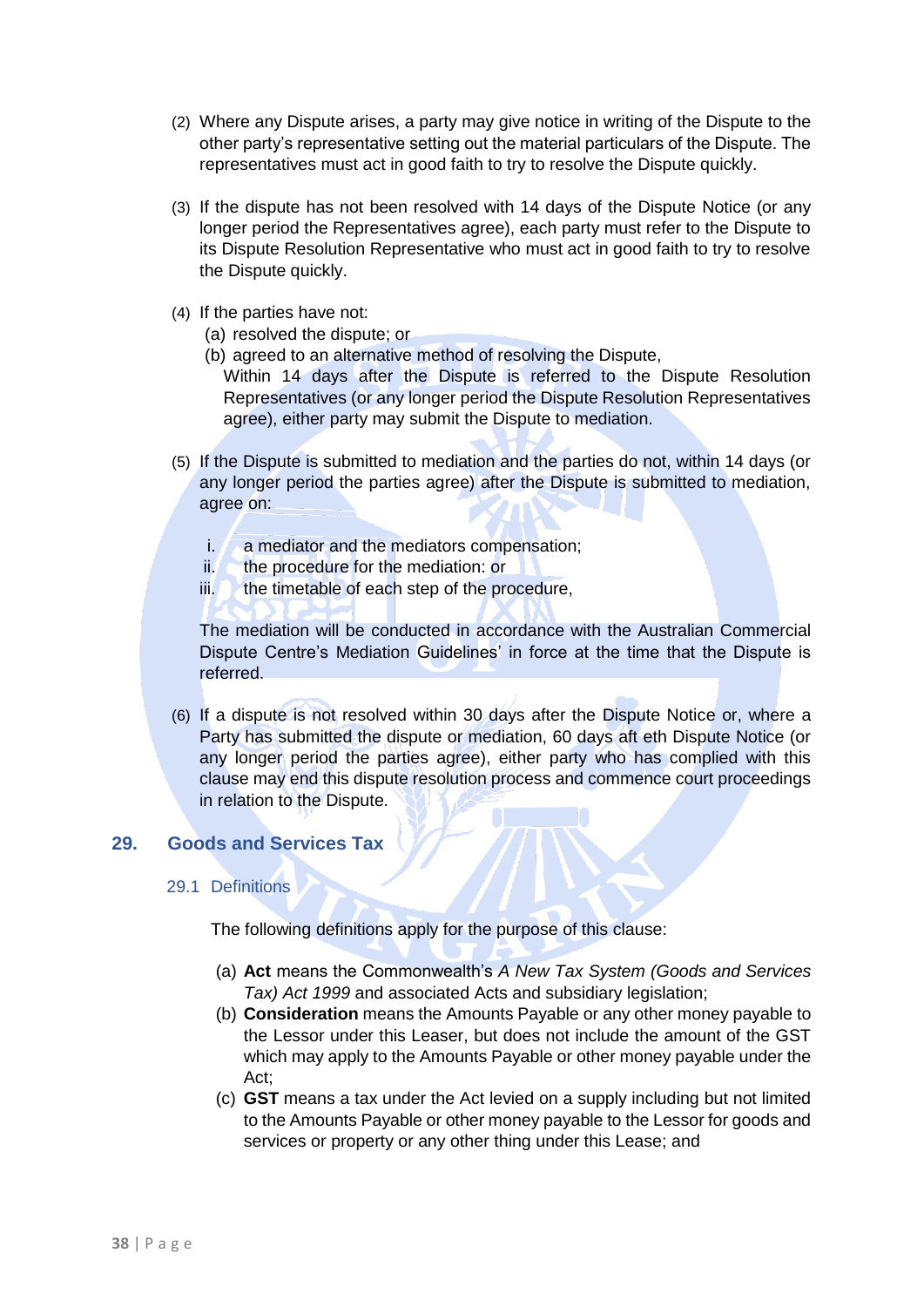(d) **Supply** means a good or service or any other thing supplied by the Lessor under the Lease and includes but is not limited to a grant of a right to possession of the Premises.

#### <span id="page-33-0"></span>29.2 Lessee to pay GST

- (1) The consideration will be increased by the amount of the GST, if any, which the Lessor is required under the Act to pay on any Supply made under this Lease.
- (2) The Lessee must pay any increase referred to in **claue 29.2(1)** whether it is the Lessee or any other person who takes the benefit of any Supply.
- (3) The Lessee must pay the amount of the GST to the Lessor at the same time and in the same manner as the Lessee is required to pay the Consideration under this Lease.

#### <span id="page-33-1"></span>29.3 Consideration to be kind

If consideration in kind is accepted by the Lessor for any Supply made under this Lease, the GST amount payable to the Lessor under **clause 29.2(2)** in respect of the consideration in kind will be calculated by using the prevailing market value of the consideration in kind as determined by the Lessor.

## <span id="page-33-2"></span>29.4 No contribution from Lessor

If the Lessee is required under this Lease to make any payment of money or give other consideration to a third party for outgoings, goods, services and benefits of any kind, the Lessee is not entitled to any contribution from he Lessor for ay GST payable by it to any person.

# <span id="page-33-3"></span>29.5 Statement of GST paid is conclusive

A written statement given to the Lessee by the Lessor of an amount of the GST that the Lessor pays or is liable to pay or account for is conclusive as between the Parties except in the case of an obvious error.

#### <span id="page-33-4"></span>29.6 Tax Invoices

For each payment by the Lessee under this clause the Lessor agrees to promptly deliver to the Lessee, as required under the Act, tax invoices and adjustment notes in a form which complies with the act, so as to enable the Lessee to claim input tax credits or decreasing adjustments for Supplies.

#### <span id="page-33-5"></span>29.7 Reciprocity

If the Lessee finishes any Supplies to the Lessor under this lease, then the requirements set out in this clause with respect to the Lessee will apply to the Lessor with the necessary changes.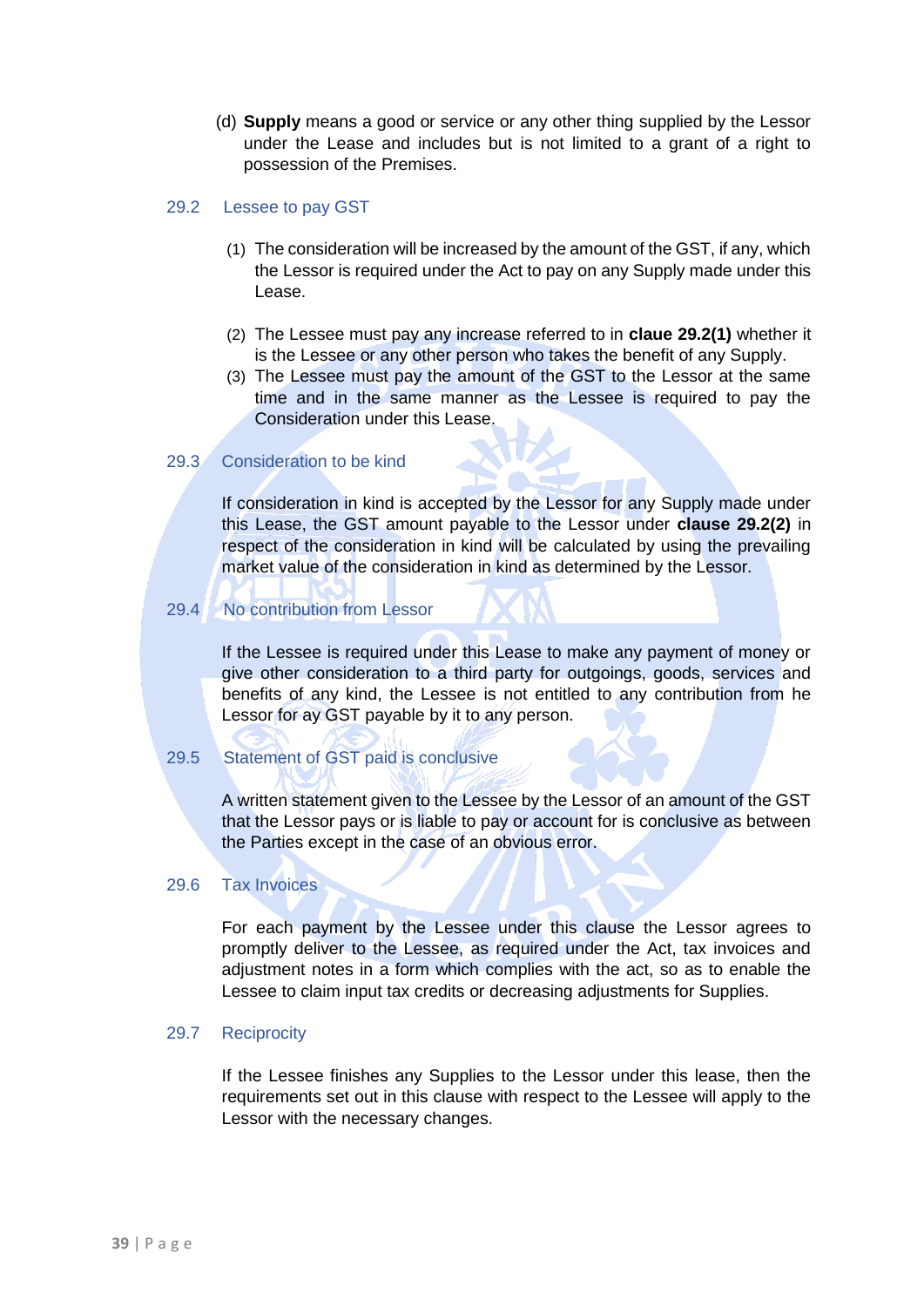# <span id="page-34-0"></span>**30. Additional terms and conditions**

Each of the terms and conditions (if any) specified in **Item 11** of the Schedule are part of this Lease and are binding on the Lessor and the Lessee as if incorporated into the body of this Lease.

# <span id="page-34-2"></span><span id="page-34-1"></span>**31. Notice**

#### 31.1 Form of delivery

A notice to a person must be in writing and may be given or made:

- (a) by a delivery to the person personally; or
- (b) by addressing it to the person and leaving it at or posting it by registered post to the address of the Party appearing in this Lease or any other address nominated by a Party by notice to the other.

# <span id="page-34-3"></span>31.2 Service of notice

A Notice to a person is deemed to be given or made:

- (a) if by personal delivery, when delivered;
- (b) if by leaving the Notice at an address specified in **clause 31.1,** at the time of leaving the Notice provided the Notice is left during normal business hours; and
- (c) if by post to an address specified in **clause 31.1,** on the second business day following the date of posting the Notice

#### <span id="page-34-4"></span>31.3 Signing of notice

A Notice to a person may be signed:

- (a) if given by an individual by the person giving the Notice;
- (b) if given by a corporation by a director, secretary or manager of that corporation;
- (c) if given by a local government, by the CEO or a person authorised to sign on behalf of the local government;
- (d) by a solicitor or other agent of the person, corporation or local government giving the Notice.

# <span id="page-34-5"></span>**32. Commercial Tenancy Act**

If at any time and for so long as the *Commercial Tenancy (Retail Shops) Agreement Act 1985* applies to this Lease and a provision of th Ac conflicts with a provision of this Lease, then each conflicting provision of this Lease is deemed to be amended to the extent necessary to comply with the Act.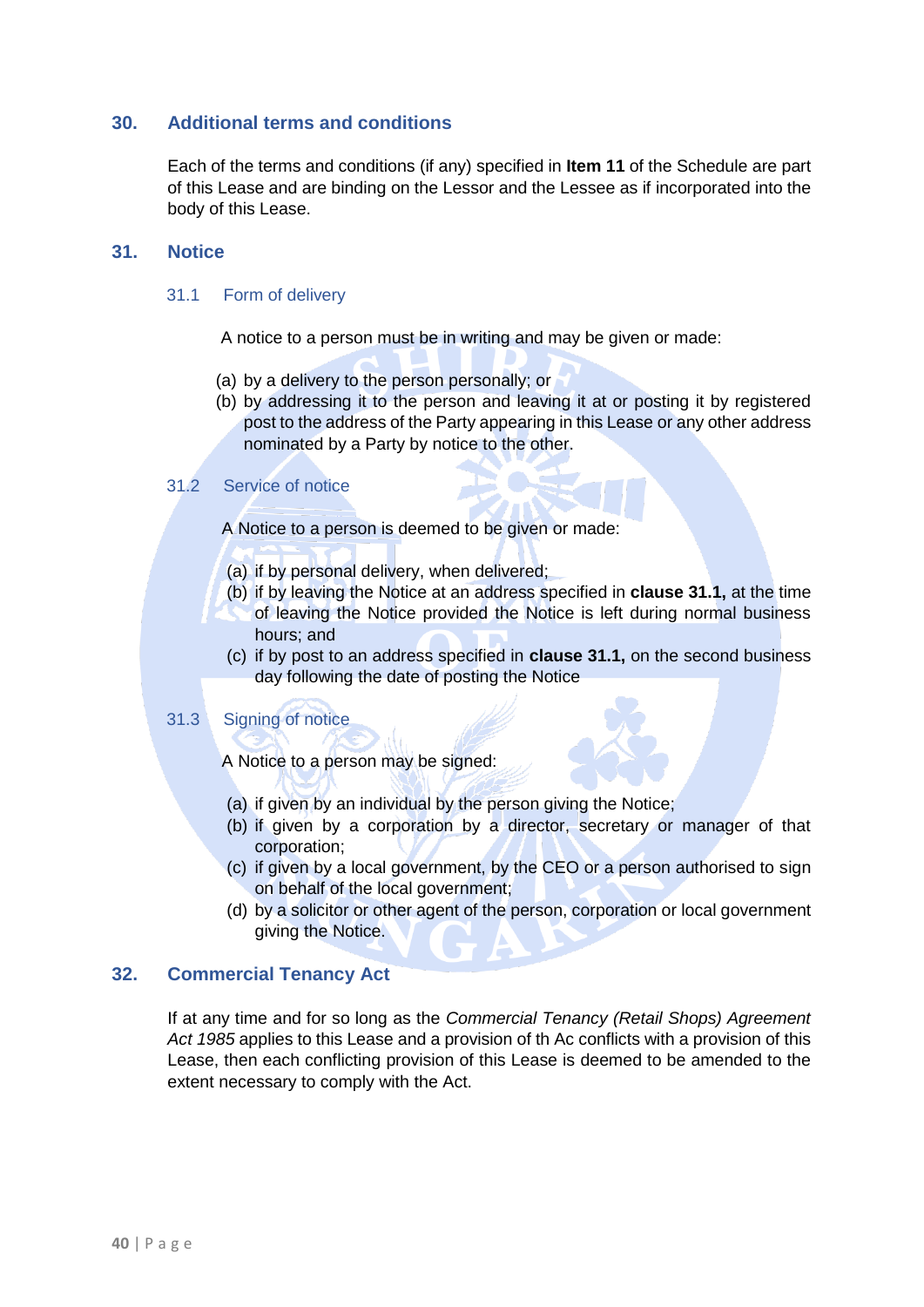# <span id="page-35-0"></span>**33. Amendments to lease**

Subject to such consents as are required by this Lease or at law, this Lease may be varied by the agreement of the Parties in writing.

# <span id="page-35-2"></span><span id="page-35-1"></span>**34. Waiver**

#### 34.1 No general waiver

Failure to exercise or delay in exercising any rights, power or privilege in this Lease by a Party does not operate as a waiver of that right, power or privilege.

## <span id="page-35-3"></span>34.2 Partial exercise of right, power or privilege

A single or partial exercise of any right, power or privilege does not preclude any other or further exercise of that right, power or privilege or the exercise of any right, power or privilege.

## <span id="page-35-4"></span>**35. Acts by agents**

All acts and things which the Lessor is required to do under this Lease may be done by the Lessor, the CEO, an officer or the agent, solicitor, contractor or employee of the Lease.

# <span id="page-35-5"></span>**36. Statutory powers**

The powers conferred on the Lessor by or under any statutes for the time being in force are, except to the extent that they are inconsistent with the terms and provisions expressed in this Lease, in addition to the powers conferred on the Lessor in this Lease.

# <span id="page-35-6"></span>**37. Further assurance**

- (1) The Parties must execute and do all acts and things necessary or desirable to implement and give full effect to the Severance.
- (2) If any part of the Lease is or between void or unenforceable, that part is or will be severed from this Lease into the intent that all parts that are not o do not become void or unenforceable remain in full force and effect and are unaffected by that severance.

# <span id="page-35-7"></span>**38. Moratorium**

The provisions of a statue which would nit for this clause extend or postpone the dare od payment of money, reduce the rate of interest or abrogate, nullify, postpone or otherwise affect the terms of this Lease do not, to the fullest extent permitted by law, apply to limit the terms of this Lease.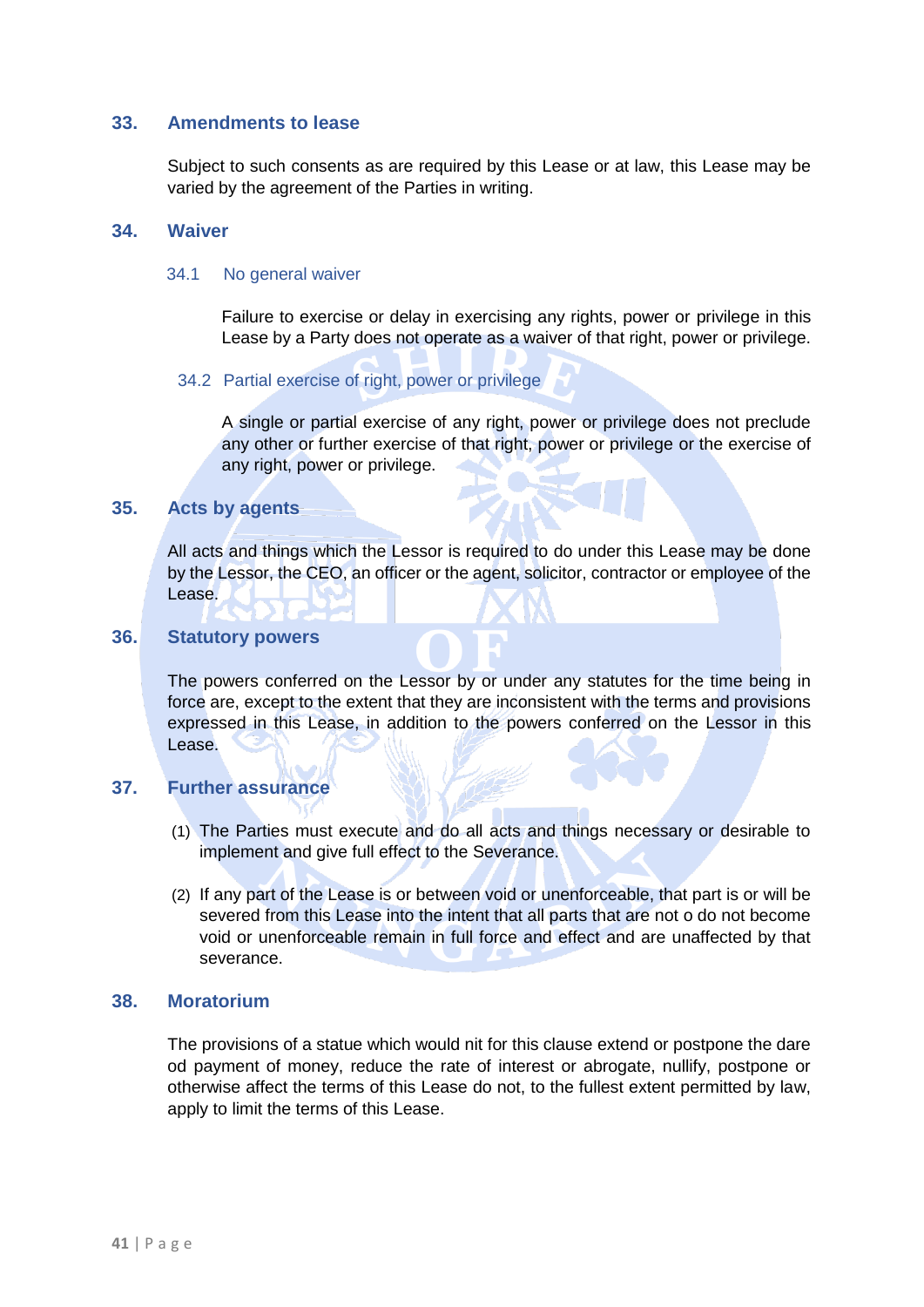#### <span id="page-36-0"></span>**39. Governing law**

This Lease is governed by and is to be interpreted in accordance with the law of Western Australia and, where applicable, the laws of the Commonwealth of Australia.

#### <span id="page-36-2"></span><span id="page-36-1"></span>**40. Defined terms and interpretation**

# 40.1 Defined terms

In this Lease, unless otherwise required by the context or subject matter:

**Amounts Payable** means the Rent an any other money payable by the Lessee under this Lease;

**Appurtenances** means all drains, toilets, wash basins, bathrooms, water, gas and electrical fittings and other services contained in or about the Premises. **Authorised Person** means:

- (a) an agent, employee, licensee or invitee of the Lessee; and
- (b) any person visiting the Premises with the consent or implied consent of any person mentioned in paragraph (a);

## **Authorised Officer** means

- (a) an agent, employee, licensee or invitee of the Lessor; and
- (b) any person visiting the Premises with the consent or implied consent of any person mentioned in paragraph (a);

**CEO** means the Chief Executive Officer for the time being of the Lessor or any person appointed by the Chief Executive Officer to perform any of her or is functions under this Lease;

**CPI** means the Consumer Price Index (All Groups) Perth number published from time to time by the Australian Bureau of Statistics;

**Commencement Date** means date of commencement of the Term specified in **Item 4** of the Schedule;

**Encumbrance** means a mortgage, charge, lien, pledge, easement, restrictive covenant, writ, warrant or caveat and the claim stated in the caveat;

**Further term** means each further term specified in **Item 3** of the schedule;

**Good Repair** means good and substantial tenantable repair and in clean, good working order and condition;

**Interest Rate** means the rate at the time of payment falls due being the interest rate adopted by the Lessor on money owing to the local government each year for its annual budget. The Lessee acknowledges that for the 2021 -2022 financial year is 11%

**Land** means land described at **Item 1** of the Schedule;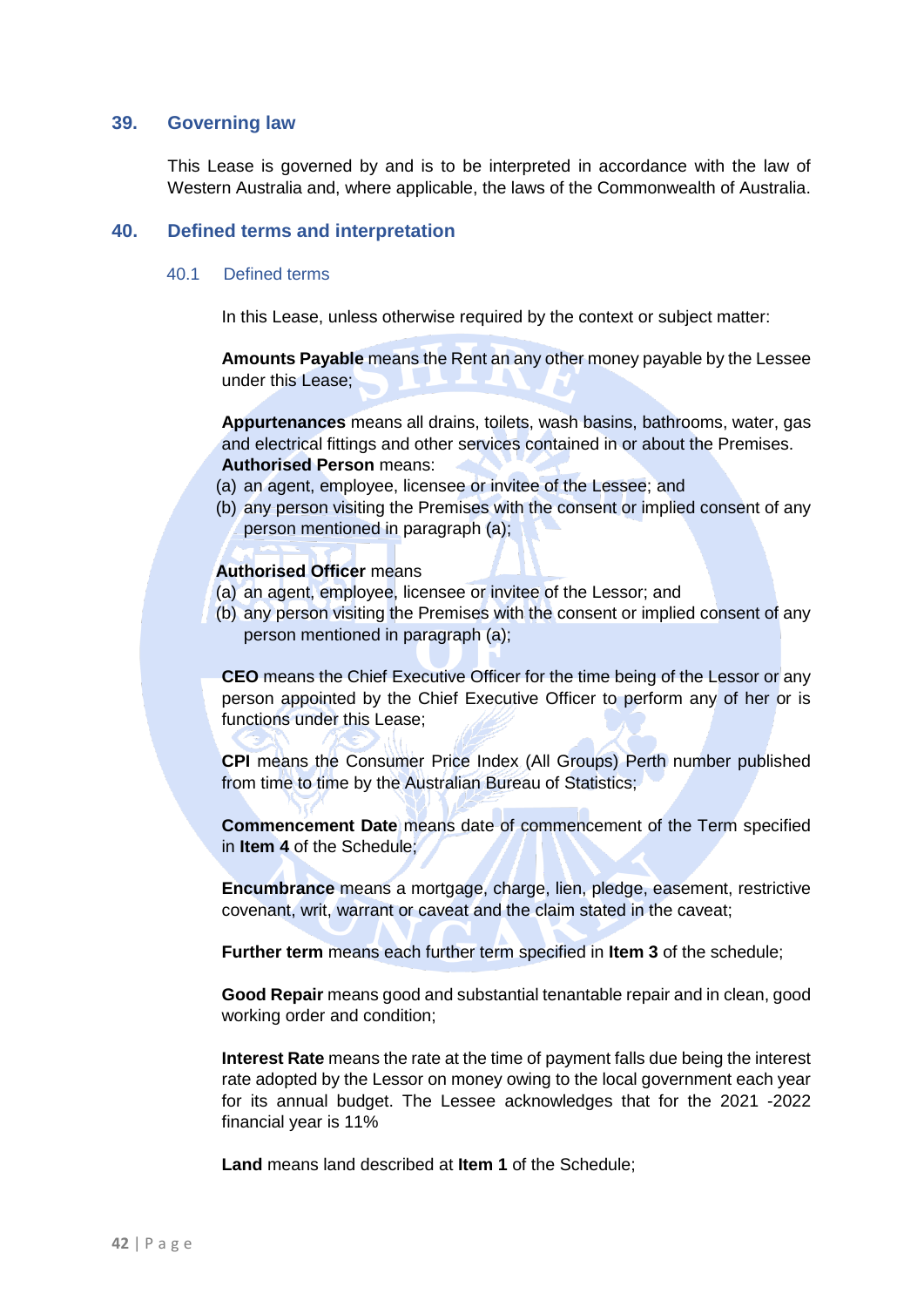**Lease** means this lease and any equitable lease or common law tenancy evidenced by this deed as supplemented amended or varied from time to time;

**Lessee's Obligations** means the agreements and obligations set out or implied in this Lease or imposed by law to be performed by any person other than the Lessor;

**Lessor Assets** mean the Lessor's Fixtures and Fittings and any f its improvements or alterations and any other personal property (as that term is define in the PPSA) provided by the Lessor to the Lessee under this Lease at any time;

**Lessor's Fixtures and Fittings** means all fixtures and fittings and equipment installed I or provided to the Premises by the Lessor at the Commencement Date or at any time during the Term. An initial list of the Lessor's Fixtures and Fittings installed at the Commencement Date as annexed here to as **Annexure 2;**

**Lessor's Obligations** means the agreement and obligations set out or implied in this Lease, or imposed by law to be performed by the Lessor;

**Notice** means each notice, demand, consent or authority given or made to any person under this Lease;

**Party** means the Lessor or the Lessee according to the context;

**Permitted Purpose** is described in **Item 7** of the schedule;

**Premises** means the premises described at **Item 1** of the Schedule;

**PPSA** means the *Personal Property Securities Act 2009* (Cth) and its regulations as amended and in force from time to time;

**Register** means the Personal Property Securities Register;

**Rent** means the rent specified in **Item 5** of the Schedule;

**Rent Review Date** means a date identified in **Item 8** of the Schedule;

**Schedule** means the Schedule of this Lease;

**Term** means the term of years specified in **Item 2** of the Schedule and, where the context permits, any Further Term; and

**Termination means** expiry by lapse of time or sooner determination of the Term or any period of holding over.

#### <span id="page-37-0"></span>40.2 Interpretation

In this Lease, unless expressed to the contrary: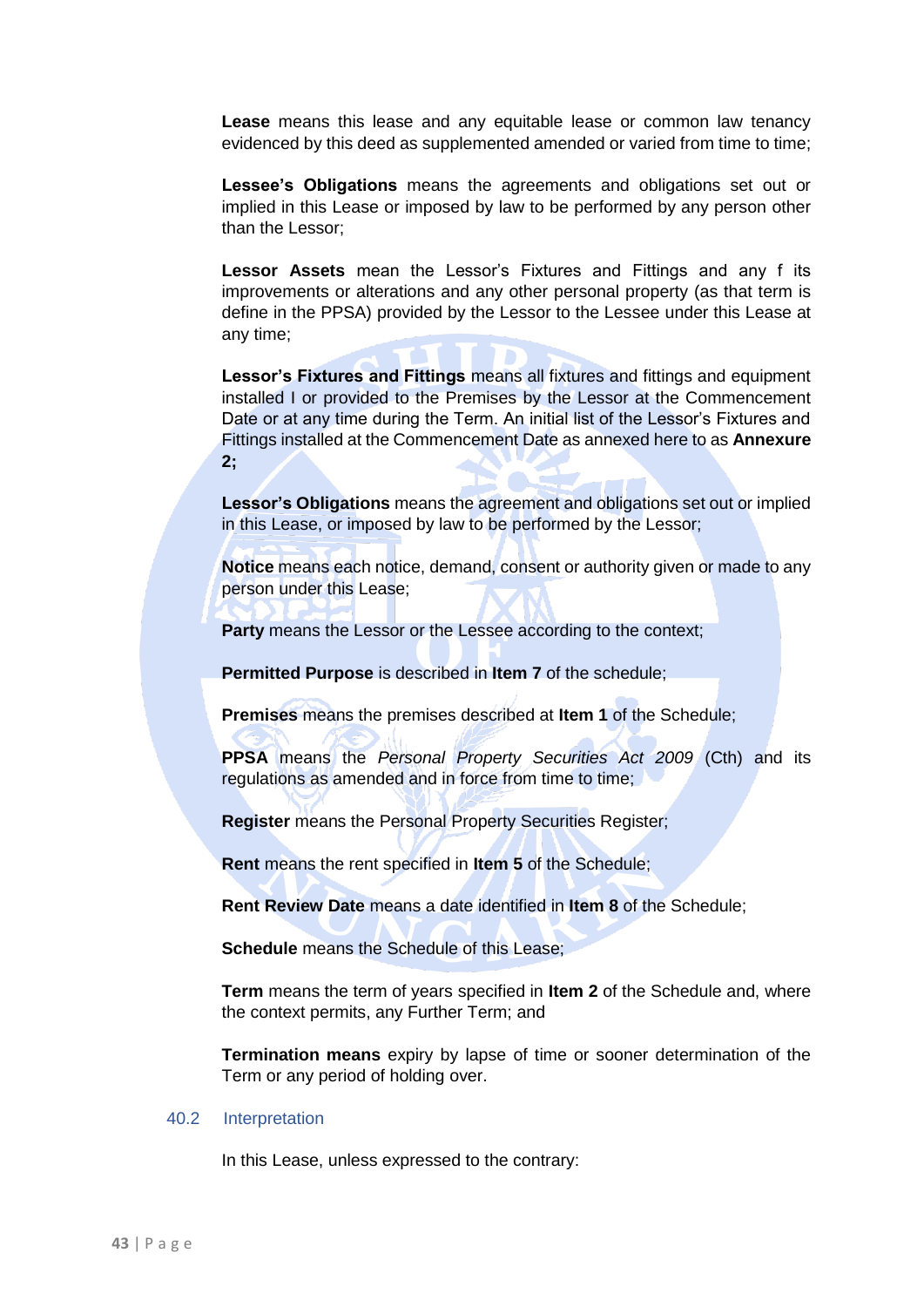- (a) words using:
	- i. the singular include the plural;
	- ii. the plural include the singular; and
	- iii. any gender includes each gender.
- (b) a reference to:
	- i. a natural person includes a body corporate or local government; and
	- ii. a body corporate or local government includes a natural person;
- (c) a reference to a professional body includes a successor to or substitute for that body;
- (d) a reference to a Party includes its legal personal representatives, successors and assigns and if a party comprises two or more persons, the gal personal representatives, successors and assigns of each of those persons;
- (e) a reference to a statute, ordinance, code, regulations, award, local or town planning scheme or other law includes a regulation, local law, by-law, requisition, order or other statutory instruments under it and any amendments to re-enactments of r replacements of any of them from time to time in force;
- (f) a reference to a right includes a benefit, remedy, discretion, authority or power;
- (g) a reference to an obligation includes a warranty or representation and a reference to a failure to observe or perform an obligation includes a breach of warranty or representation;
- (h) a reference to this Lease or provisions or terms of this Lease or any other deed, agreement, instrument or contract include a reference to –
- (i) both express and implied provisions and terms; and
- (j) that other deed, agreement, instrument or contract as varied, supplemented, replaced por amended;
- (k) a reference to writing includes any mode of representing or reproducing words in tangible and permanently visible form and includes email and facsimile transmissions;
- (l) anything (including, without limitation, any amount) is a reference to the whole or any part of it and a reference to a group of things or persons is a reference to any one or more of them;
- (m)if a Party comprises two or more persons the obligations and agreements on their part bind and must be observed and performed by them jointly and each of them severally and may be enforced against any one or more of them; and
- (n) the agreements and obligations on the part of the Lessee not to do or omit to do any act or thing include:
	- i. an agreement not to permit that act or thing to be done or omitted to be done by an Authorised Person; and
	- ii. an agreement to do everything necessary to ensure that the act or thing is not done or omitted to be done.

#### <span id="page-38-0"></span>40.3 Headings

Headings do not affect the interpretation of this Agreement.

<span id="page-38-1"></span>40.4 Schedules etc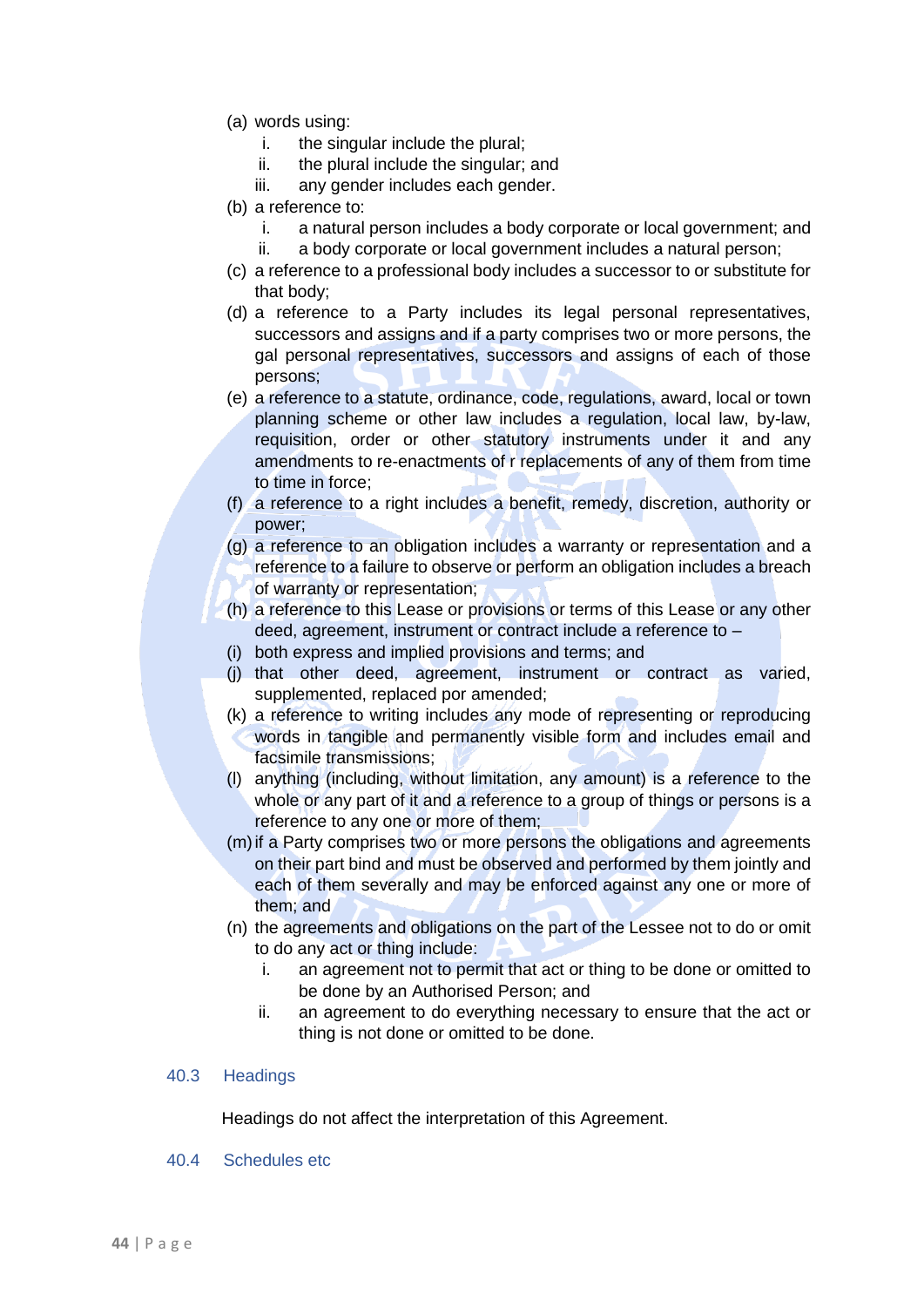Each Schedule (and an Annexure or document incorporated by reference, if any) forms part of this Agreement. In the event of any conflict or inconsistency between any part of:

- (a) the terms and conditions contained in the clauses of this Agreement;
- (b) a Schedule;
- (c) an Annexure, if any; and
- (d) a document incorporated by reference, if any,

The material mentioned in any one paragraph (a)-(d) of this **clause 40.4** has precedence over material mentioned in a subsequent paragraph, to the extent of any conflict or inconsistency.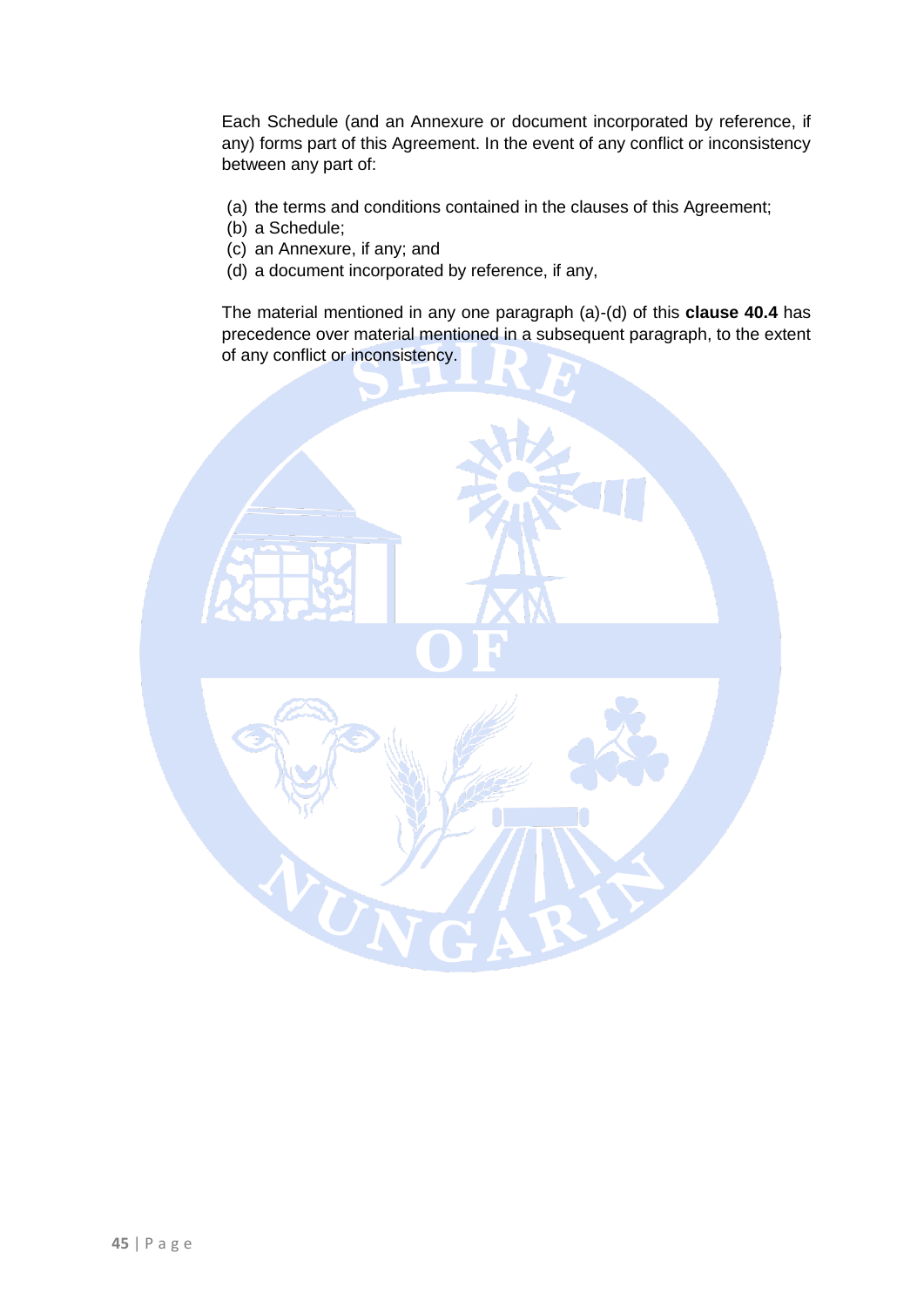# **Signing page**

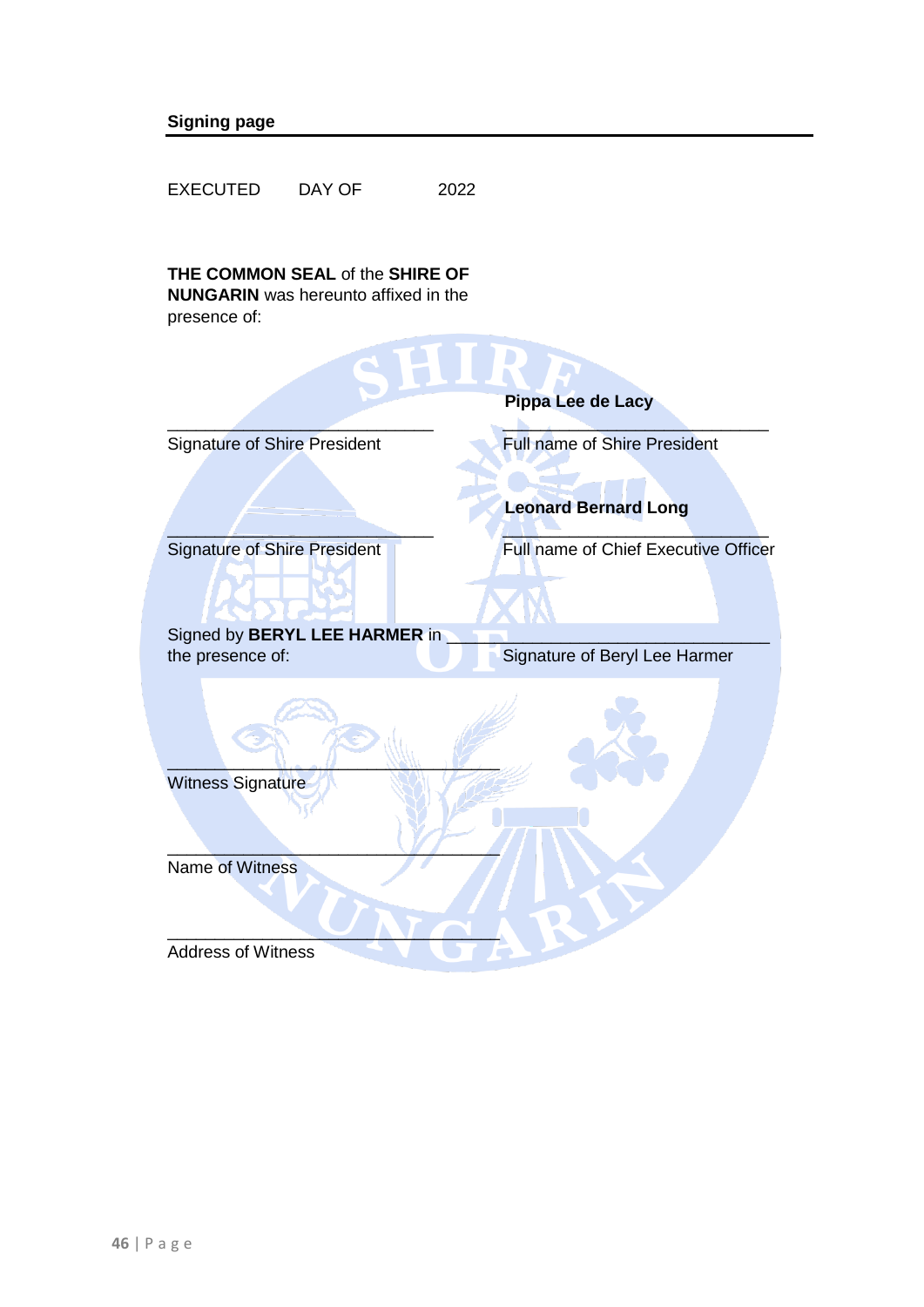